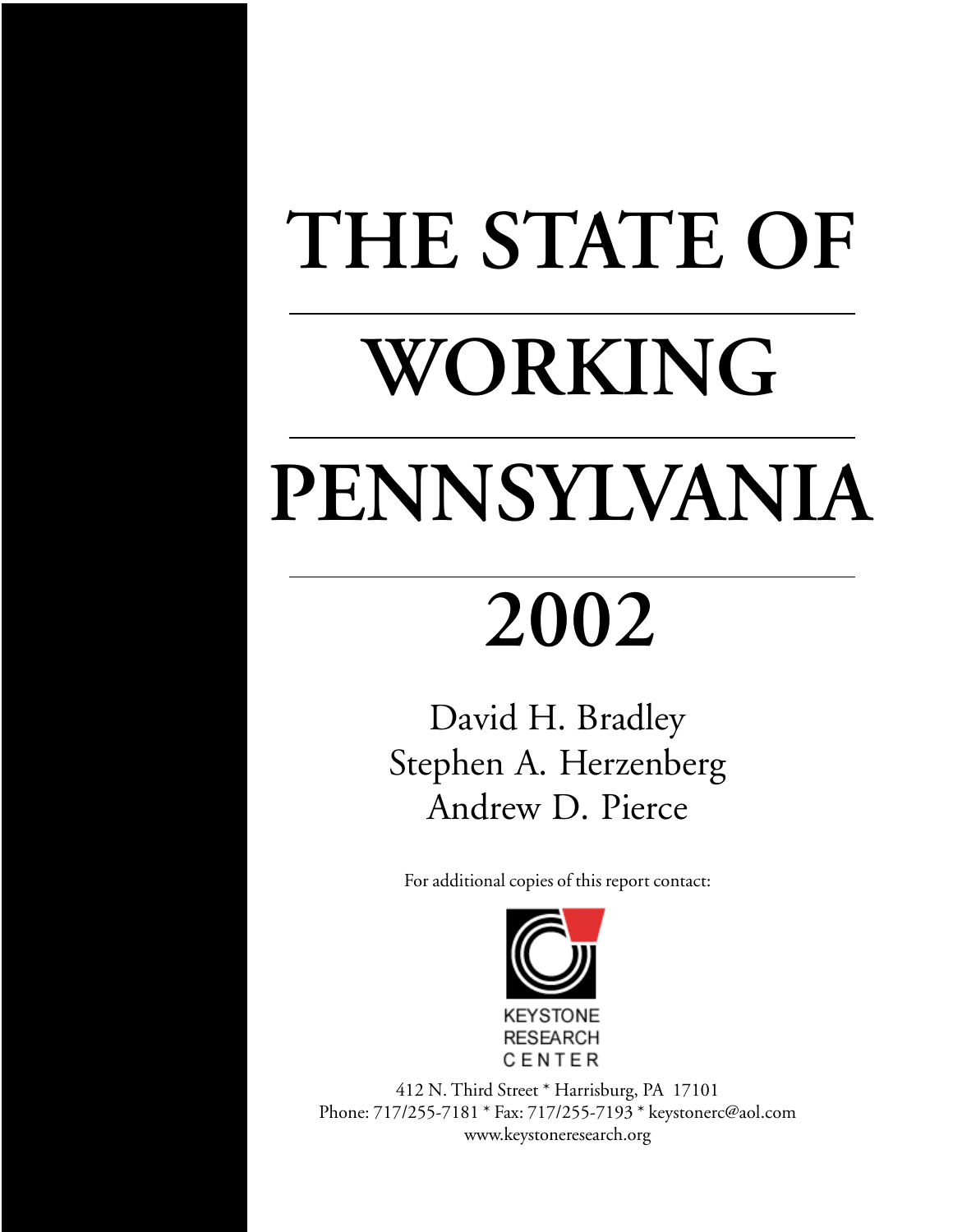# **The State of Working Pennsylvania 2002**

**David H. Bradley Stephen A. Herzenberg Andrew D. Pierce**

For additional copies of this report contact:



Keystone Research Center • 412 North Third Street • Harrisburg, Pennsylvania 17101 Phone: (717) 255-7181 • Fax: (717) 255-7193 • Email: KeystoneRC@aol.com www.keystoneresearch.org

This report was published and printed in-house.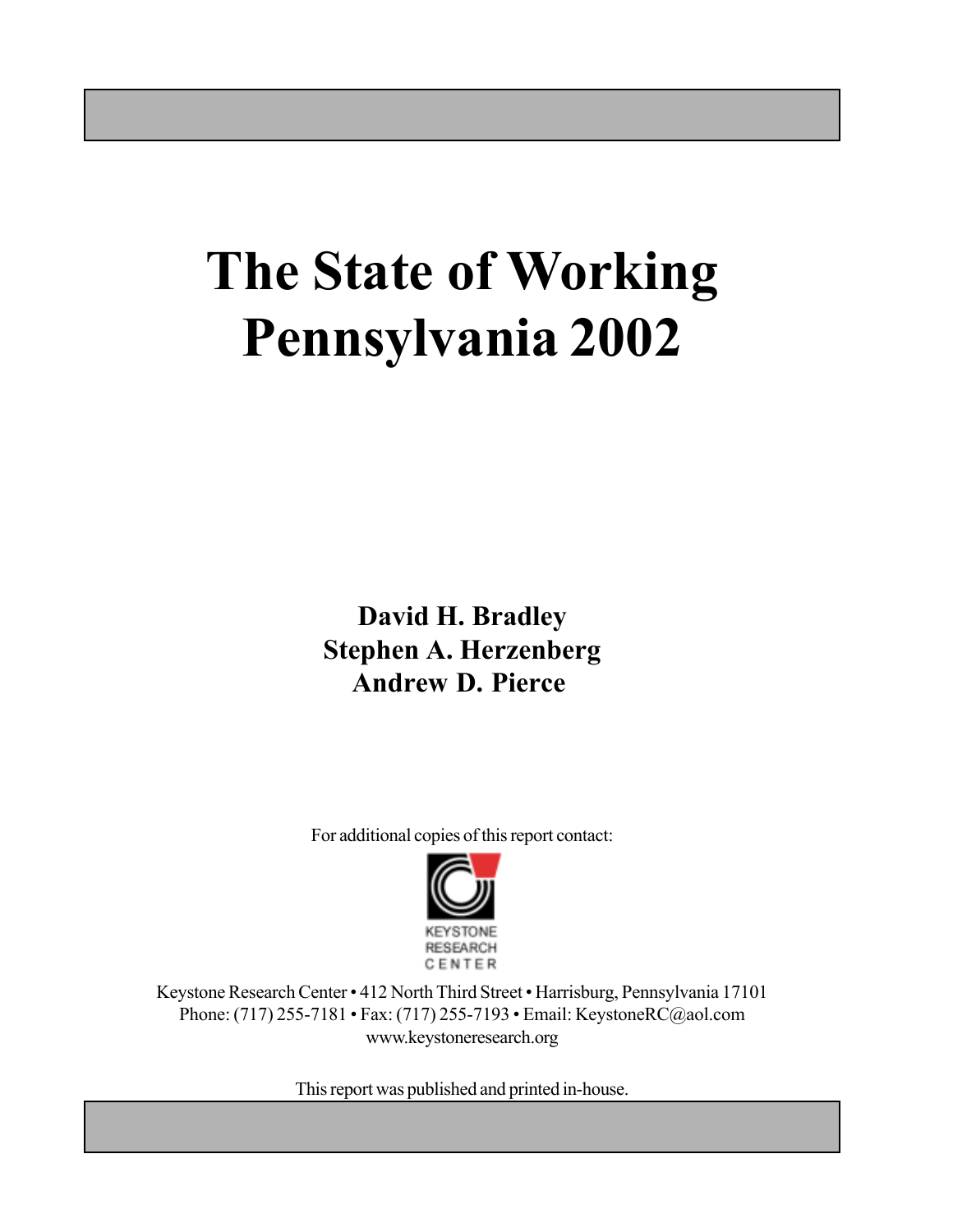

#### **KEYSTONE RESEARCH CENTER**

The Keystone Research Center (KRC) was founded in 1996 to broaden public discussion on strategies to achieve a more prosperous and equitable Pennsylvania economy. Since its creation, KRC has become a leading source of independent analysis of Pennsylvania's economy and public policy.

#### **ABOUT THE AUTHORS**

David H. Bradley is a KRC Policy Analyst. He holds a Ph.D. in Political Science from the University of North Carolina-Chapel Hill. His dissertation, "The Political Economy of Employment Performance: Testing the Deregulation Thesis," won the American Political Science Association's 2002 national award (the Harold D. Lasswell Award) for best doctoral dissertation in the field of policy studies. Prior to joining the Keystone Research Center, he was an instructor at UNC-Chapel Hill.

Stephen A. Herzenberg is the Executive Director of KRC and holds a Ph.D. in economics from MIT. He writes widely on the economy and public policy for Pennsylvania, U.S., and international audiences. His recent publications include "Reinventing the U.S. Labor Movement, Inventing Postindustrial Prosperity: A Progress Report," which appeared in a 2002 International Labor Organization book; "Jobs and Careers in Post-Industrial Society," which appeared in *New Directions in Career Planning and the Workplace*, an award-winning reference volume for career counselors; and the year 2000 research volume of the Industrial Relations Research Association (which he co-edited).

Andrew D. Pierce is a June 2002 graduate of Dartmouth College with a degree in Mathematics and a minor in Sociology. He plans to continue studying sociology beginning in the Fall of 2003.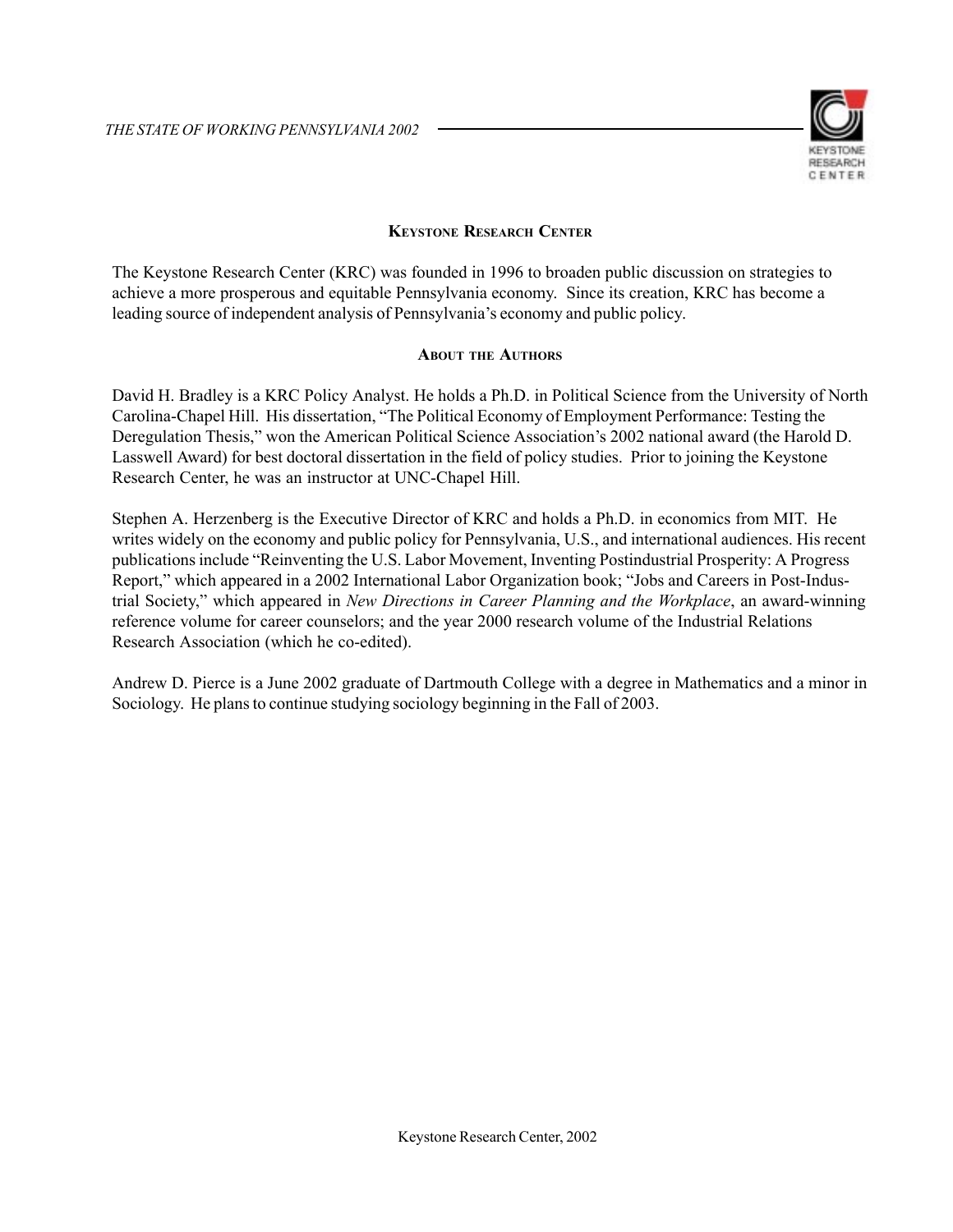

# **TABLE OF CONTENTS**

| <b>WAGES</b>                                                                             |  |
|------------------------------------------------------------------------------------------|--|
|                                                                                          |  |
|                                                                                          |  |
|                                                                                          |  |
|                                                                                          |  |
|                                                                                          |  |
|                                                                                          |  |
|                                                                                          |  |
|                                                                                          |  |
| <b>BENEFITS</b>                                                                          |  |
|                                                                                          |  |
|                                                                                          |  |
|                                                                                          |  |
|                                                                                          |  |
|                                                                                          |  |
|                                                                                          |  |
|                                                                                          |  |
|                                                                                          |  |
|                                                                                          |  |
| <b>EDUCATION</b>                                                                         |  |
|                                                                                          |  |
| Pennsylvania has Few Workers Without a HS Degree but Lags in "Some College" Category  29 |  |
|                                                                                          |  |
|                                                                                          |  |
|                                                                                          |  |
|                                                                                          |  |
|                                                                                          |  |
|                                                                                          |  |
|                                                                                          |  |
| Manufacturing Employment Takes Sharp Drop in Pennsylvania Since Start of Recession  34   |  |
|                                                                                          |  |
|                                                                                          |  |
|                                                                                          |  |
|                                                                                          |  |
| <b>FOOTNOTES</b>                                                                         |  |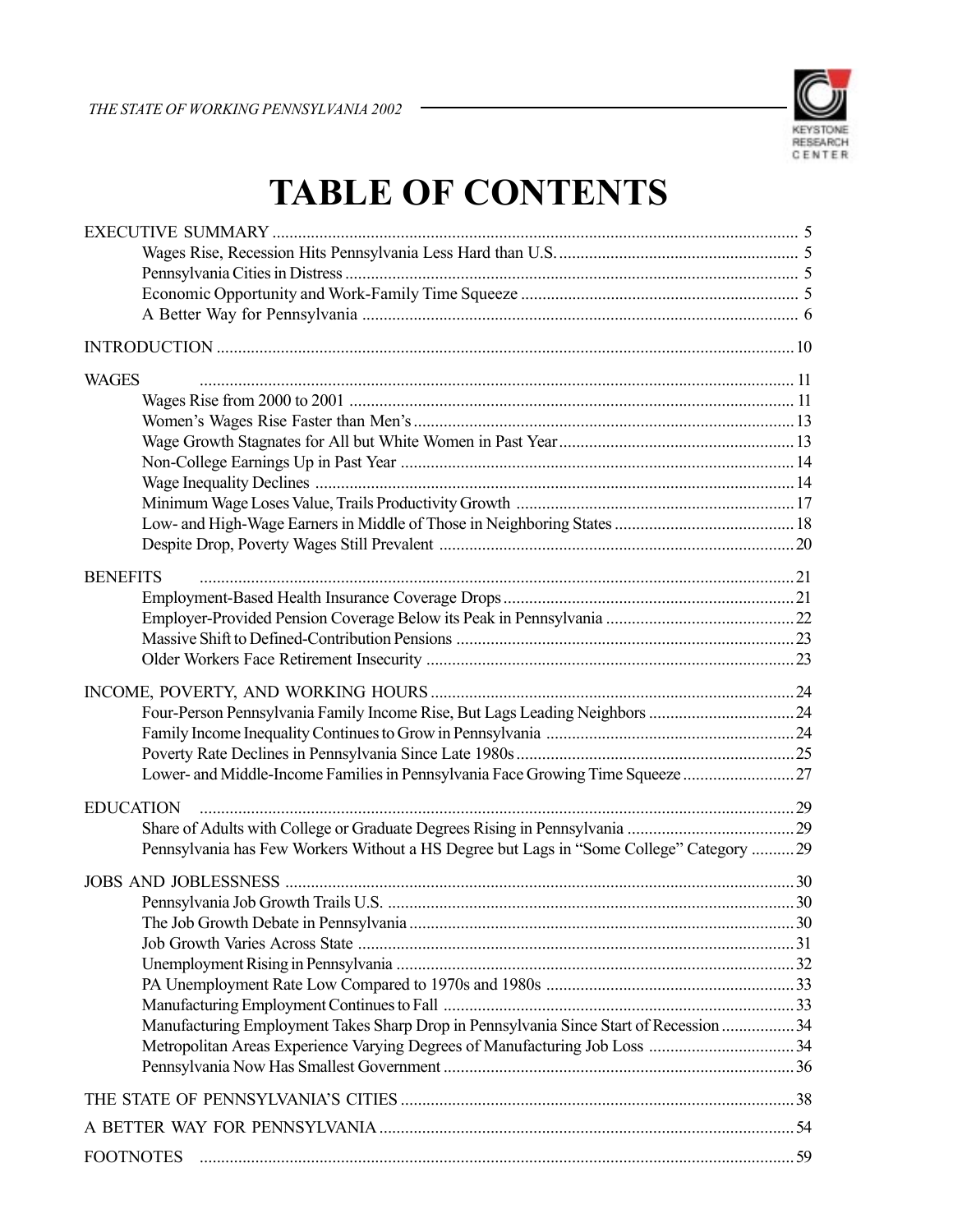

# **EXECUTIVE SUMMARY**

A comprehensive review of the state of working Pennsylvania reveals three important developments.

#### **Wages Rise, Recession Hits Pennsylvania Less Hard than U.S.**

Pennsylvania has been hit less hard than the nation by the recession that began in March 2001.

- Hourly earnings of middle-wage Pennsylvania earners rose by 48 cents per hour in 2001, compared to 28 cents per hour nationally. Sustained over a full year for a full-time worker, 48 cents per hour adds up to \$1,000.
- Hourly earnings for low-wage workers rose 36 cents per hour from 2000 to 2001, 15 cents more than nationally.
- Pennsylvania unemployment has climbed from 4 percent to 5.4 percent since March 2000, a less sharp increase than the 3.9 percent to 5.9 percent nationally (since October 2000).

*Recession did not leave Pennsylvania untouched.* Some 91,900 more Pennsylvanians are now unemployed than in March 2000. While its job growth improved relative to other states in 2001 and 2002 , Pennsylvania had 48,000 *fewer* jobs in June of 2002 than 12 months earlier. In manufacturing, Pennsylvania has lost 80,000 jobs since June 2000. National data also show a slowing of wage growth in the first half of 2002. (We do not yet have 2002 wage data for Pennsylvania).

#### **Pennsylvania Cities in Distress**

Data from the 2000 U.S. Census show that Pennsylvania's cities experienced a traumatic 1990s, in many cases despite energetic efforts by local policymakers and civic leaders to promote community renewal. We examine 22 Pennsylvania cities, ranging in population from Philadelphia at 1.52 million to Pottsville at 15,549.

• Of these 22 cities, only two gained population at a faster rate than the state as a whole in the 1990s and 18 cities lost population. Pittsburgh, Wilkes-Barre, Chester, and Johnstown each lost 10-15 percent of their population.

- Only Pittsburgh and Pottsville enjoyed faster increases in median family income in the 1990s than Pennsylvania as a whole. Median family income in Pennsylvania *rose* by 8.7 percent; median family income *fell* in 10 of Pennsylvania's 22 cities, including seven of the largest 12 cities. In Reading, Allentown, Harrisburg, York, Chester, Easton, and Philadelphia, median family income dropped by more than 5 percent.
- While median earnings for male full-time workers climbed in Pennsylvania in the 1990s, it declined in 12 of 22 Pennsylvania cities. Median male full-time earnings plummeted 7 percent in Erie and Sharon, and about 5 percent in Allentown and York. Gains in female earnings also trailed the state substantially (although female earnings did increase in every city).
- Using a Middle-Class Prosperity index that ranges from zero (lowest possible) to 100 (highest possible), York, Chester, Harrisburg, Erie, Allentown, and Reading had the most difficult 1990s (with MCP indices of 20, 30, 33, 33, 33, and 36, respectively).
- According to a nationwide analysis based on the 2000 Census, nine of the nation's 64 most troubled cities – one out of every seven – are in Pennsylvania.

We have not yet analyzed Census data for older, inner-ring suburbs and smaller towns. Anecdotal evidence suggests that many of these established communities also experienced population loss and economic difficulties in the 1990s.

#### **Economic Opportunity and Work-Family Time Squeeze**

Pennsylvania still has not achieved broad-based economic opportunity; in addition, the long-term trend of increased hours of paid work by families with children continued through the late 1990s.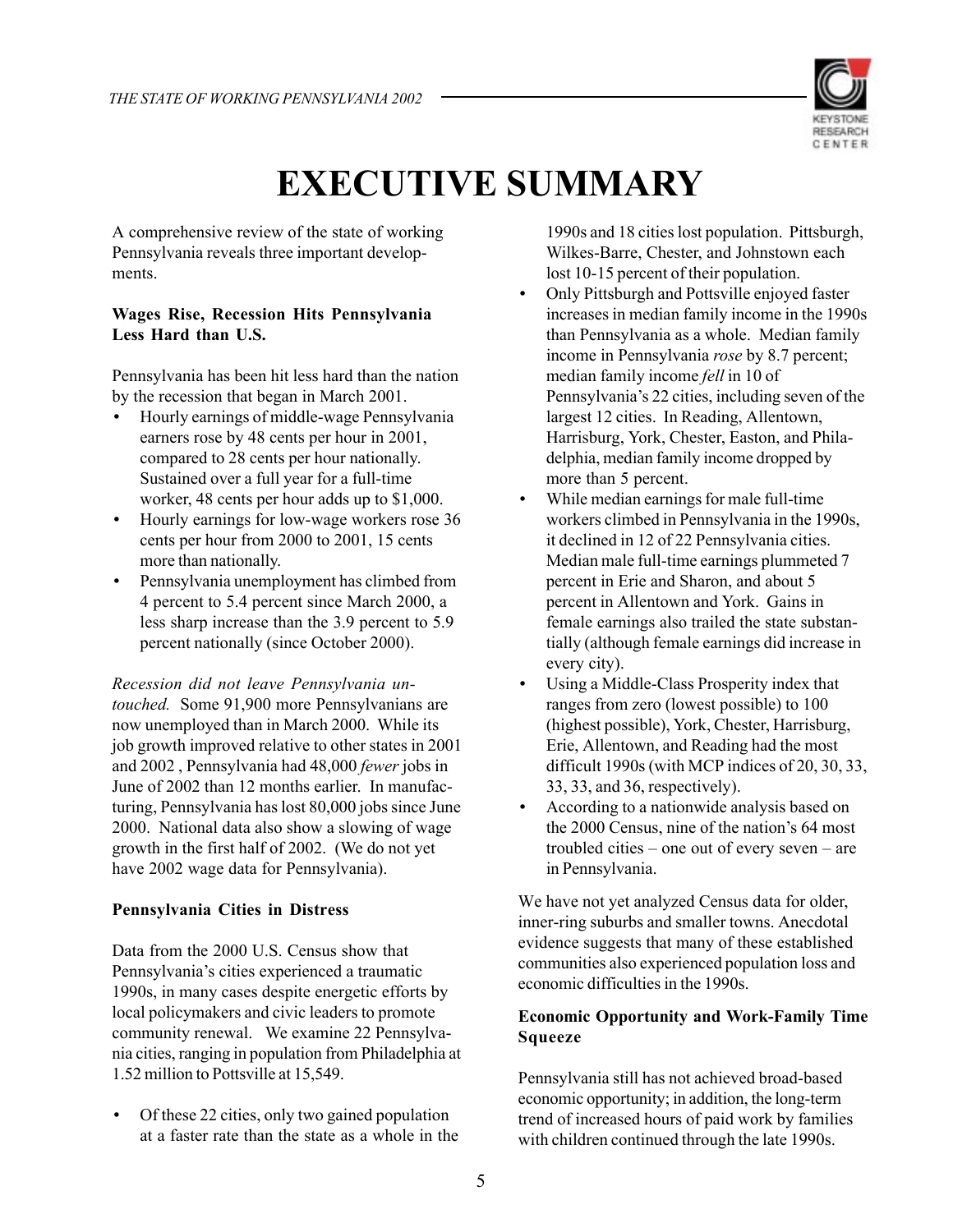

Despite some progress since 1995, economic opportunity and security in the Commonwealth are elusive for many Pennsylvanians*.*

- *Wages still lagging for many groups*. National productivity has risen by 46 percent since 1979, but the wages of many groups remain lower than 22 years ago. In Pennsylvania, these groups include black men, white men, men and women without high-school diplomas, and men with a high-school degree and with some college education. Black men, disproportionately employed in manufacturing, saw their hourly wages fall \$0.81 cents in 2001 and \$3.05 since 1979. While gaining in relative terms, Pennsylvania women still earn \$3.76 per hour less than men.
- *Eroding benefits*. The share of Pennsylvanians who obtain health care through a job has dropped by 13 percentage points — from over three-quarters to less than two-thirds. The share of Pennsylvanians who obtain pension benefits through a job has fallen from 59 to 56 percent. More dramatic, there has been a pronounced shift away from guaranteed pensions (offering a defined benefit) and toward  $401(k)$  plans — only 19 percent of private-sector U.S. workers now have access to a guaranteed pensions.
- *The absence of institutional breaks on wage and benefit erosion*. With unions shrinking as a share of the workforce and the minimum wage now \$2.00 below most low-wage earnings, the only thing holding up wages and inducing companies to provide benefits has been a tight labor market. Sustained unemployment at today's levels – or higher – is likely to halt the economic progress made by middle- and low-income workers.

The time squeeze faced by Pennsylvanians juggling work and family grew more severe in the 1990s.

• Pennsylvania married families with children worked an additional 14 40-hour weeks per year at the end of the 1990s than they did at the end of the 1970s.

- Pennsylvania married families with children worked an extra nine-plus weeks in the 1990s alone.
- Hours worked in Pennsylvania single-parent families rose to 2,168 from 1,487 from the end of the 1970s to the end of the 1990s, an increase of 17 weeks compared to nine nationally.

#### **A Better Way for Pennsylvania**

Data summarized in this report document three long-term economic trends that continue to undercut quality of life for Pennsylvania families:

- the uncertain state of economic opportunity and security;
- work-family stress brought on by the enormous increase in hours worked by families with children; and
- the downward spiral of cities losing their middle class (a shrinking middle-class is also a problem in many inner suburbs and rural towns).

To address these problems, the conclusion to this report proposes a Pennsylvania Postindustrial Opportunity Initiative (PPOI). Our PPOI embodies four general principles.

Pennsylvania's economic development policy must move into the 21<sup>st</sup> century. Too much of Pennsylvania economic development policy remains captive of approaches and ways of thinking adopted in the industrial era. It focuses too heavily on individual firms, underplays the strategic role of government in building a learning and technological infrastructure that cuts across many firms, and fails to recognize the pivotal importance of government in shaping *how* companies compete.

Policy must strengthen industry clusters and networks, not individual firms. Economists from Harvard's Michael Porter to Carnegie Mellon's Richard Florida, have recognized that regional economic advantage today builds on concentrations of workers and firms whose knowledge feeds off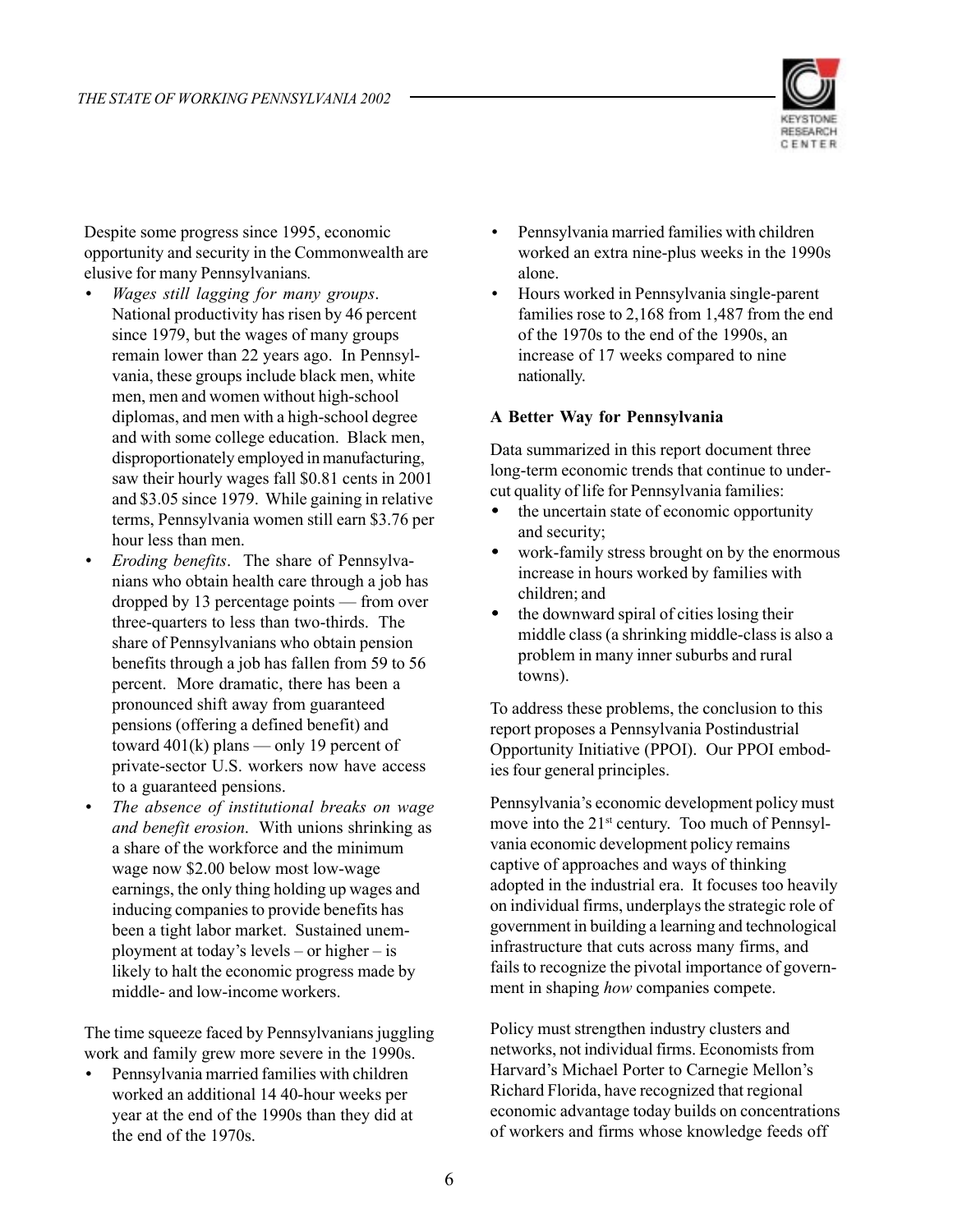

one another. Even in non-tradable, non-mobile service industries, regional workforce and modernization partnerships are a key means to improving performance. Scarce public funds should be used to leverage private workforce, best-practice, and technology investments that bolster industryspecific regional networks.

Pennsylvania must pave the high road and block the low road. Since the early 1980s, wide gaps have opened up between best practice "high-road" companies and "low-road" companies that survive by paying badly and despoiling the environment. Examples of each exist in auto parts supply and nursing homes, distribution and trucking, telecommunications and airlines -- in virtually every industry. Policy should give high road firms the skill and technology infrastructure they need to create more family-sustaining jobs. Policy should discourage low-road practices, including by establishing and enforcing high labor and environmental standards.

Pennsylvania must establish a more enlightened government relationship with business. In recent years, Pennsylvania policy has offered business freedom without responsibility. The next Governor should bring the business community into a twoway dialogue. He must listen to how government can be responsive to business, but he should also ask Pennsylvania business leaders to "own" the need to reinvigorate in our Commonwealth the American Dream of widespread opportunity. We think Pennsylvania's many community-minded business leaders would warm quickly to this challenge.

Our proposed Pennsylvania Postindustrial Opportunity Initiative (PPOI) includes 12 specific proposals that would expand economic opportunity. (Readers can find sources on many of these ideas in the Conclusion to this report.)

 1. *Provide state grants so that state regions can plan high-road regional economic development*

*strategies* that benefit all segments of society – business, workers and families, the community as a whole.

2. *Build training partnerships and career ladders linked with groups of firms*. These can ensure adequate investment in skills to meet the needs of cutting-edge firms, while enabling more workers to share in the prosperity of our postindustrial economy.

3. *Reduce business subsidies for individual companies and improve accountability from companies that receive any remaining subsidies*. Accountability provisions should include improved disclosure requirements, wage standards, clawbacks, and mandated sprawl-impact assessments. Funds should shift to industry initiatives that help many firms improve performance.

4. *Fund the development of industry"high road" indices*. Such indices would allow industries to benchmark their Pennsylvania performance and identify opportunities for public-private cooperation to improve performance.

5. *Allow employees at private employers to participate in the state-managed deferred compensation plan*, bolstering the tattered pension security of Pennsylvanians.

6. *Raise the minimum wage* to make up for erosion of the buying power of the minimum wage by inflation, and to discourage companies from competing using low-road strategies. Research indicates that this will not cost Pennsylvania jobs or disadvantage the state in attracting investment.

7. *Establish quality care-quality job initiatives in child care, long-term care and mental healthmental retardation services*. The choice between the high road and the low road in these industries is crystal clear. Pennsylvania also gets a double benefit – better quality service for care recipients and better jobs for caregivers – from a strategic shift to the high road.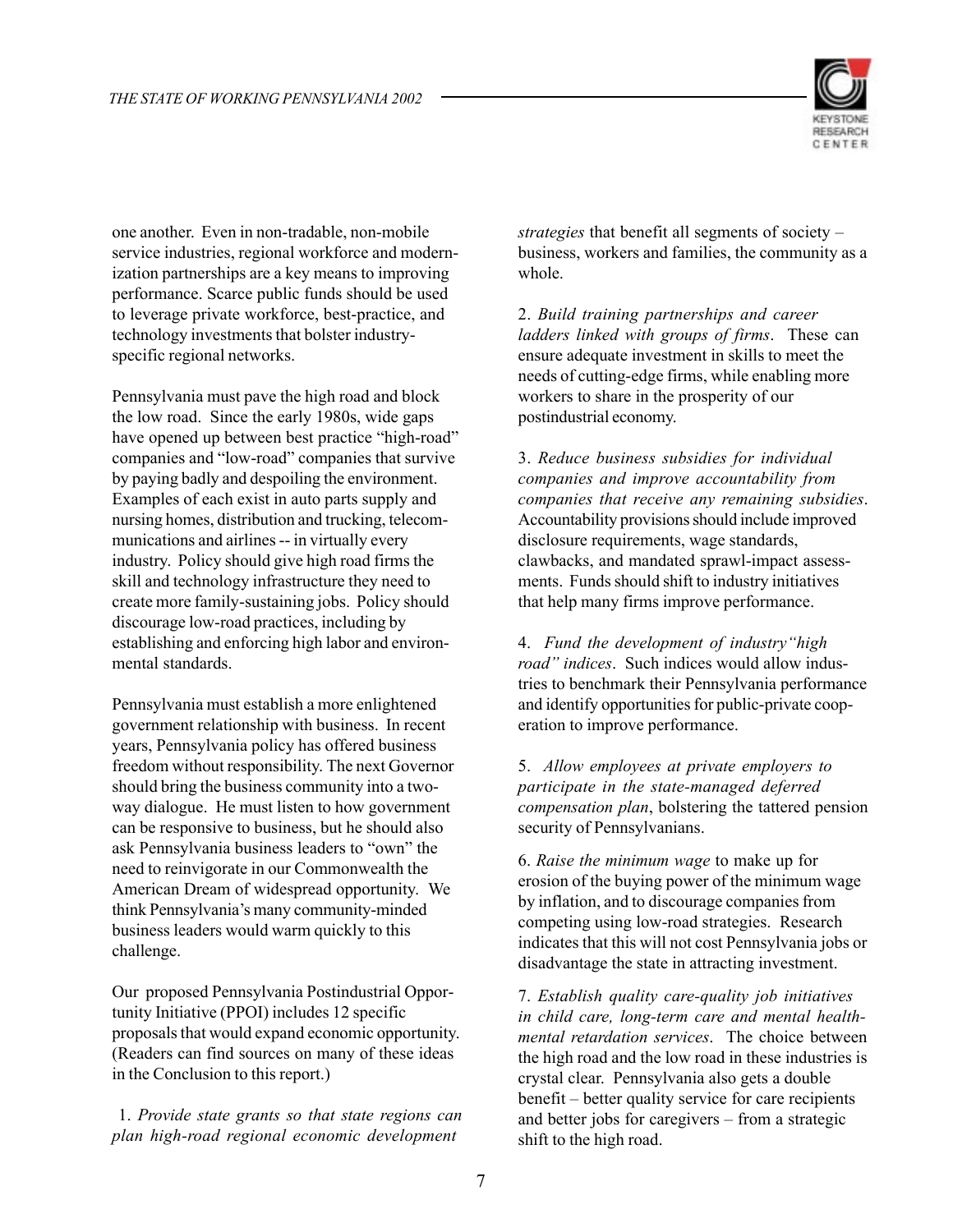

8. *Establish paid family leave* that would allow parents of newborns and adopted children at least a few weeks of compensated time at home, a benefit many managers and professionals already enjoy.

9. *Develop a Pennsylvania pro-jobs, proenvironment, sustainable development plan* that maps how Pennsylvania can achieve a cleaner, healthier environment *and* create more family sustaining jobs.

10. *Encourage the flow of capital to companies that create family-sustaining Pennsylvania jobs*, which is critical to stemming the hemorrhaging of high-paying manufacturing.

11. *Revitalize cities, inner suburbs, and town by shifting from today's dumb growth policies to tomorrow's smart-growth policies* — strengthening regional planning, implementing regional taxbased sharing, using state infrastructure and transportation dollars to combat urban and inner suburban decay. (Increasing state educational funding is another pivotal step in stemming middleclass flight from overtaxed communities with underfunded schools.)

12. *Develop a Pennsylvania new economy higher education plan*. This plan should identify ways to reduce the share of Pennsylvanians who have only a high school education, while expanding the supply of technical and occupational skills critical to employers offering good careers.

The Gubernatorial race in Pennsylvania provides an opportunity to debate the changes the state needs to flourish in the years and decades ahead. When economic trends fray communities, leave too many workers uneasy, and stretch families to the breaking point, they undercut our values. Such trends call for a change in direction.

Until very recently, a serious discussion about direction was not in the cards. The most powerful parts of our society enjoyed great prosperity in the 1990s. After mid-decade, the middle class began to gain as well.

Corporate accounting scandals, the volatile stock market, and recent job losses have brought a new sobriety – and realism – to discussions about the New Economy. There is much to celebrate: productivity growth, for example, may be on a higher-growth trajectory. There could be much more. It is time for state policies that translate a strong economic foundation into tangible improvements in people's lives.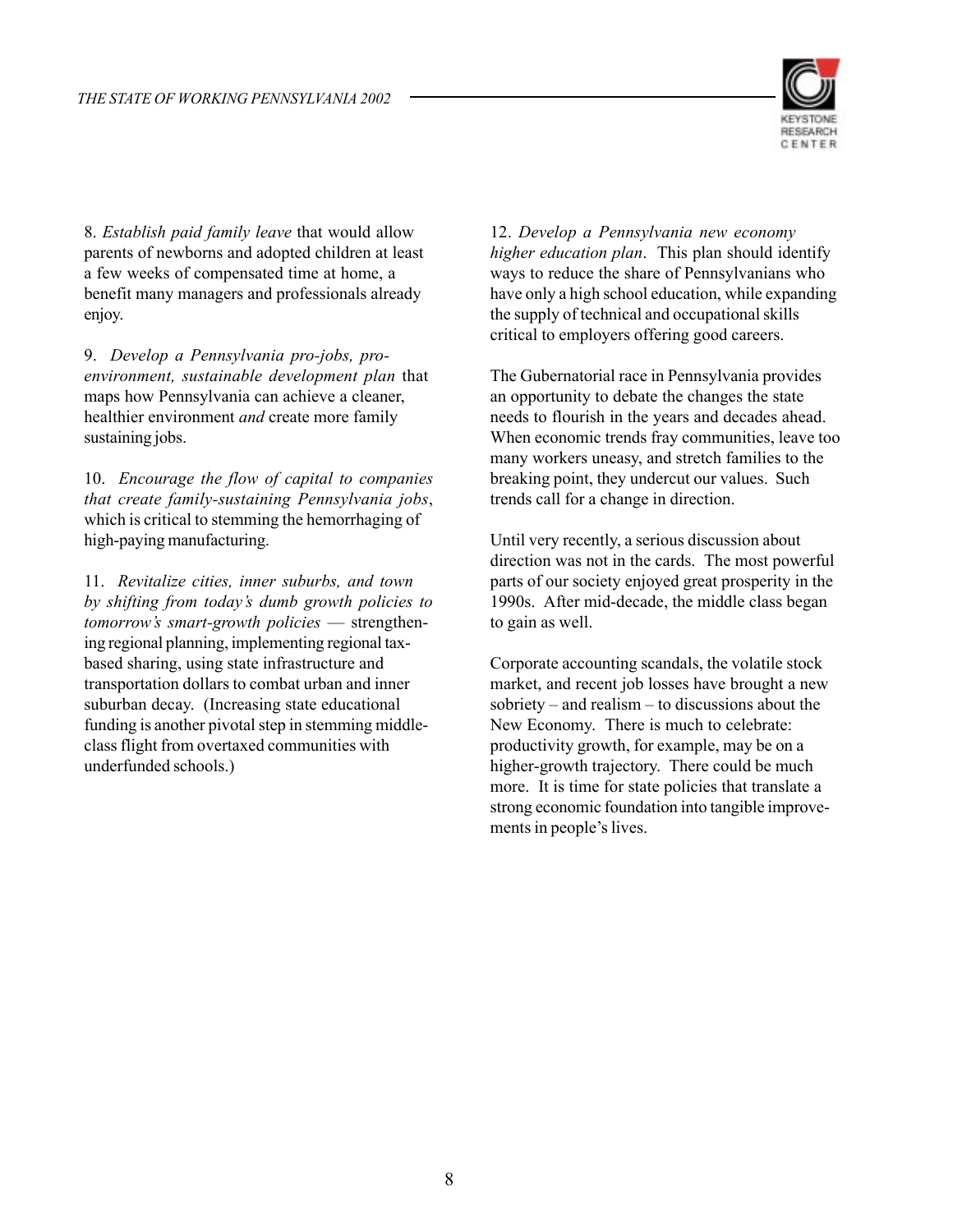

#### **Box 1. The Public Mood on the Economy**

This year's *State of Working Pennsylvania* is released as the U.S. economy has reached a crossroads. The recession that began in March of 2000 seems to be over, but whether recovery or a second dip into recession will follow remains uncertain. Whatever the outcome, few informed observers expect that equities markets —the engine of the supercharged economic mood of the late 1990s —will charge-ahead again any time soon. Sobriety and skepticism have broken out, induced by scalding corporate accounting scandals and a much clearer morning-after view of certain structural features of the U.S. economy.

In this new environment, more balanced assessments of the strengths and weakness of our new economy are gaining visibility. One example concerns the attention being given to Kevin Phillips' recent book *Wealth and* Democracy. Phillips is bringing to wider audiences the story of the staggering redistribution of wealth from the middle class to the rich between the late 1970s and mid-1990s– a redistribution documented for Pennsylvania in previous years' *States of Working Pennsylvania*.

Phillips shows that, between 1977 and 1994, Americans in the top 1 percent income bracket experienced a gain in after tax income of 72 percent. In the same period, Americans in the three bottom income quintiles all experienced declines in aftertax income ranging from 1 percent (for the middle quintile) to 16 percent (for the bottom quintile). This trend contrasts strikingly with the period 1947-79 during which Americans in every income quintile had gains in after-tax income of at least 94 percent.<sup>1</sup>

Even at the peak of the 1990s boom, with many opinion leaders intoxicated by the new economy boom, ordinary Americans remained sober in their assessment of how much the benefits had trickled down to them. In December 1999, for example, Business *Week* reported on a Louis Harris Poll that found:

- 75 percent of Americans believed that the benefits of the New Economy had been distributed unevenly;
- 69 percent believed that business was doing a poor or fair job of raising living standards;
- 79 percent agreed that a productivity boom was occurring in the American economy, but only 34 percent agreed that was increasing their incomes, and only 30 percent said that it had increased their job security;
- Only 53 percent thought the boom was making their lives better.2

An August 2002 study by the Conference Board, a leading business-linked research organization echoes this ambivalence. The Board found that only about half of 5,000 workers surveyed were happy with their jobs, down from 59 percent in 1995. The least happy were those workers bearing the brunt of pressure to balance work and family. Workers aged 35 to 44 were among the least happy with their work: only 47.4 percent said they were happy with their job, down from 60.9 percent in 1995.<sup>3</sup>

The public's mood suggests an unmet demand for the "Next Deal" — public policies that will translate economic strength into opportunity people can count on, more time with family not less, stronger communities not more fragile. This public sentiment and the economic data summarized in this report provide the twin motivation for our proposed Postindustrial Opportunity Act.

<sup>1</sup> Kevin Phillps, *Wealth and Democracy: A Political History of the American Rich* (New York: Broadway Books. 2002), pp. 127-38.

<sup>2</sup> The *Business Week* reporting on the Harris Poll is summarized in Paul Osterman et al., *Working in America: A Blueprint for the New Labor Market* (Cambridge: MIT Press. 2001).

<sup>&</sup>lt;sup>3</sup> Special Consumer Survey Report: Job Satisfaction on the Decline (New York: The Conference Board. July 2002.)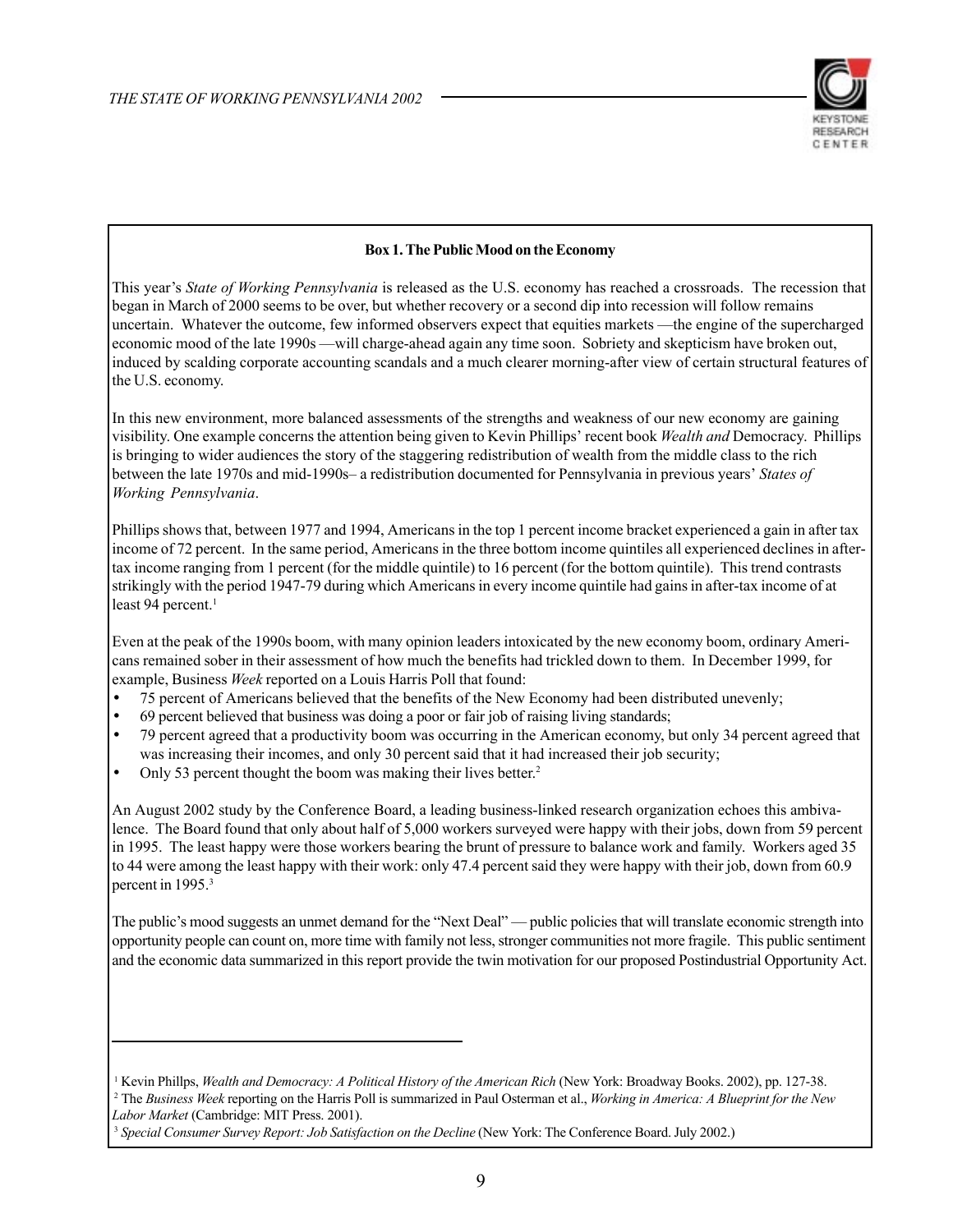

# **INTRODUCTION**

*The State of Working Pennsylvania 2002*

provides a statistical portrait of the economic status of Pennsylvania's workers, families, and communities. It maps Pennsylvania's performance on indicators of well-being such as wages, income, inequality, poverty, unemployment, job growth, health and pension benefit coverage, and the hours worked by families with children. This year's report includes our first use of 2000 Census data, which enable a close look at economic trends in the 1990s in Pennsylvania cities.

Most data are displayed over time, permitting current performance to be compared to the past. To put Pennsylvania in perspective, the report also compares the state's economy to the nation's and sometimes to those of neighboring states. Throughout the report, dollar values are adjusted for

inflation and expressed in 2001 dollars (i.e., the buying power of wages at 2001 prices). For inflation adjustments, we use the CPI-U-RS, a new consumer price index published by the Bureau of Labor Statistics (see Box 2).

In analyzing trends, we ordinarily report figures for 2000 and 2001, but pay more attention to changes that occurred over longer periods of time. We compare 2001 primarily to 1995, 1989, and 1979. For Pennsylvania, 1995 was the end of an extended period of wage decline and stagnation. Changes from 1995 allow us to see how much wages have recovered since they started trending up again. The years 1989 and 1979 were each high points in a business cycle. The year 1979 was also about the time that wages began to decline from their post-World War II peak.

#### **Box 2. Adjusting for Inflation**

To make meaningful wage comparisons over time it is necessary to adjust for changes (usually decreases) in the buying power of a dollar over time – for inflation. In this report, we adjust for changes in the overall price level by inflating actual (or "nominal") wages in previous years to the equivalent dollar figure in the most current year for which we have data (usually 2001). For example, median wages for 1979, 1989, 1995, and 2000 are reported in 2001 dollars.

In previous versions of *The State of Working Pennsylvania* we adjusted for inflation using the CPI-U-X1, a consumer price index published by the Bureau of Labor Statistics. This year we switch to the CPI-U-RS (Consumer Price Index Research Series Using Current Methods). CPI-U refers to Consumer Price Index for All Urban Consumers.

According to BLS, "The CPI-U-RS is, in some ways, an extension of the CPI-U-X1, an experimental CPI series developed in the past by the BLS to show what the rate of inflation in the CPI-U might have been, had the current rental-equivalence method of measuring homeownership cost been used prior to its 1983 introduction."1

The CPI-U-RS will be updated annually based on methodology improvements or new information. The U.S. Census Bureau has also adopted the CPI-U-RS as its primary price series for making inflation adjustments.

How much difference does adopting the CPI-U-RS make for the time span we consider, 1979 to 2001? According to the CPI-U-RS, a dollar in 1979 is equivalent to \$2.26 in 2001; according to the CPI-U-X1, a dollar in 1979 is equivalent to \$2.39 in 2001. The impact of our switch to the CPI-U-RS thus makes wages in 1979 appear about 5.6 percent lower in 2001 dollars than with the CPI-U-X1.

The adoption of the CPI-U-RS makes wages in 1989 appear about 3.5 percent lower than they would be using the CPI-U-X1. It makes wages in 1995 appear nearly 1 percent lower than if one uses the CPI-U-X1.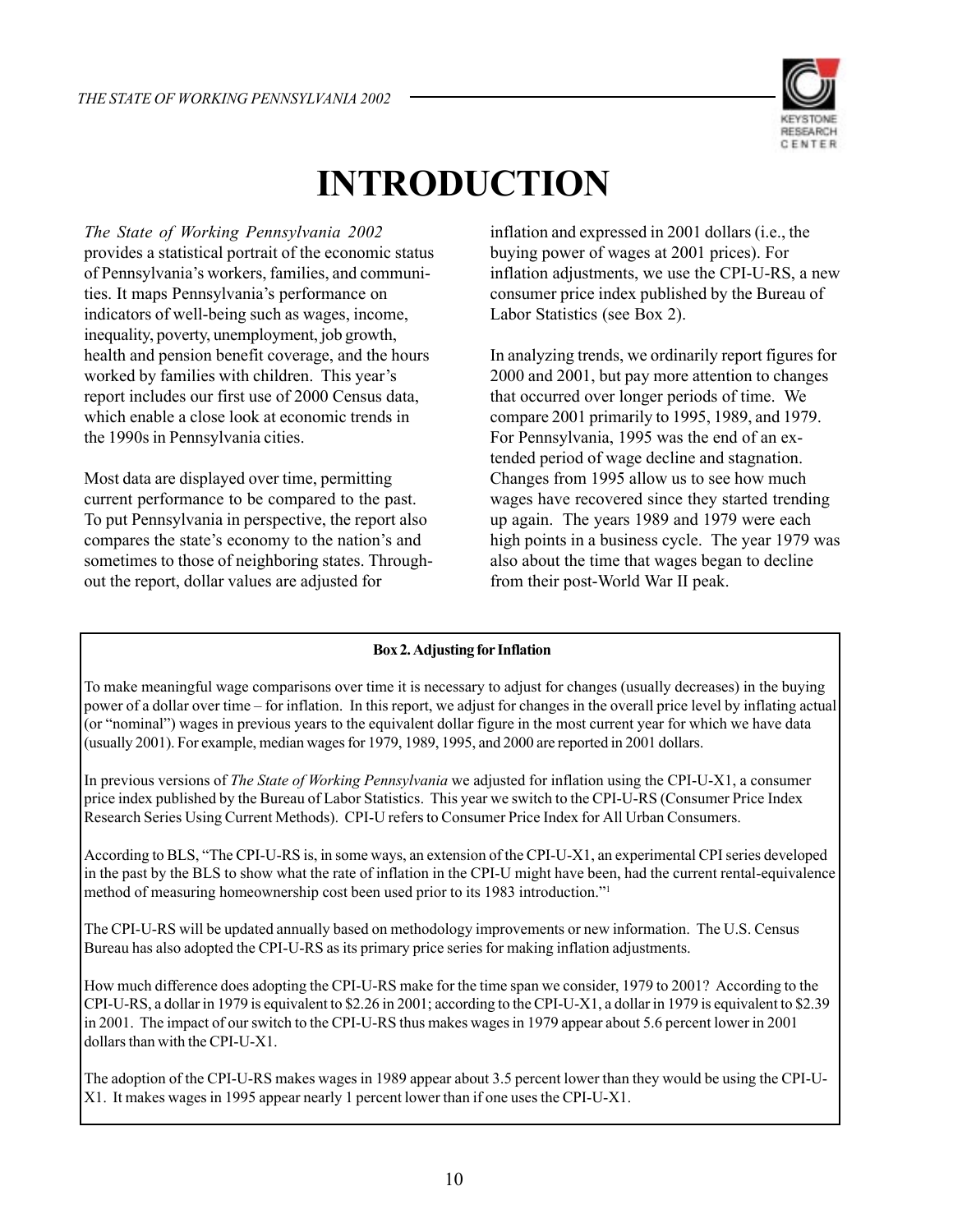

# **WAGES**

On average, wages and salaries account for approximately three quarters of family income. They account for an even higher share of middleand low-income family income. Wages are thus a major determinant of living standards for most families and a key influence on income inequality. This section examines wage growth and wage inequality in Pennsylvania from 1979 through 2001.

As in previous *States of Working Pennsylvania*, we focus much of our analysis on the "median" earned by the person who falls exactly in the middle of all wage earners. Median wage earners make more than half of all workers and less than the other half of workers.

#### **Wages Rise from 2000 to 2001**

The inflation-adjusted median hourly wage in Pennsylvania fell between 1979 and 1989 but rose slightly from 1989 to 1995 and by \$1.17 from 1995 to 2001 (Table 1 and Figure 1). Despite the onset of recession, the Pennsylvania median wage rose from 2000 to 2001 by 48 cents per hour – about \$1,000 annually for a full-time, full-year worker.

In part because of our switch to a new inflation index, we now estimate the median wage in Pennsylvania to exceed its 1979 level by 69 cents per hour and its 1989 level by \$1.20 per hour.

Comparing Pennsylvania with the United States,

- while Pennsylvania wages lost considerable ground in the 1980s, U.S. wages (based on our new deflator) did not;
- while Pennsylvania wages were flat in the first half of the 1990s, U.S. wages declined;
- from 1995 to 2000, U.S. wages caught up with Pennsylvania's again; while
- from 2000 to 2001 Pennsylvania wages moved back in front of U.S. wages.

In 1979, five of Pennsylvania's six neighbors had a higher median wage than Pennsylvania, but the biggest wage gap was 72 cents (Maryland) (Figure 2). By 2001, four of Pennsylvania's neighbors states had substantially higher median wages, starting with New York at 80 cents higher and ending with New Jersey at \$2.12 per hour more. Our two other neighbors, West Virginia and Ohio, saw median wages fall by \$1.60 per hour and 16 cents per hour, respectively, from 1979 to 2001.

| Table 1. Median Hourly Wages in Pennsylvania and the United States, 1979-2001<br>$(2001$ dollars) |                    |           |         |           |        |           |  |  |  |  |  |  |  |
|---------------------------------------------------------------------------------------------------|--------------------|-----------|---------|-----------|--------|-----------|--|--|--|--|--|--|--|
|                                                                                                   | <b>All Workers</b> |           |         | Men       |        | Women     |  |  |  |  |  |  |  |
|                                                                                                   | PA                 | <b>US</b> | PA      | <b>US</b> | PA     | <b>US</b> |  |  |  |  |  |  |  |
| 1979                                                                                              | \$12.40            | \$11.89   | \$15.38 | \$14.96   | \$9.42 | \$9.38    |  |  |  |  |  |  |  |
| 1989                                                                                              | 11.89              | 11.90     | 13.90   | 13.91     | 9.83   | 10.17     |  |  |  |  |  |  |  |
| 1995                                                                                              | 11.92              | 11.68     | 13.87   | 13.41     | 10.26  | 10.29     |  |  |  |  |  |  |  |
| 2000                                                                                              | 12.61              | 12.59     | 14.86   | 14.37     | 10.81  | 11.17     |  |  |  |  |  |  |  |
| 2001                                                                                              | 13.09              | 12.87     | 15.06   | 14.60     | 11.30  | 11.40     |  |  |  |  |  |  |  |
| Percent<br>Change                                                                                 |                    |           |         |           |        |           |  |  |  |  |  |  |  |
| 1979-2001                                                                                         | 5.6                | 8.2       | $-2.1$  | $-2.4$    | 20.0   | 21.5      |  |  |  |  |  |  |  |
| 1989-2001                                                                                         | 10.1               | 8.2       | 8.4     | 5.0       | 15.0   | 12.1      |  |  |  |  |  |  |  |
| 1995-2001                                                                                         | 9.8                | 10.2      | 8.6     | 8.9       | 10.1   | 10.8      |  |  |  |  |  |  |  |
| 2000-2001                                                                                         | 3.8                | 2.2       | 1.4     | 1.6       | 4.5    | 2.1       |  |  |  |  |  |  |  |

Source: Keystone Research Center (KRC), based on U.S. Census Bureau Current Population Survey (CPS) data.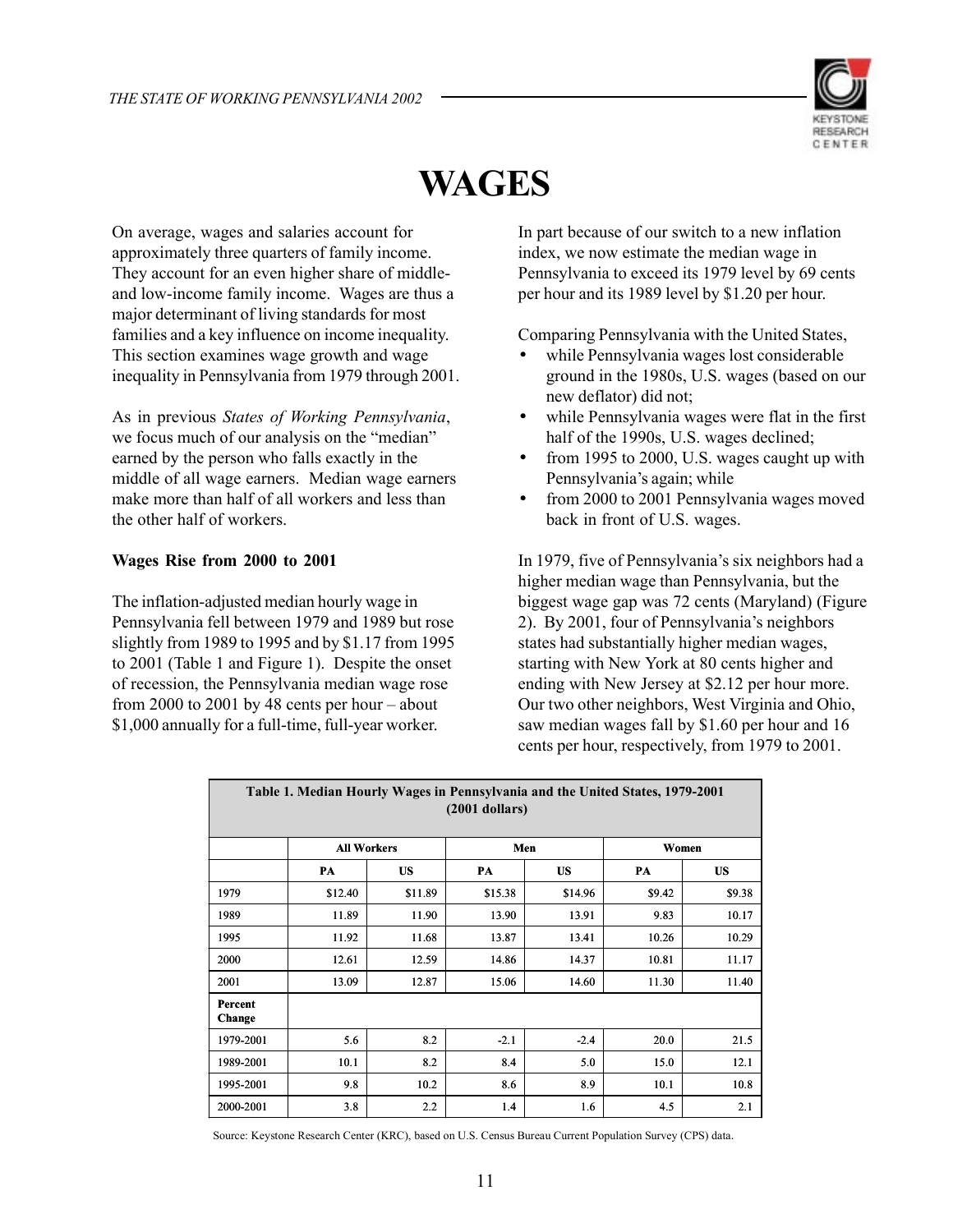



### **Figure 1. Median Hourly Wage in Pennsylvania Rises from 2000 to 2001**

Source: Keystone Research Center (KRC), based on U.S. Census Bureau Current Population Survey (CPS) data.



### **Figure 2. Median Hourly Wages in Pennsylvania and Neighboring States, 1979-2001**

Source: KRC, based on Economic Policy Institute (EPI) tabulations of CPS data.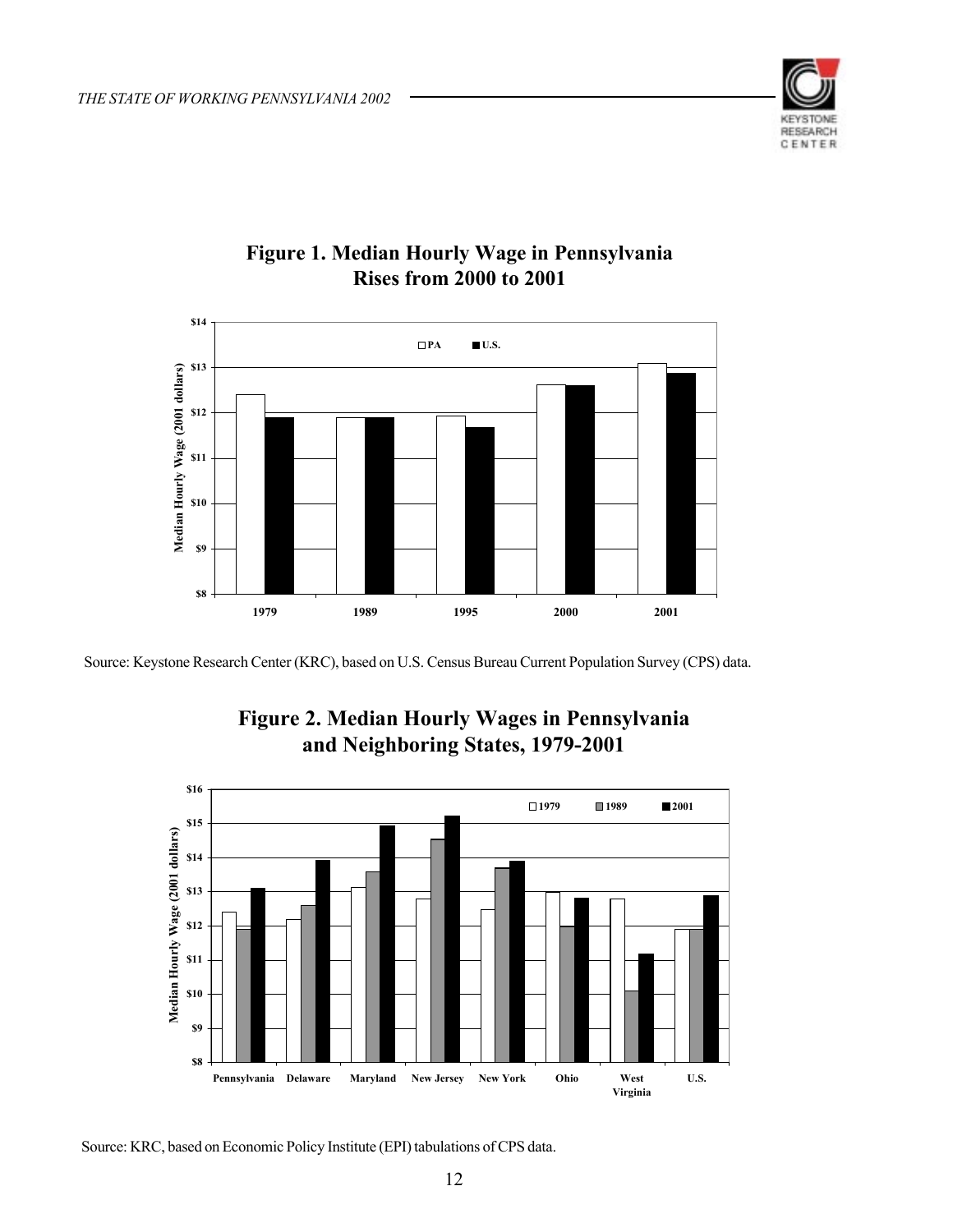

#### **Women's Wages Rise Faster than Men's**

Table 1 shows that women's wages have risen faster than men's in each period. Particularly striking is the 20 percent increase in Pennsylvania women's median wage from 1979 to 2001 compared to the 2.1 percent *decrease* in Pennsylvania men's median wage. This contrast closely follows the U.S. pattern.

While the median wage for Pennsylvania men is now 32 cents per hour less than what it was in 1979, the median wage for Pennsylvania women is \$1.88 per hour more. The male median wage remains \$3.76 per hour more than the female.

Men and women in the United States and Pennsylvania experienced similar percent increases in median wages from 1995 to 2001. Pennsylvania women saw larger increases from 2000 to 2001 then U.S. women.

#### **Wage Growth Stagnates for All but White Women in Past Year**

Despite a rising median wage for workers overall, examining wages by race and sex shows that only white women saw substantial wage increases in the past year (60 cents per hour). White men and black women experienced small gains, while black men took a large pay decrease.

The black male median wage in Pennsylvania is \$10.50 per hour now, a decline of 81 cents per hour from 2000 and an extraordinary decline of \$3.05 per hour, or nearly 23 percent, since 1979 (Table 2).

Black women have fared better, experiencing an 8.1 percent increase in their median wage since 1995 (Figure 3). The median wage for black women in Pennsylvania is now 20 cents per hour less than that for black men, compared to a gap of \$4.29 per hour in 1979.

|                       | $(2001$ dollars) |         |         |                       |         |               |               |               |               |  |  |  |  |
|-----------------------|------------------|---------|---------|-----------------------|---------|---------------|---------------|---------------|---------------|--|--|--|--|
|                       |                  |         |         | <b>Percent Change</b> |         |               |               |               |               |  |  |  |  |
|                       | 1979             | 1989    | 1995    | 2000                  | 2001    | 1979-<br>2001 | 1989-<br>2001 | 1995-<br>2001 | 2000-<br>2001 |  |  |  |  |
| <b>WHITE</b>          | \$12.56          | \$12.06 | \$12.11 | \$12.95               | \$13.60 | 8.3           | 12.8          | 12.3          | 5.0           |  |  |  |  |
| White<br>Men          | 15.81            | 13.92   | 13.86   | 15.42                 | 15.50   | $-2.0$        | 11.3          | 11.9          | 0.5           |  |  |  |  |
| White<br>Women        | 9.49             | 9.79    | 10.38   | 10.90                 | 11.50   | 21.2          | 17.5          | 10.7          | 5.5           |  |  |  |  |
| <b>BLACK</b>          | 11.30            | 10.68   | 10.73   | 10.62                 | 10.50   | $-7.0$        | $-1.7$        | $-2.1$        | $-1.1$        |  |  |  |  |
| <b>Black</b><br>Men   | 13.55            | 11.81   | 11.54   | 11.31                 | 10.50   | $-22.5$       | $-11.1$       | $-9.0$        | $-7.2$        |  |  |  |  |
| <b>Black</b><br>Women | 9.26             | 9.70    | 9.53    | 10.28                 | 10.30   | 11.2          | 6.1           | 8.1           | 0.2           |  |  |  |  |

# **Table 2. Median Hourly Wages in Pennsylvania by Race and Sex, 1979-2001**

Source: KRC, based on CPS data.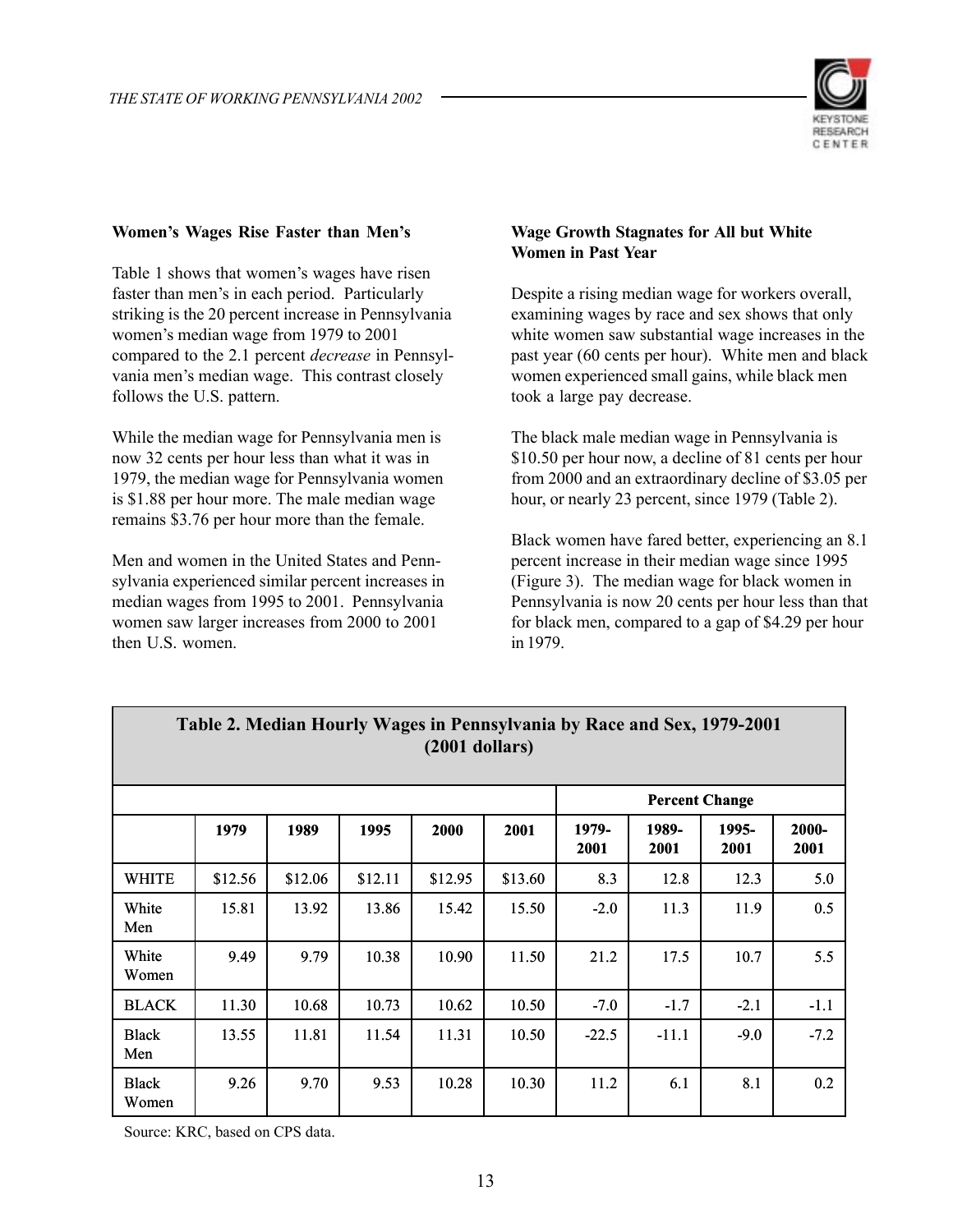

The median wage for white women in Pennsylvania has increased by over 21 percent since 1979, to its current level of \$11.50 per hour. White Pennsylvania men have seen a decline in their median wage from 1979 to 2001 by 2 percent. Unlike African-American men, white men have enjoyed a big recovery in their wages (\$1.64 per hour) since 1995.

#### **Non-College Earnings Up in Past Year**

Table 3 shows that median wages in Pennsylvania for all educational attainment-gender combinations except college-educated women rose from 2000 to 2001. Pennsylvania women with a postgraduate degree saw the largest increase, 10.5 percent in the past year.

Even men with less than a high school education experienced small wage increases from 2000 to 2001. Since 1979, however, this (shrinking) group of Pennsylvania workers has seen a fall of nearly one-third in its real median hourly wage (Figure 4). All three groups of Pennsylvania men with 1-3 years post-HS education or less, and Pennsylvania women with less than a high school education, earn less than they did in 1979. Pennsylvania men and women with less than a high school degree also earn less now than in 1989.

Pennsylvania men and women with college degrees or above have experienced median hourly wage increases since 1979 ranging from 16.6 percent (college educated men) to 51.6 percent (postgraduate women). From 1995 to 2001, all Pennsylvania gender-educational attainment combinations except men without high school degrees saw increases in median hourly wages (ranging from 4 percent to 13.3 percent).

#### **Wage Inequality Declines**

Just as wage trends can be examined by tracking the wages of middle-wage earners, they can also be examined by tracking high-wage and low-wage earners. Table 4 shows wages of "high-wage

|                  | Table 3. Median Hourly Wages in Pennsylvania by Education Level, 1979-2001<br>$(2001$ dollars) |         |         |                       |        |               |               |               |               |  |  |  |  |  |
|------------------|------------------------------------------------------------------------------------------------|---------|---------|-----------------------|--------|---------------|---------------|---------------|---------------|--|--|--|--|--|
|                  |                                                                                                |         |         | <b>Percent Change</b> |        |               |               |               |               |  |  |  |  |  |
|                  | 1979                                                                                           | 1989    | 1995    | 2000                  | 2001   | 1979-<br>2001 | 1989-<br>2001 | 1995-<br>2001 | 2000-<br>2001 |  |  |  |  |  |
| <b>MEN</b>       |                                                                                                |         |         |                       |        |               |               |               |               |  |  |  |  |  |
| No HS            | \$14.01                                                                                        | \$11.72 | \$10.27 | \$9.25                | \$9.44 | $-32.6$       | $-19.4$       | $-8.1$        | 2.0           |  |  |  |  |  |
| <b>HS</b>        | 14.98                                                                                          | 12.85   | 12.69   | 12.85                 | 13.35  | $-10.9$       | 3.9           | 5.2           | 3.9           |  |  |  |  |  |
| 1-3 Yrs. Post-HS | 15.81                                                                                          | 13.78   | 13.85   | 13.88                 | 14.62  | $-7.5$        | 6.1           | 5.6           | 5.3           |  |  |  |  |  |
| College          | 18.86                                                                                          | 18.95   | 19.42   | 21.73                 | 22.00  | 16.6          | 16.1          | 13.3          | 1.2           |  |  |  |  |  |
| Postgraduate     | 20.81                                                                                          | 23.34   | 25.84   | 27.42                 | 27.88  | 34.0          | 19.5          | 7.9           | 1.7           |  |  |  |  |  |
| <b>WOMEN</b>     |                                                                                                |         |         |                       |        |               |               |               |               |  |  |  |  |  |
| No HS            | \$8.02                                                                                         | \$7.58  | \$7.21  | \$7.20                | \$7.50 | $-6.5$        | $-1.1$        | 4.0           | 4.2           |  |  |  |  |  |
| <b>HS</b>        | 9.04                                                                                           | 8.96    | 9.17    | 9.67                  | 10.00  | 10.7          | 11.6          | 9.0           | 3.4           |  |  |  |  |  |
| 1-3 Yrs. Post-HS | 9.83                                                                                           | 10.55   | 9.96    | 10.59                 | 10.65  | 8.4           | 1.0           | 7.0           | 0.6           |  |  |  |  |  |
| College          | 12.72                                                                                          | 13.78   | 15.18   | 16.79                 | 16.32  | 28.3          | 18.4          | 7.5           | $-2.8$        |  |  |  |  |  |
| Postgraduate     | 15.29                                                                                          | 17.92   | 21.21   | 20.97                 | 23.18  | 51.6          | 29.4          | 9.3           | 10.5          |  |  |  |  |  |

Source: KRC, based on CPS data.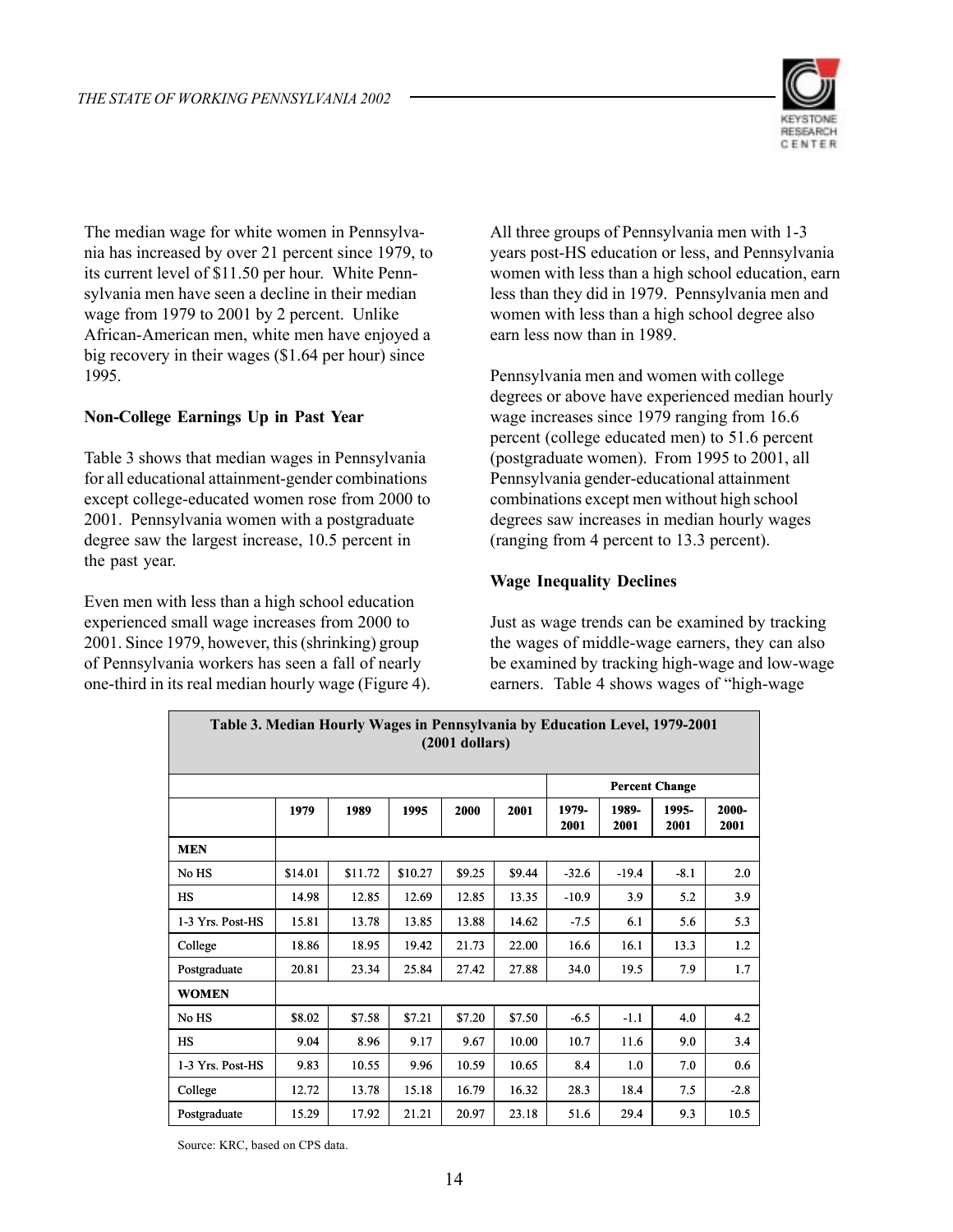

## **Figure 3. Change in Inflation-Adjusted Median Wage by Race and Sex in Pennsylvania in Three Periods**



Source: KRC, based on CPS data.



# **Figure 4. Pennsylvania Median Wages by**

Source: KRC, based on CPS data.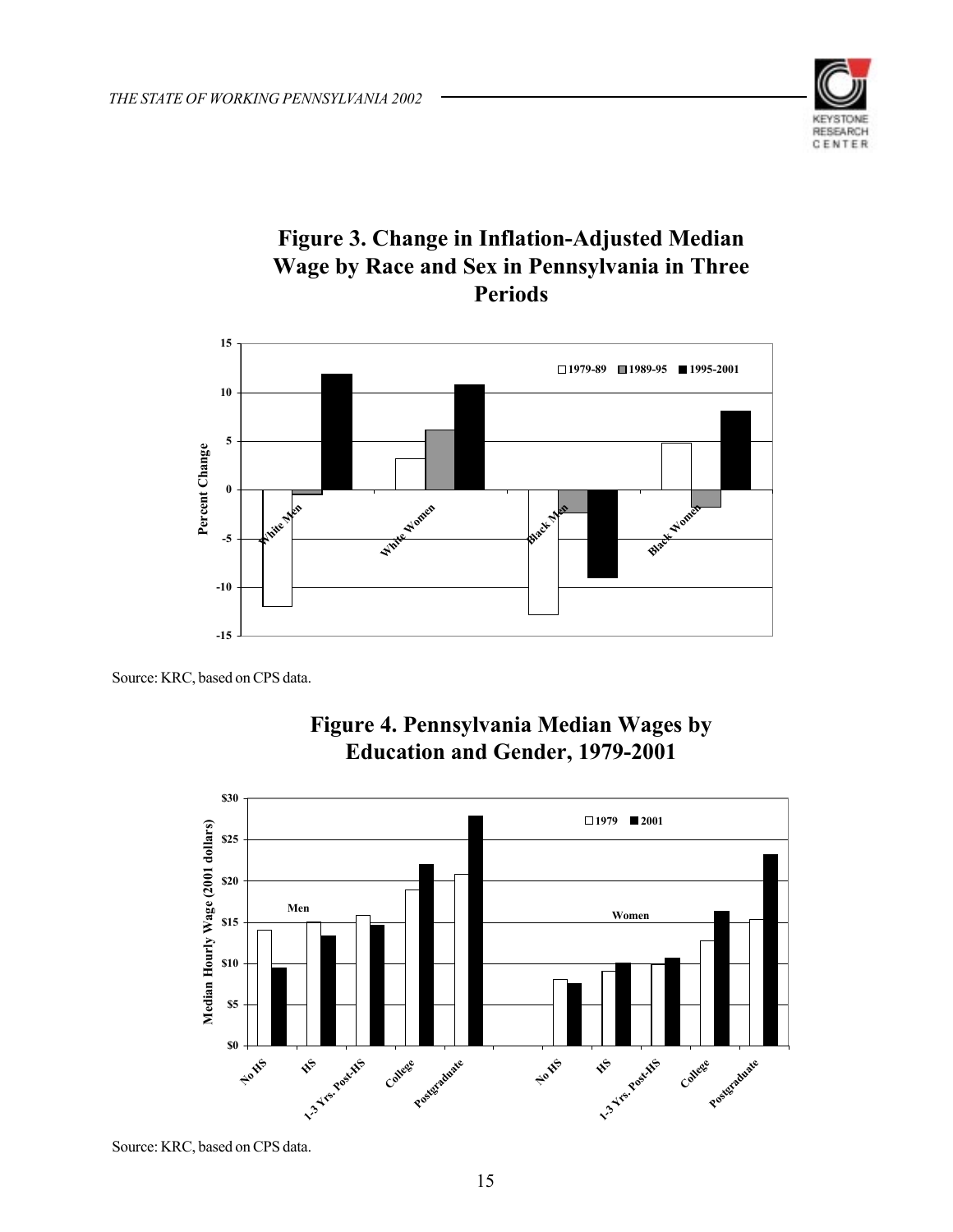

earners" (those earning more than 90 percent of all workers and less than the other 10 percent) and "low-wage earners" (those earning more than 10 percent of all workers and less than 90 percent).

Wage inequality — measured by the ratio of the wages of high-wage and low-wage earners increased in the United States and in Pennsylvania from 1979 to 1995 (Table 4). Since 1995, wage inequality has fallen slightly in both the United States and Pennsylvania. The drop in Pennsylvania took place only in the 2000 to 2001 period.

Low-wage earners in Pennsylvania have seen a rise of 4 cents in their inflation-adjusted hourly

wage since 1979. By contrast, high-wage earners in Pennsylvania experienced hourly earnings increases of \$5.58 per hour since 1979, nearly \$12,000 annually for a full-time worker.

The recent drop in wage inequality in Pennsylvania is due to more rapid wage growth for low-wage earners than high-wage earners. Even though high-wage earners gained more in absolute terms from 2000 to 2001, low-wage earners enjoyed a larger percent increase (5.5 percent vs. 3.1 percent for high-wage earners). With no increase in the minimum wage, the gain experienced by low-wage earners is due to the continuing tight labor market in parts of Pennsylvania.

| States, 1979-2001 (2001 dollars) |                          |           |                         |           |                                                                                       |           |  |  |  |  |  |  |
|----------------------------------|--------------------------|-----------|-------------------------|-----------|---------------------------------------------------------------------------------------|-----------|--|--|--|--|--|--|
|                                  | <b>High-Wage Earners</b> |           | <b>Low-Wage Earners</b> |           | <b>High-Wage Earners'</b><br>Wage as a Percent of<br><b>Low-Wage Earners'</b><br>Wage |           |  |  |  |  |  |  |
|                                  | PA                       | <b>US</b> | PA                      | <b>US</b> | PA                                                                                    | <b>US</b> |  |  |  |  |  |  |
| 1979                             | \$22.78                  | \$23.24   | \$6.80                  | \$6.68    | 335                                                                                   | 348       |  |  |  |  |  |  |
| 1989                             | 23.64                    | 24.96     | 5.92                    | 5.74      | 399                                                                                   | 435       |  |  |  |  |  |  |
| 1995                             | 25.32                    | 25.79     | 5.97                    | 5.84      | 424                                                                                   | 442       |  |  |  |  |  |  |
| 2000                             | 27.51                    | 28.06     | 6.48                    | 6.48      | 424                                                                                   | 433       |  |  |  |  |  |  |
| 2001                             | 28.36                    | 28.97     | 6.84                    | 6.69      | 414                                                                                   | 433       |  |  |  |  |  |  |
| <b>Percent Change</b>            |                          |           |                         |           |                                                                                       |           |  |  |  |  |  |  |
| 1979-2001                        | 24.5                     | 24.7      | 0.7                     | 0.2       |                                                                                       |           |  |  |  |  |  |  |
| 1989-2001                        | 19.9                     | 16.1      | 15.6                    | 16.6      |                                                                                       |           |  |  |  |  |  |  |
| 1995-2001                        | 12.0                     | 12.3      | 14.7                    | 14.6      |                                                                                       |           |  |  |  |  |  |  |
| 2000-2001                        | 3.1                      | 3.2       | 5.5                     | 3.3       |                                                                                       |           |  |  |  |  |  |  |

#### **Table 4. Hourly Wages of High-and Low-Wage Earners in Pennsylvania and the United States, 1979-2001 (2001 dollars)**

Note: In this table, "high-wage earners" are defined as those who earn more than 90 percent of all workers and less than 10 percent of all workers. "Low-wage earners" are those who earn more than 10 percent of all workers and less than 90 percent.

Source: KRC, based on CPS data.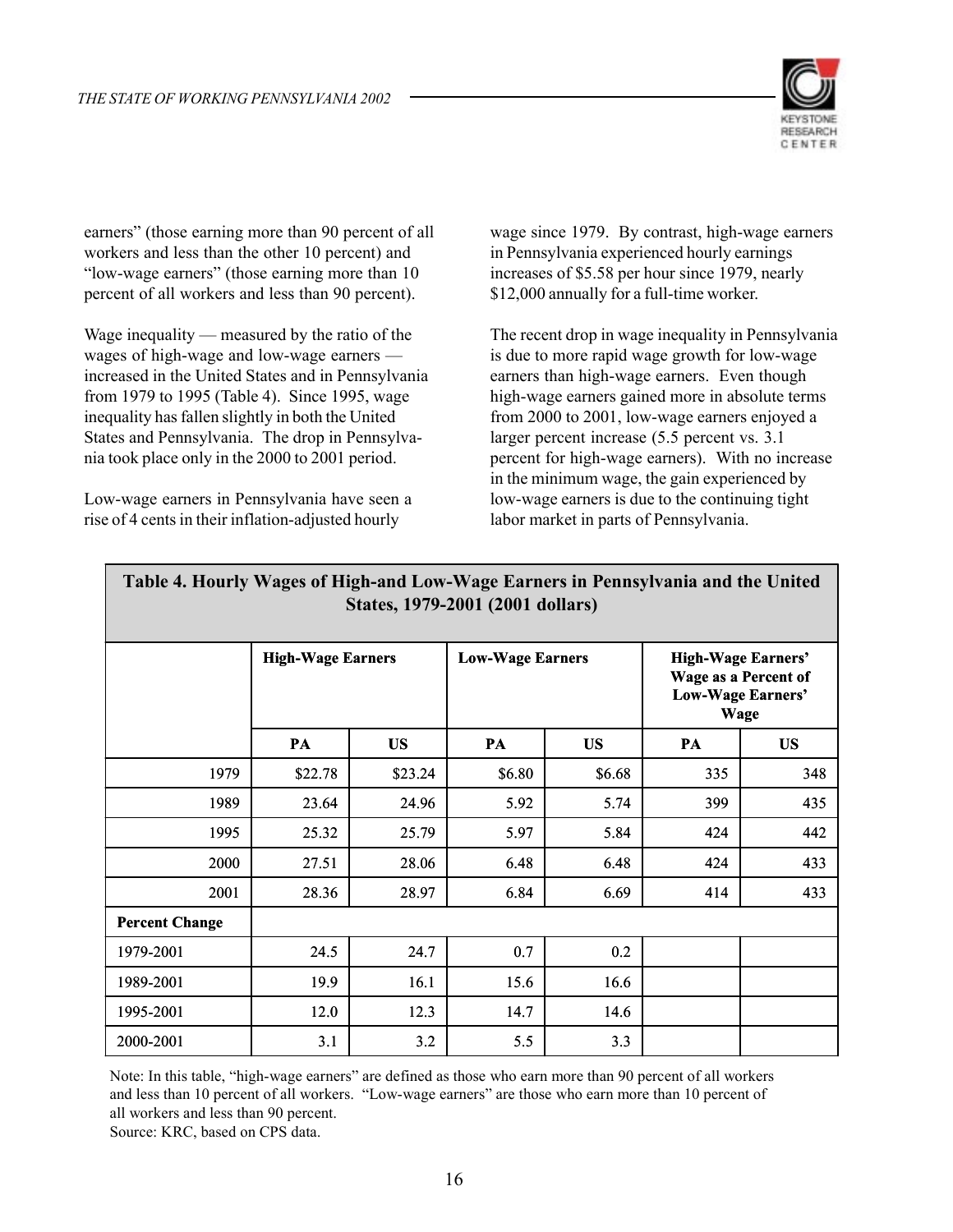

#### **Minimum Wage Loses Value, Trails Productivity Growth**

Since its last increase in September 1997 to \$5.15 per hour, the federal minimum wage has lost value in real terms and has continued to decline relative to productivity (output per hour). Up until 1970 the value of the minimum wage kept pace with rising productivity (Figure 5). Since then, and especially after 1982, the minimum wage has lost value (with

the exception of minor bumps in the late 1980s and in 1996-1998), while productivity has risen steadily.

The gap between the minimum wage and productivity in the United States is now at its highest level in at least five decades. The lagging minimum wage makes the gains of the past year for lowwage earners that much more exceptional and points to the dependence of these gains on maintaining low unemployment.

# **Figure 5. The Inflation-Adjusted Minimum Wage Falls While Productivity Rises**



Note: Productivity is output per hour in the business sector. Source: EPI data and KRC analysis of BLS data.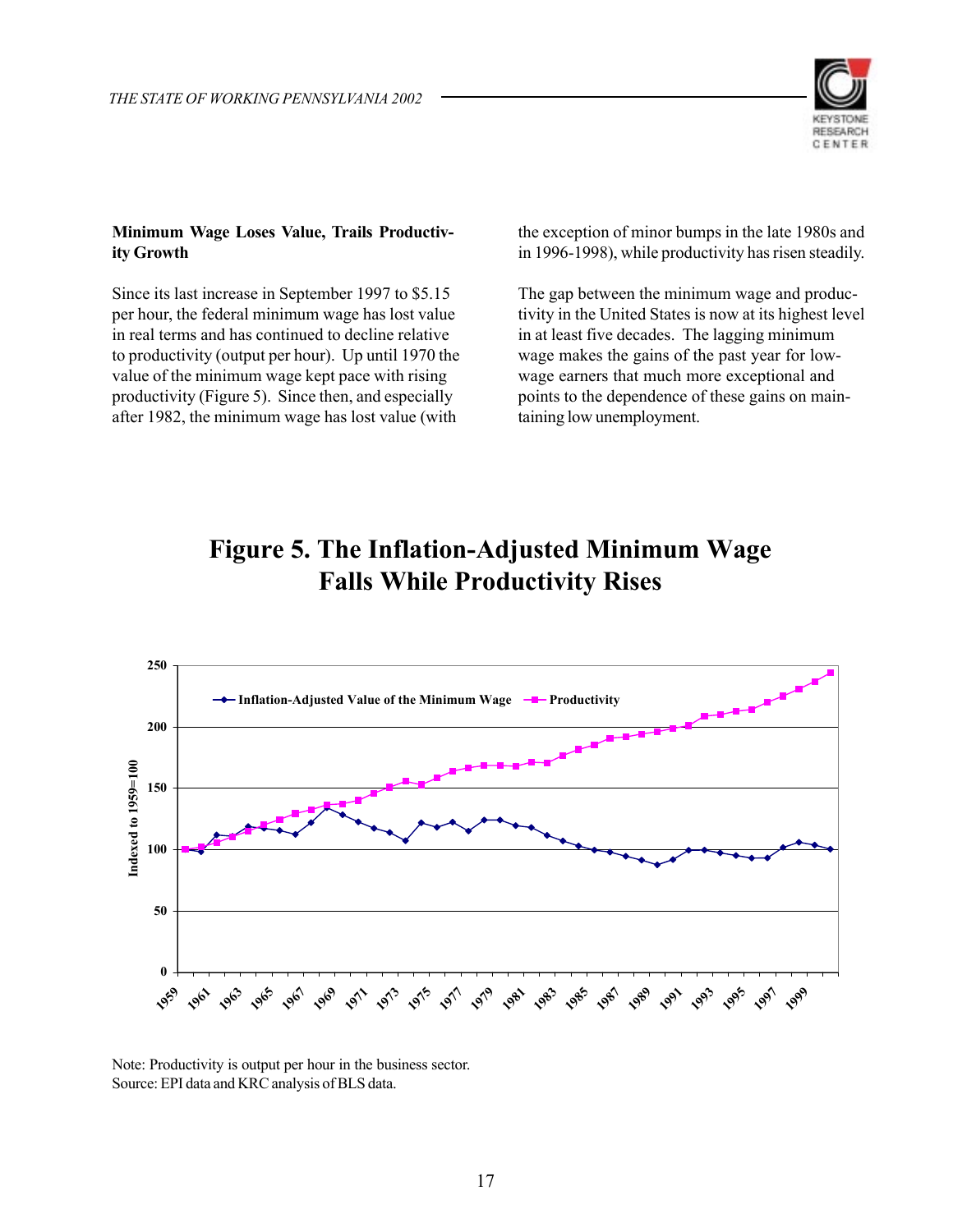

#### **Low- and High-Wage Earners in Middle of Those in Neighboring States**

Tables 5 and 6 and Figure 6 compare the wages of "moderately" high-wage earners (those who earn more than 80 percent of all workers and less than the other 20 percent) and "moderately" low-wage earners (those who earn more than 20 percent of all workers and less than the other 80 percent) in Pennsylvania, neighboring states, and the United States. (We compare states based on moderately low-wage and moderately high-wage earners because the Economic Policy Institute (EPI) made such data available to us.)

In 2001, moderately low-wage workers in Pennsylvania earned almost the same as their counterparts in New York, Ohio, and West Virginia, and less than their counterparts in the other three neighboring states (Delaware, Maryland, and New Jersey).

Moderately low-wage workers in Pennsylvania had the largest gains from 2000 to 2001 of all neighboring states and the United States as a whole. The 31 cents per hour gain that moderately low-wage earners saw from 2000 to 2001 represented more than half of the entire gain for this group from 1995 to 2000.

Moderately high-wage Pennsylvania workers experienced wage stagnation from 2000 to 2001. Only in West Virginia, where moderately highwage workers lost ground, did moderately highwage workers do worse than Pennsylvania workers at the 80<sup>th</sup> percentile.

In absolute terms, moderately high-wage workers in Pennsylvania earn more than such workers in Ohio and West Virginia, but less than such workers in Delaware, Maryland, New Jersey, New York, and the United States as a whole.

|               |        |        |        |        |        |             |             | <b>Percent Change</b> |               |
|---------------|--------|--------|--------|--------|--------|-------------|-------------|-----------------------|---------------|
|               | 1979   | 1989   | 1995   | 2000   | 2001   | 1979-<br>89 | 1989-<br>95 | 1995-<br>2000         | 2000-<br>2001 |
| Pennsylvania  | \$7.97 | \$7.38 | \$7.39 | \$7.95 | \$8.26 | $-7.3$      | 0.0         | 7.7                   | 3.9           |
| Delaware      | 8.06   | 7.90   | 7.69   | 8.32   | 8.47   | $-2.0$      | $-2.7$      | 8.3                   | 1.8           |
| Maryland      | 8.16   | 8.38   | 8.21   | 8.92   | 9.03   | 2.7         | $-2.0$      | 8.7                   | 1.3           |
| New Jersey    | 7.98   | 8.91   | 8.57   | 8.88   | 9.06   | 11.6        | $-3.8$      | 3.6                   | 2.0           |
| New York      | 7.94   | 8.08   | 7.85   | 8.05   | 8.25   | 1.8         | $-2.9$      | 2.5                   | 2.5           |
| Ohio          | 7.93   | 7.15   | 7.10   | 8.16   | 8.15   | $-9.8$      | $-0.7$      | 15.0                  | 0.0           |
| West Virginia | 7.50   | 5.75   | 6.38   | 6.86   | 7.11   | $-23.3$     | 11.0        | 7.4                   | 3.6           |
| U.S.          | 7.61   | 7.14   | 7.14   | 7.99   | 8.07   | $-6.2$      | 0.0         | 11.9                  | 1.0           |

#### **Table 5. Moderately Low-Wage Workers' Wages in Pennsylvania and Neighboring States, 1979-2001 (2001 dollars)**

Note: "Moderately low-wage" workers earn more than 20 percent of all workers and less than 80 percent of all workers. Source: KRC, based on EPI tabulations of CPS data.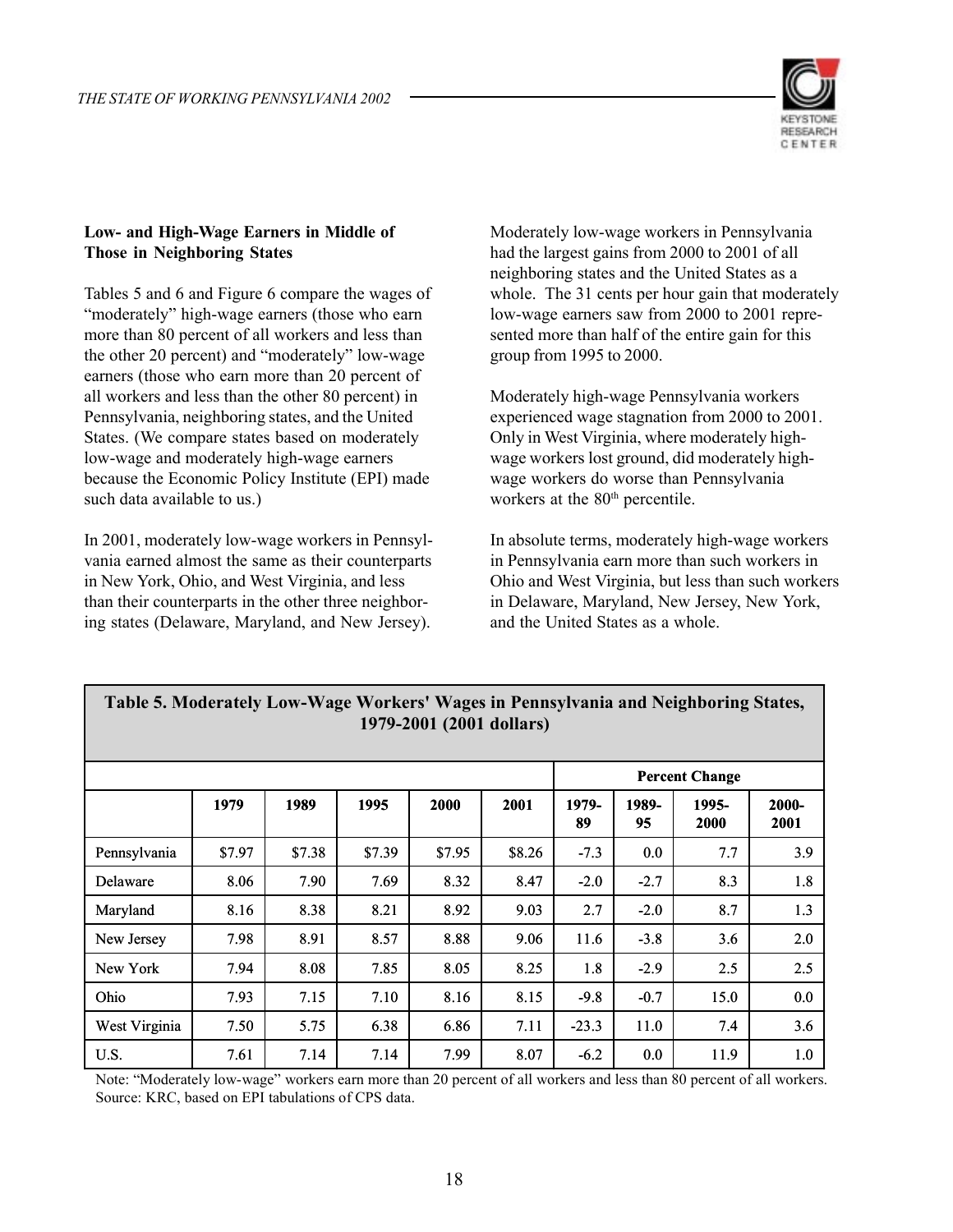

| Table 6. Moderately High-Wage Workers' Wages in Pennsylvania and Neighboring<br>States, 1979-2001 (2001 dollars) |         |         |         |         |         |             |             |               |               |  |  |  |  |
|------------------------------------------------------------------------------------------------------------------|---------|---------|---------|---------|---------|-------------|-------------|---------------|---------------|--|--|--|--|
| <b>Percent Change</b>                                                                                            |         |         |         |         |         |             |             |               |               |  |  |  |  |
|                                                                                                                  | 1979    | 1989    | 1995    | 2000    | 2001    | 1979-<br>89 | 1989-<br>95 | 1995-<br>2000 | 2000-<br>2001 |  |  |  |  |
| Pennsylvania                                                                                                     | \$18.64 | \$18.73 | \$19.84 | \$21.41 | \$21.42 | 0.5         | 5.9         | 7.9           | 0.1           |  |  |  |  |
| Delaware                                                                                                         | 20.44   | 20.21   | 20.63   | 21.52   | 23.01   | $-1.1$      | 2.1         | 4.3           | 6.9           |  |  |  |  |
| Maryland                                                                                                         | 22.07   | 21.43   | 23.10   | 23.79   | 25.88   | $-2.9$      | 7.8         | 3.0           | 8.8           |  |  |  |  |
| New Jersey                                                                                                       | 20.26   | 23.62   | 24.56   | 25.80   | 26.60   | 16.6        | 4.0         | 5.0           | 3.1           |  |  |  |  |
| New York                                                                                                         | 19.49   | 22.04   | 22.18   | 23.52   | 23.98   | 13.1        | 0.7         | 6.0           | 2.0           |  |  |  |  |
| Ohio                                                                                                             | 19.01   | 18.97   | 19.49   | 20.76   | 20.88   | $-0.2$      | 2.7         | 6.6           | 0.6           |  |  |  |  |
| West Virginia                                                                                                    | 19.62   | 17.26   | 18.06   | 18.50   | 18.44   | $-12.0$     | 4.6         | 2.4           | $-0.3$        |  |  |  |  |
| U.S.                                                                                                             | 19.00   | 19.76   | 19.96   | 21.47   | 21.71   | 4.0         | 1.0         | 7.6           | 1.1           |  |  |  |  |

Note: "Moderately high-wage" workers earn more than 80 percent of all workers and less than 20 percent of all workers. Source: KRC, based on EPI tabulations of CPS data.

# **Figure 6. Hourly Wage of Moderately Low-Wage Earners in Pennsylvania and Neighboring States, 1979-2001**



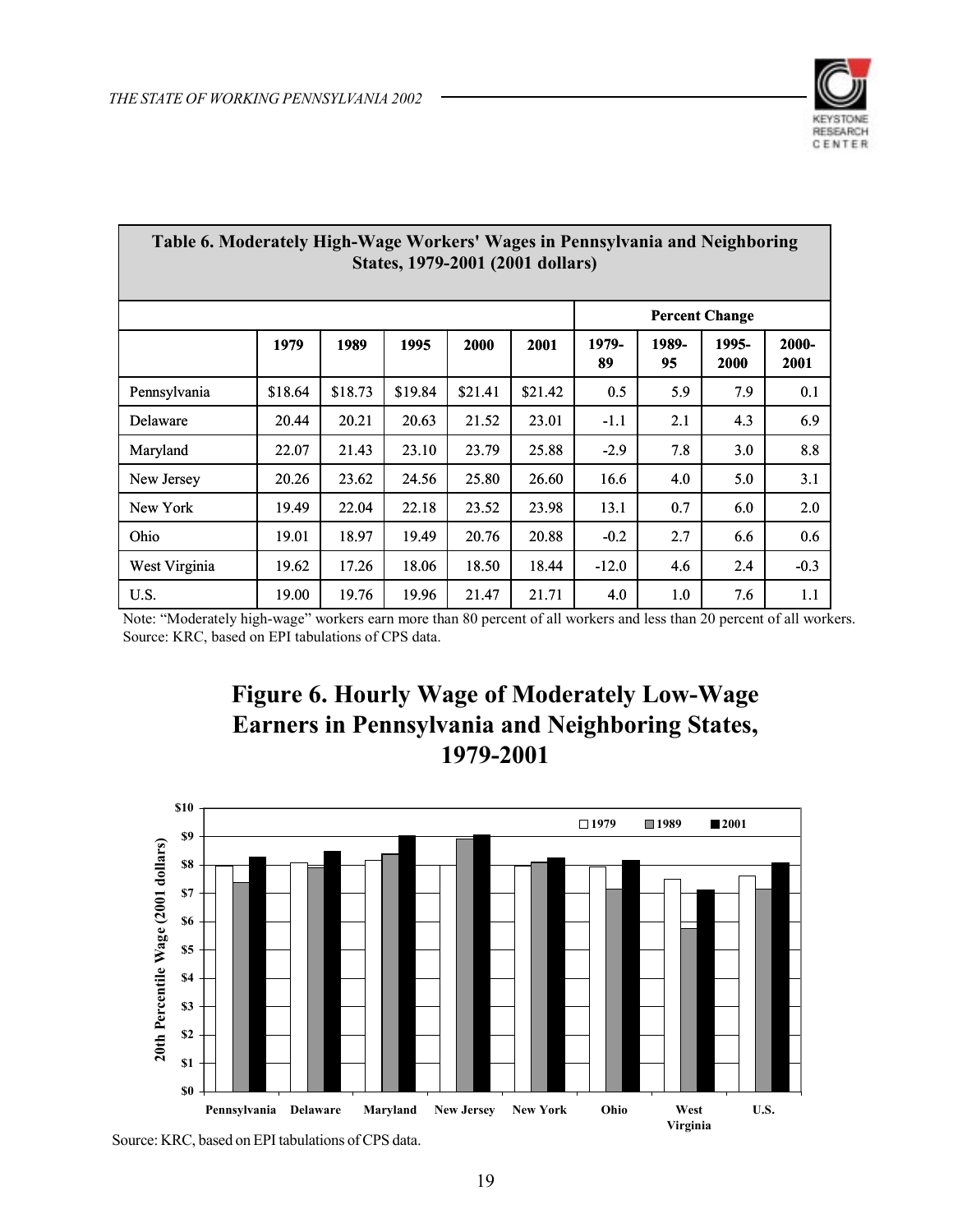

#### **Despite Drop, Poverty Wages Still Prevalent**

One measure of the adequacy of hourly earnings is whether, if workers are employed full-time, fullyear, their hourly wage will lift them above the official poverty threshold for a family of four. In the year 2001, this "poverty wage" in the United States was \$8.70 per hour.

Since 1995, the share of Pennsylvania workers earning less than a poverty wage declined from 29.5 percent to 22.4 percent (Figure 7). In the past year, this share dropped from 24.8 percent to 22.4 percent. Pennsylvania has a higher share of workers earning a poverty wage than Delaware, Maryland, and New Jersey. The share of Pennsylvania workers earning a poverty wage is at its lowest point since 1979.

# **Figure 7. The Share of Workers Earning Poverty Wages in Pennsylvania and Neighboring States, 1979-2001**



Source: KRC, based on EPI tabulations of CPS data.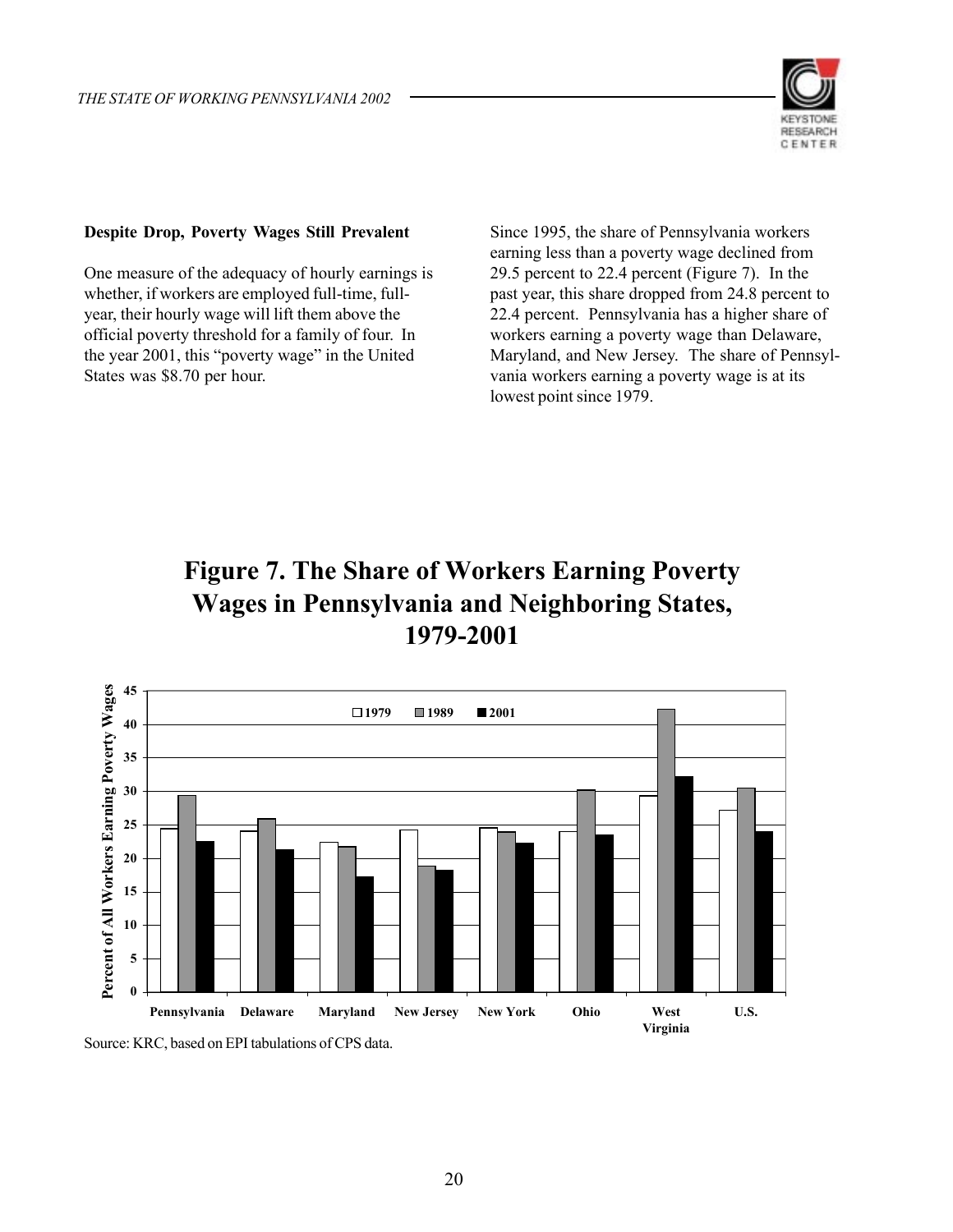

# **BENEFITS**

Health and pension benefits provide another indicator of economic well-being. In previous decades, many workers received benefits as part of a long-term employment relationship with a single employer. With the apparent weakening of ties between workers and individual employers, concerns have arisen about an erosion in health and benefit security.

Local and national events have reinforced the questions that exist about benefit protection. At Hershey, a recent strike stemmed from company and union disagreement about how to divide up the burden of mushrooming health-care costs. At Enron, WorldCom, and other major U.S. corporations, plummeting shares have resulted in dramatic erosion of pensions. Since they participate in 401(k) plans or their equivalent, rather than in pension plans that deliver fixed benefits per year of service, tens of millions of workers now depend on stock market fluctuations for their pensions.

#### **Employment-Based Health Insurance Coverage Drops**

In the 1979 to1981 period (pooling several years of data makes estimates more reliable), almost 77 percent of private-sector Pennsylvania workers obtained health insurance through their own job or the job of a family member (Figure 8). This share was almost six percentage points more than the share of workers with employment-based health insurance in the United States as a whole and made Pennsylvania third highest of all states in the share of workers with employment-based health coverage.

By the 1998 to 2000 period, Pennsylvania's share of workers with employment-based health coverage had slipped to 64 percent. In the 1990s (1987- 89 through 1998-2000), Pennsylvania had the seventh largest percentage point decline in the share of people with employment-based health insurance.



# **Figure 8. Employer-Provided Health Insurance Coverage Declining for PA Workers**

Source: KRC, based on EPI anaylsis of March CPS data.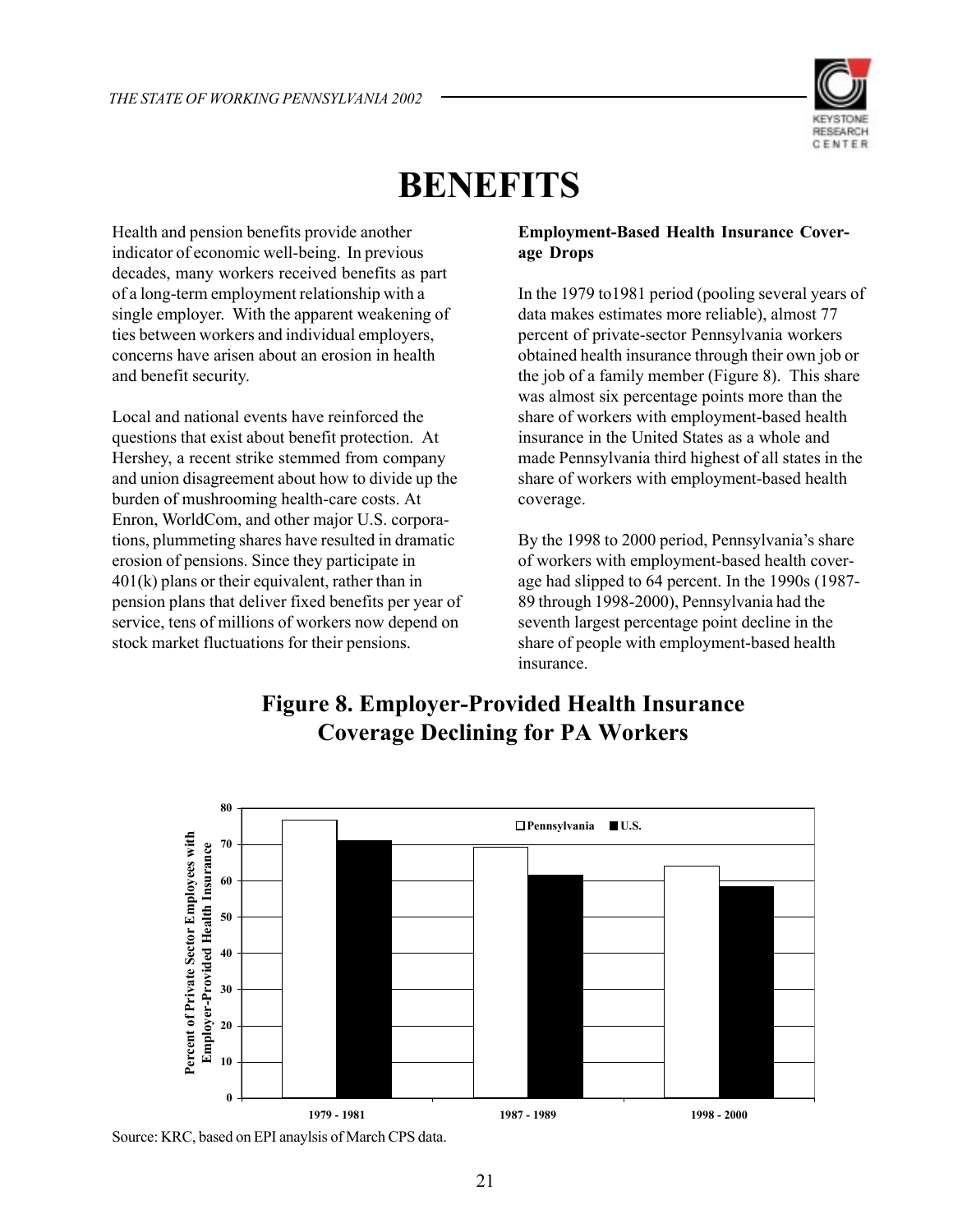

#### **Employer-Provided Pension Coverage Below its Peak in Pennsylvania**

Figure 9 shows the share of private-sector workers with employer-provided pensions in the United States and Pennsylvania from the late 1970s (1979-81) to the late 1990s (1998-2000).

In both the nation and the state, the share of workers with employer-provided pensions fell from the 1979-81 period to the late 1980s, but then rebounded by the end of the 1990s. This rebound was less complete in Pennsylvania than nationally.

Pennsylvania in 1979-81 had a higher share of private sector workers with employer-provided pensions (59.2 percent) than any other state. Pennsylvania still led the nation at the end of the 1980s (1987-89) with 50.9 percent coverage, but also experienced the  $9<sup>th</sup>$  largest percentage point fall in coverage during the 1980s.

From 1987-89 to 1998-2000, Pennsylvania's 4.8 percentage point increase in pension coverage, to 55.7 percent, was the  $39<sup>th</sup>$  largest of all states, dropping Pennsylvania to fourth based on the share of workers with a pension. In the overall period, 1979-81 to 1998-2000, Pennsylvania experienced the 5<sup>th</sup> largest percentage point drop in employerprovided pension coverage.

# **Figure 9. Employer-Provided Pension Coverage Down from Its Peak in PA in the Late 1970s**



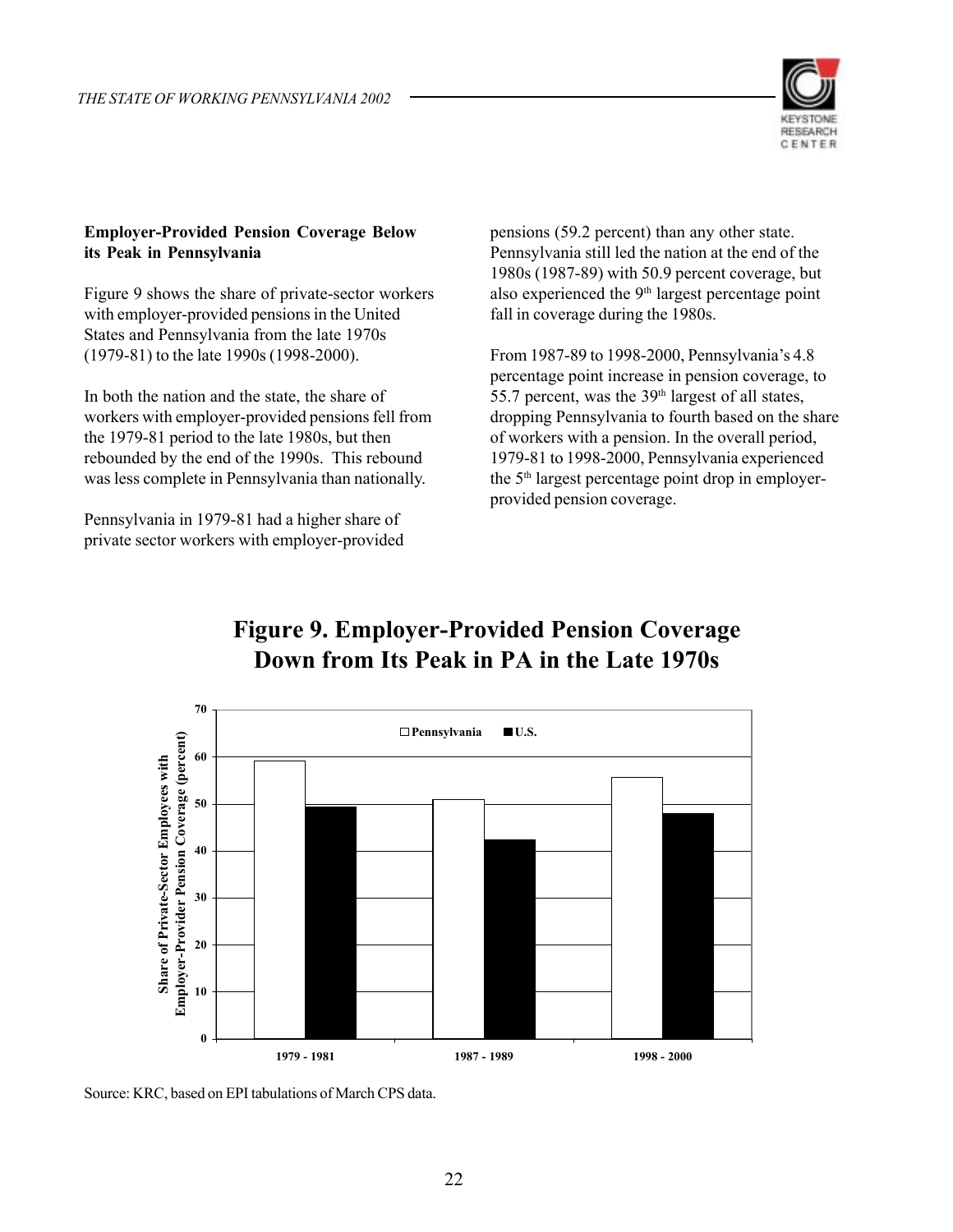

#### **Massive Shift to Defined-Contribution Pensions**

Much more dramatic than the modest fluctuations in overall pension benefit coverage has been the shift away from defined-benefit pensions (offering fixed benefits per year of service) to definedcontribution plans such as  $401(k)$ s and Individual Retirement Accounts (IRAs).2

- In 2000, only 19 percent of all workers in private industry in the United States participated in defined-benefit plans. (We do not have Pennsylvania figures for this share or the remaining statistics in this section.)
- Private sector defined-pension benefit coverage has been pulled down in part by the combination of falling unionization rates and a striking union/non-union gap in defined pension benefit coverage. While 69 percent of union workers in private industry participated in defined-benefit pension plans in 2000, only 14 percent of non-union workers did (U.S. BLS National Compensation Survey, online at http:// www.bls.gov/ncs/ebs/home.htm).

#### **Older Workers Face Retirement Insecurity**

The U.S. workers now approaching retirement (defined as 47-64 year olds) are the first group to feel a major impact from the shift to definedcontribution plans.

- In 1998, 59.7 percent of U.S. households approaching retirement had investments in defined-contribution accounts, compared to 11.9 percent in 1983.
- The share of U.S. households in the 47 to 64 age group covered by a defined-benefit pension plan fell by 27 percentage points between 1983 and 1998, from 69 to 42.
- Defined-benefit pension wealth for households between the ages of 47 and 64 declined by 39.4 percent, from \$87,000 in 1983 to \$52,700 in 1998.

Due to eroding defined-benefit pension wealth, more Americans face sharp drops in income when they retire.

• In 1989, three out of 10 households in the 47 to 64 age group had projected retirement income of less than half their current income. By 1998, 42.5 percent of this age group had projected retirement income of less than half its current income.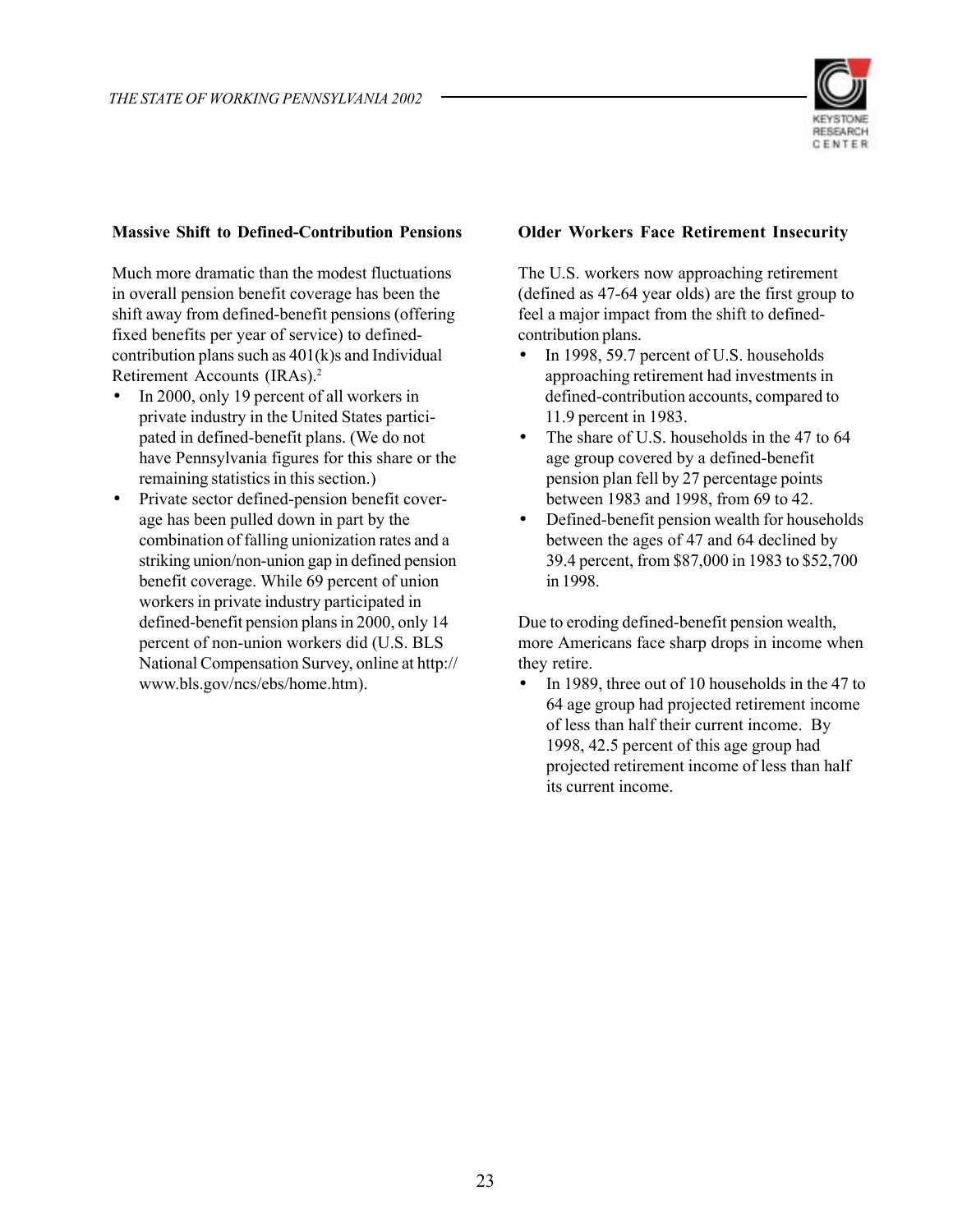

# **INCOME, POVERTY, AND WORKING HOURS**

We now turn our attention to two measures of family well-being, the income of four-person families and family income inequality.

#### **Four-Person Pennsylvania Family Income Rises, But Lags Leading Neighbors**

Looking at incomes of families of a fixed size controls for the general decline, over time, in family size. In Pennsylvania, the median income of a four-person family rose by 34 percent from 1979 to 2000, most of that increase coming in the last decade (Table 7).

Over these two decades, Pennsylvania lost ground relative to four neighboring states (Delaware, Maryland, New Jersey, and New York), while gaining ground relative to Ohio, West Virginia, and the United States. Pennsylvania's middling performance since 1979 results from a below-average 1980s but a better-than-average 1990s. Pennsylvania's relatively high four-person family income gains since 1989 may be a result of sharp increases in work hours.

#### **Family Income Inequality Continues to Grow in Pennsylvania**

Table 8, Figures 10a and 10b present data on family income by quintiles. Table 8 shows that the rate of increase in family income inequality has slowed in the 1990s compared to the 1980s. Even so, the gap between Pennsylvania's richest families and its middle and poor families continues to grow. The richest fifth of families had an average income 6.4 times the average income of the poorest fifth of families in 1978-80, 7.9 times by 1988-90, and 8.8 times in 1998-2000.

The average income of the poorest fifth of Pennsylvania families grew by 9.9 percent from 1978- 80 to 1998-2000 compared to 52 percent for the richest fifth of families (Figure 10a). Families in the middle fifth saw an increase of 21 percent.

What do differing rates of income growth mean in terms of the share of the growth in the economic

| Table 7. Miculali Hitoliit Ivi Tuul-I ti sull Fallints III I tiilisylvälliä, Istalby Statts, and the U.S., 1979-<br>2000 (2000 dollars) |          |          |          |          |          |             |             |                       |             |  |  |  |
|-----------------------------------------------------------------------------------------------------------------------------------------|----------|----------|----------|----------|----------|-------------|-------------|-----------------------|-------------|--|--|--|
|                                                                                                                                         |          |          |          |          |          |             |             | <b>Percent Change</b> |             |  |  |  |
|                                                                                                                                         | 1979     | 1989     | 1995     | 1999     | 2000     | 1979-<br>89 | 1989-<br>95 | 1995-<br>99           | 1999-<br>00 |  |  |  |
| Pennsylvania                                                                                                                            | \$49,030 | \$54,173 | \$57,104 | \$61,533 | \$65,411 | 10.5        | 5.4         | 7.8                   | 6.3         |  |  |  |
| Delaware                                                                                                                                | 46,547   | 57,372   | 61,183   | 67,773   | 69,360   | 23.3        | 6.6         | 10.8                  | 2.3         |  |  |  |
| Maryland                                                                                                                                | 54,242   | 67,234   | 67,603   | 77,303   | 77,562   | 24.0        | 0.5         | 14.3                  | 0.3         |  |  |  |
| New Jersey                                                                                                                              | 54,141   | 71,369   | 68,916   | 77,942   | 78,560   | 31.8        | $-3.4$      | 13.1                  | 0.8         |  |  |  |
| New York                                                                                                                                | 46,323   | 58,583   | 56,866   | 61,749   | 64,520   | 26.5        | $-2.9$      | 8.6                   | 4.5         |  |  |  |
| Ohio                                                                                                                                    | 49,500   | 55,601   | 57,114   | 58,114   | 62,251   | 12.3        | 2.7         | 1.8                   | 7.1         |  |  |  |
| West Virginia                                                                                                                           | 41,476   | 42,652   | 44,588   | 46,711   | 46,270   | 2.8         | 4.5         | 4.8                   | $-0.9$      |  |  |  |
| <b>United States</b>                                                                                                                    | 49,208   | 54,655   | 55,761   | 61,983   | 62,228   | 11.1        | 2.0         | 11.2                  | 0.4         |  |  |  |

**Table 7. Median Income for Four-Person Families in Pennsylvania, Nearby States, and the U.S., 1979-**

Source: KRC, based on U.S. Census Bureau income data. Data are available online at http://www.census.gov/hhes/income/4person.html.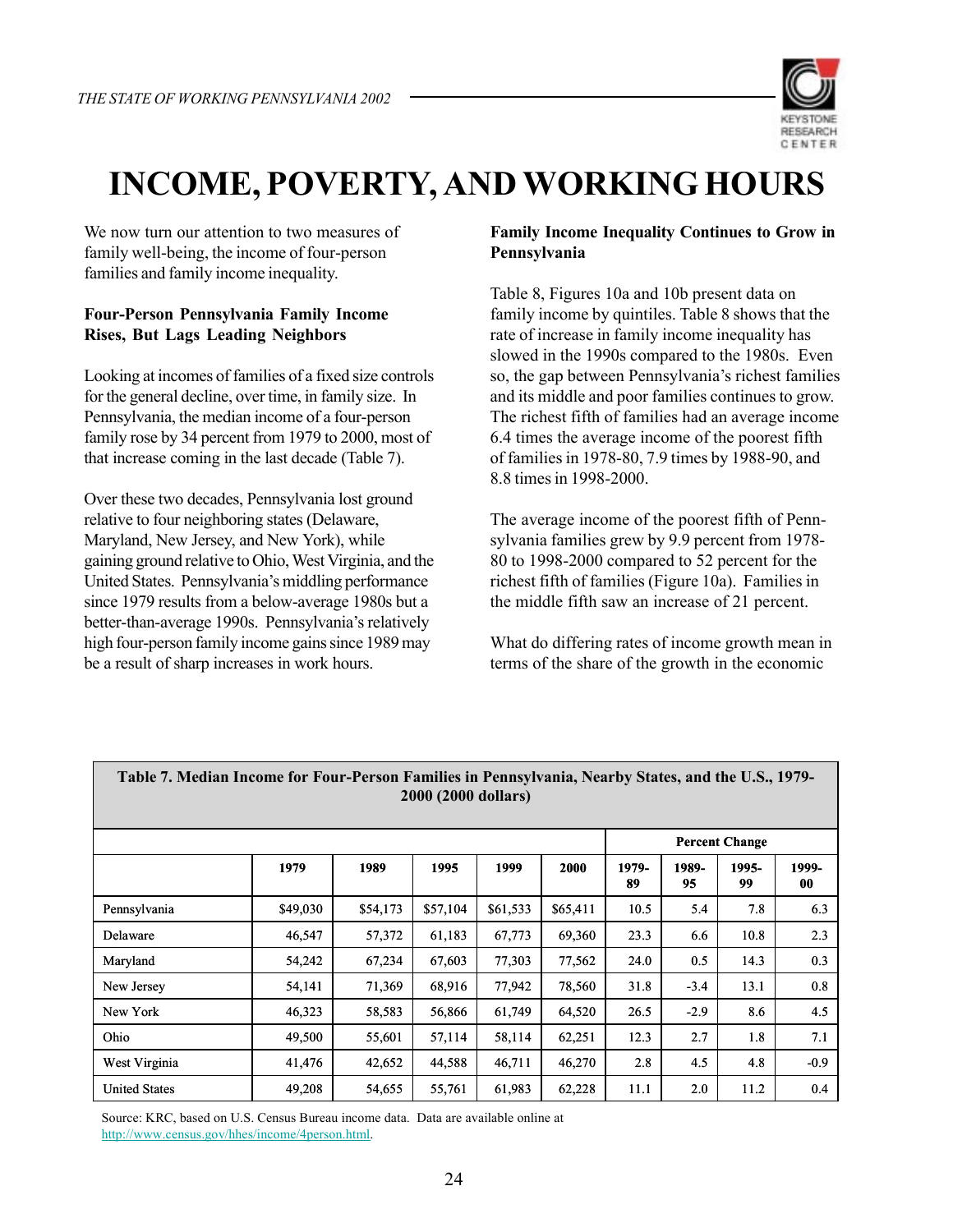

| Table 6. Hicome of I emisylvania Palmites in the Late 17/0s, 1760s, and<br>1990s (1999 dollars)               |                                                        |                        |                        |                        |                         |  |  |  |  |  |  |
|---------------------------------------------------------------------------------------------------------------|--------------------------------------------------------|------------------------|------------------------|------------------------|-------------------------|--|--|--|--|--|--|
|                                                                                                               | <b>Median Family Income for Each Group of Families</b> |                        |                        |                        |                         |  |  |  |  |  |  |
|                                                                                                               | <b>Poorest</b><br>Fifth                                | <b>Second</b><br>Fifth | <b>Middle</b><br>Fifth | <b>Fourth</b><br>Fifth | <b>Richest</b><br>Fifth |  |  |  |  |  |  |
| 1978-80                                                                                                       | \$15,054                                               | \$31,262               | \$44,238               | \$59,149               | \$96,455                |  |  |  |  |  |  |
| 1988-90                                                                                                       | \$14,796                                               | \$31,390               | \$46,441               | \$64,632               | \$116,670               |  |  |  |  |  |  |
| 1998-2000                                                                                                     | \$16,547                                               | \$35,357               | \$53,588               | \$76,237               | \$146,317               |  |  |  |  |  |  |
| <b>Dollar Change in</b><br><b>Income</b>                                                                      |                                                        |                        |                        |                        |                         |  |  |  |  |  |  |
| 1978-80 to 1988-90                                                                                            | $-$ \$259                                              | \$129                  | \$2,203                | \$5,483                | \$20,215                |  |  |  |  |  |  |
| 1988-90 to 1998-2000                                                                                          | \$1,752                                                | \$3,966                | \$7,147                | \$11,605               | \$29,647                |  |  |  |  |  |  |
| 1978-80 to 1998-2000                                                                                          | \$1,493                                                | \$4,095                | \$9,350                | \$17,088               | \$49,862                |  |  |  |  |  |  |
| <b>Ratios of Income of</b><br><b>Richest Fifth of</b><br><b>Families to Incomes of</b><br><b>Other Groups</b> |                                                        |                        |                        |                        |                         |  |  |  |  |  |  |
| 1978-80                                                                                                       | 6.4                                                    | 3.1                    | 2.2                    | 1.6                    | 1.0                     |  |  |  |  |  |  |
| 1988-90                                                                                                       | 7.9                                                    | 3.7                    | 2.5                    | 1.8                    | 1.0                     |  |  |  |  |  |  |
| 1998-2000                                                                                                     | 8.8                                                    | 4.1                    | 2.7                    | 1.9                    | 1.0                     |  |  |  |  |  |  |

# **Table 8. Income of Pennsylvania Families in the Late 1970s, 1980s, and**

Source: KRC, based on Jared Bernstein, Heather Bousney, Elizabeth McNichol, and Robert Zahradnik, *Pulling Apart: A State-by-State Analysis of Income Trends* (Washington D.C.: Economic Policy Institute and Center on Budget and Policy Priorities, 2002).

pie received by affluent and non-affluent families in the past two decades? The richest fifth of families in Pennsylvania captured 61 percent of total family income gains from 1978-80 to 1998- 2000, more than three times as much as the bottom three-fifths of families combined (Figure 10b).

#### **Poverty Rate Declines in Pennsylvania Since Late 1980s**

Another measure of economic well-being is the poverty rate. People are considered poor if their income before taxes and government transfers

leaves them below the official poverty line for a family of their size. In 2001, for example, a family with two parents, two children, and income below \$17,960 was considered poor.<sup>3</sup>

Figure 11 shows poverty rates for Pennsylvania and neighboring states from the late 1980s (1988- 89) to the late 1990s (1999-2000). The poverty rate in Pennsylvania fell by 1.2 percentage points during this time from 10.3 percent to 9.1 percent. Pennsylvania's poverty rate is the 14<sup>th</sup> lowest of the 50 states and below all neighboring states except Maryland and New Jersey.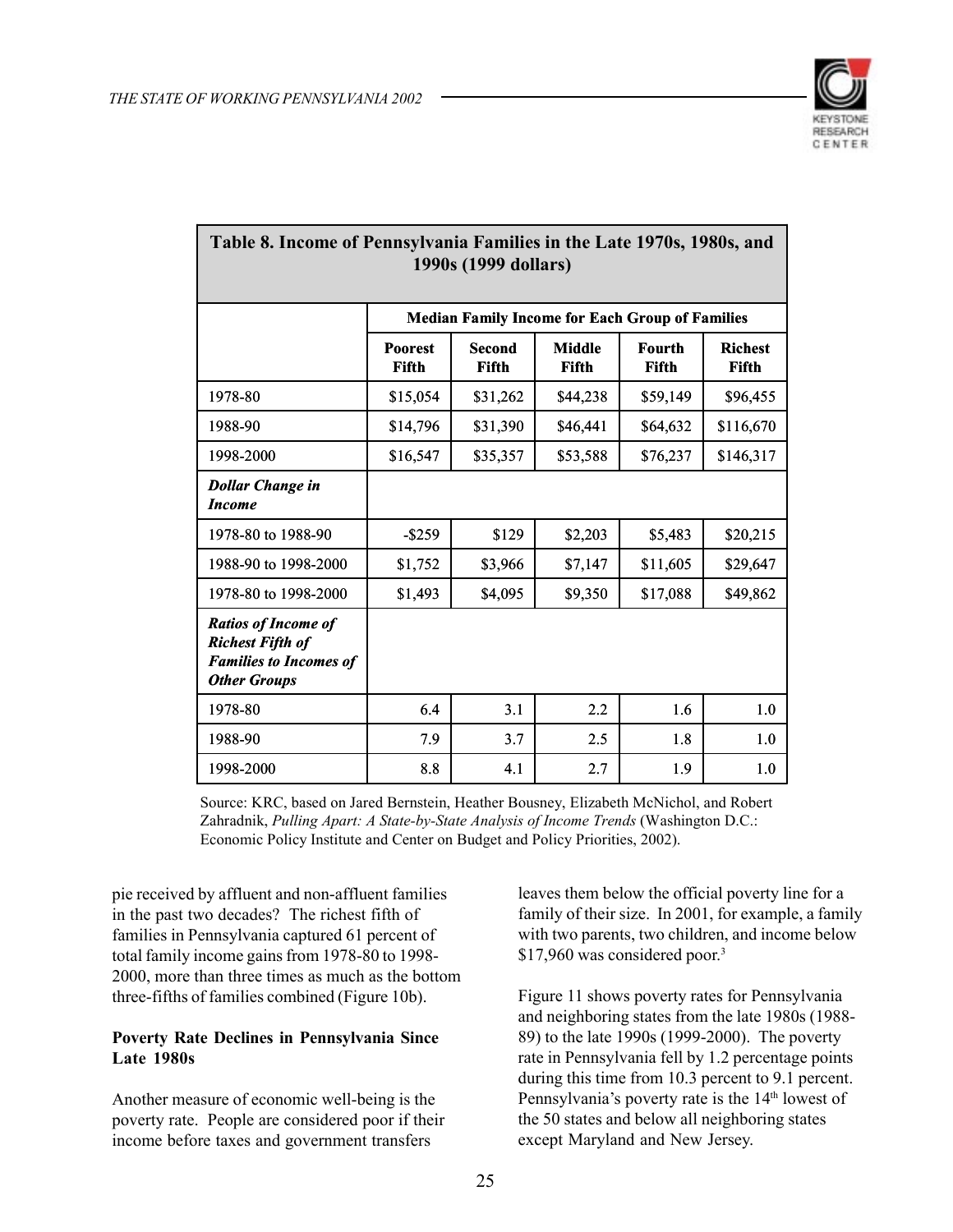

### **Figure 10a. Income Change for Pennsylvania and U.S. Families, 1978-80 to 1998-2000, by Fifth of Families**



Source: See Table 8.





Source: See Table 8.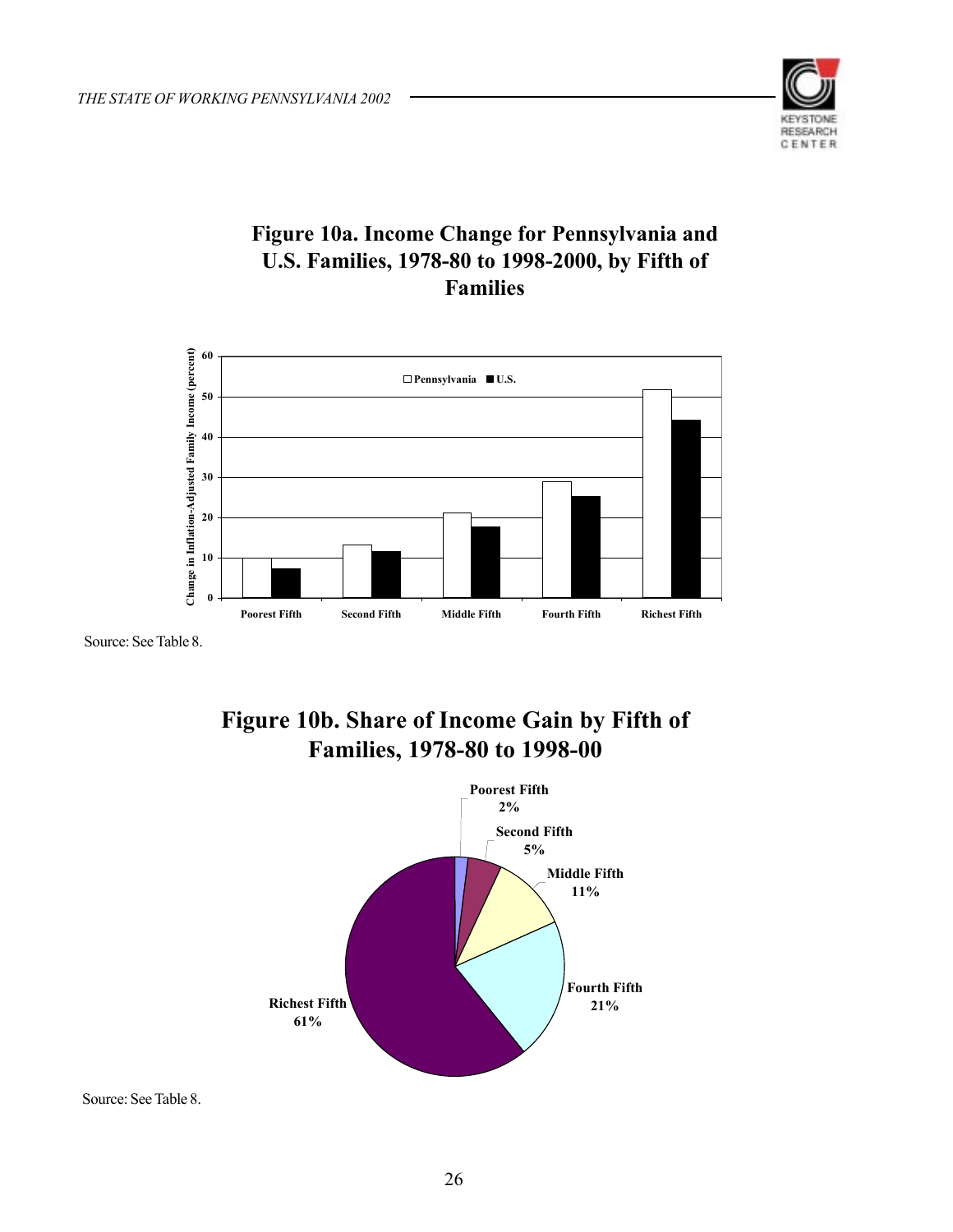

# **Figure 11. Poverty Rates in Pennsylvania and Neighboring States, Late 1980s to Late 1990s**



Source: KRC, based on EPI tabulations of CPS data.

#### **Lower- and Middle-Income Families in Pennsylvania Face Growing Time Squeeze**

The long-term trend of increased hours of paid work by America's families continued through the late 1990s.

- Over the past two decades, Pennsylvania married families with children worked an additional 571 hours per year - more than 14 40-hour weeks - compared with an increase of 432 hours nationally (Figure 12).
- Hours worked in Pennsylvania single-parent families rose to 2,168 from 1,487 from the end

of the 1970s to the end of the 1990s, an increase of 681 hours compared to 367 nationally.

Pennsylvania married families with children worked an extra nine-plus weeks in the 1990s alone. Families in the lower fifths of the income distribution saw the largest increase in working hours in the 1990s, both in absolute hours and percentage terms. Families in the poorest fifth increased their annual working hours from 2,277 in 1988-90 to 2,859 in 1998-2000, an increase of 582 hours, or about 14 weeks per year.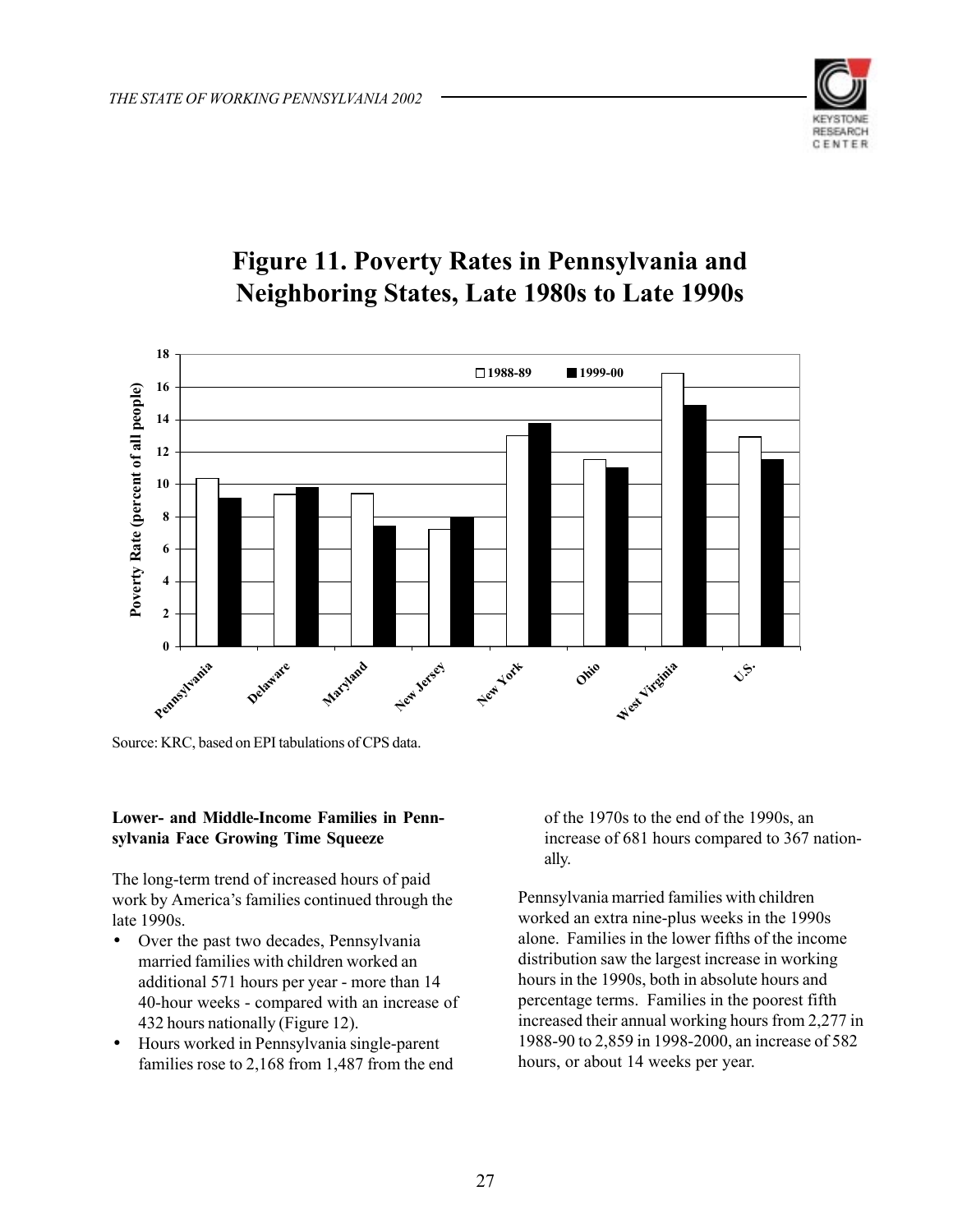

# **Figure 12. Middle- and Lower-Income Families with Children See Large Increases in Working Hours from Late 1970s to Late 1990s**



Source: KRC, based on EPI tabulations of March CPS data.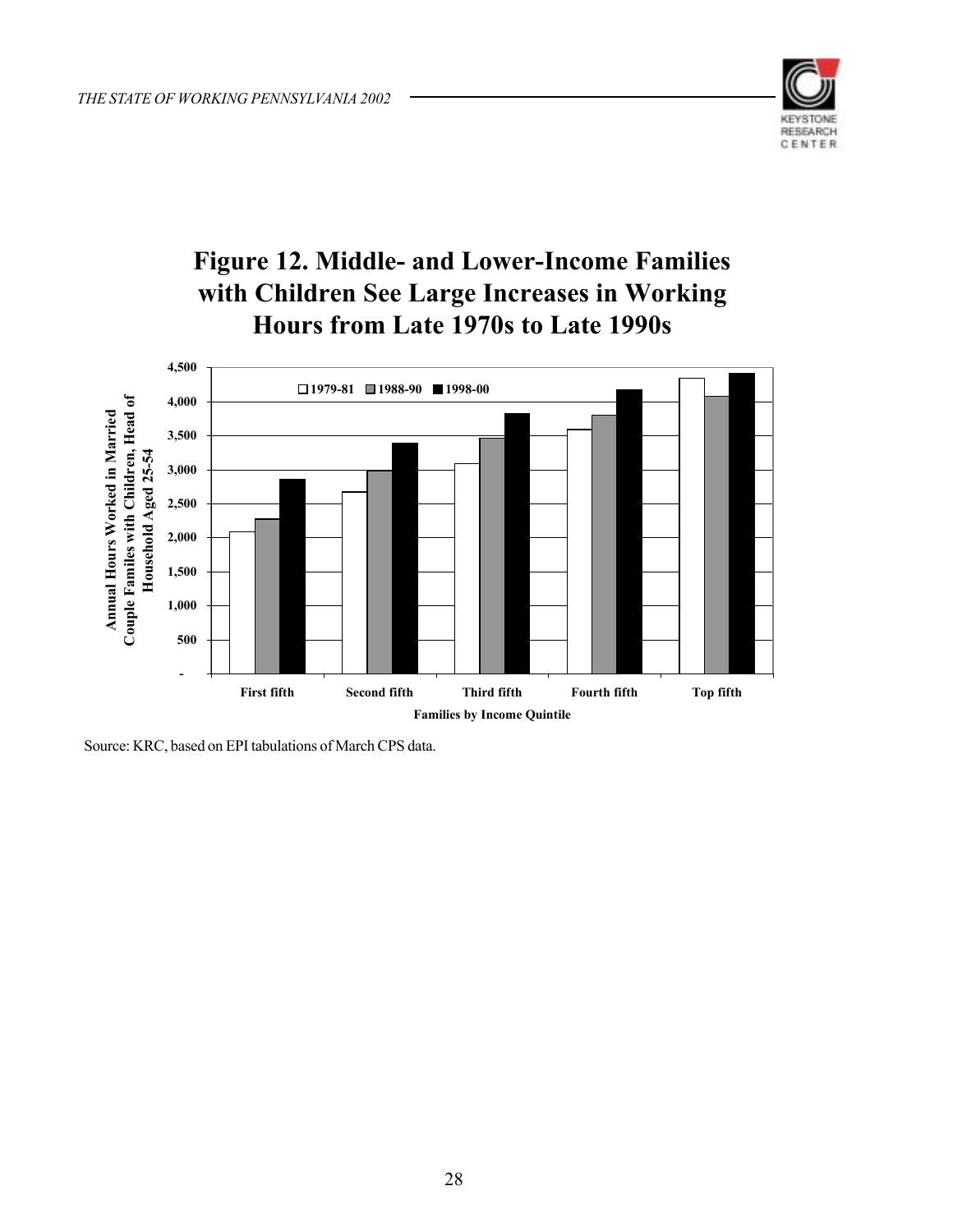

# **EDUCATION**

A well-educated workforce provides a foundation for a productive economy. Education also gives people the knowledge they need to participate in civic life and the democratic process. Table 3 (above) showed the growing importance of education in making a decent wage. In this section we look at the educational attainment of the workforce in Pennsylvania and the United States.

#### **Share of Adults with College or Graduate Degrees Rising in Pennsylvania**

Table 9 shows the highest level of educational attainment for all persons aged 18 to 64. In 1979 and 1989, Pennsylvania trailed the United States in the share of this age group with both graduate and college degrees.

By 2001, however, 10 percent of Pennsylvania's 18-64 year olds had a graduate degree, compared to 8.9 percent in the United States as a whole. In 2001, Pennsylvania and the United States each had the same share of adults with at least a college  $degree - 27.9$  percent.

#### **Pennsylvania has Few Workers Without a HS Degree but Lags in "Some College" Category**

In the United States and in Pennsylvania, 72 percent of the population aged 18 to 64 has less than a four-year college degree. The educational attainment of this 72.1 percent differs substantially in Pennsylvania compared to the United States.

- In Pennsylvania, the 72.1 percent without a four-year college degree includes 7 percent with less than high school, 41 percent with a high school degree, and 25 percent with some college.
- In the United States, 11 percent have less than a high school degree, 31 percent have a high school degree, and 30 percent have some college.

These numbers show that a strength of Pennsylvania is the relatively small fraction of people aged 18 to 64 without a high school degree. On the downside is Pennsylvania's high share of people with only a high school diploma.

|                      | Pennsylvania and the United States, 1979, 1969, 2001<br>(all persons 18 to 64) |       |       |         |  |  |  |  |  |  |  |  |
|----------------------|--------------------------------------------------------------------------------|-------|-------|---------|--|--|--|--|--|--|--|--|
|                      |                                                                                | 1979  | 1989  | 2001    |  |  |  |  |  |  |  |  |
| Pennsylvania         | Less Than High School                                                          | 18.9% | 11.6% | $7.0\%$ |  |  |  |  |  |  |  |  |
|                      | High School                                                                    | 49.2  | 47.6  | 40.5    |  |  |  |  |  |  |  |  |
|                      | Some College                                                                   | 15.8  | 19.3  | 24.6    |  |  |  |  |  |  |  |  |
|                      | College                                                                        | 9.7   | 12.5  | 17.9    |  |  |  |  |  |  |  |  |
|                      | <b>Advanced Degree</b>                                                         | 6.4   | 8.9   | 10.0    |  |  |  |  |  |  |  |  |
| <b>United States</b> | Less Than High School                                                          | 20.1  | 13.7  | 10.5    |  |  |  |  |  |  |  |  |
|                      | High School                                                                    | 38.5  | 36.9  | 31.4    |  |  |  |  |  |  |  |  |
|                      | Some College                                                                   | 22.8  | 26.0  | 30.2    |  |  |  |  |  |  |  |  |
|                      | College                                                                        | 11.0  | 14.0  | 19.0    |  |  |  |  |  |  |  |  |
|                      | <b>Advanced Degree</b>                                                         | 7.6   | 9.4   | 8.9     |  |  |  |  |  |  |  |  |

# **Table 9. Highest Level of Educational Attainment in Pennsylvania and the United States, 1979, 1989, 2001**

Source: KRC, based on CPS data.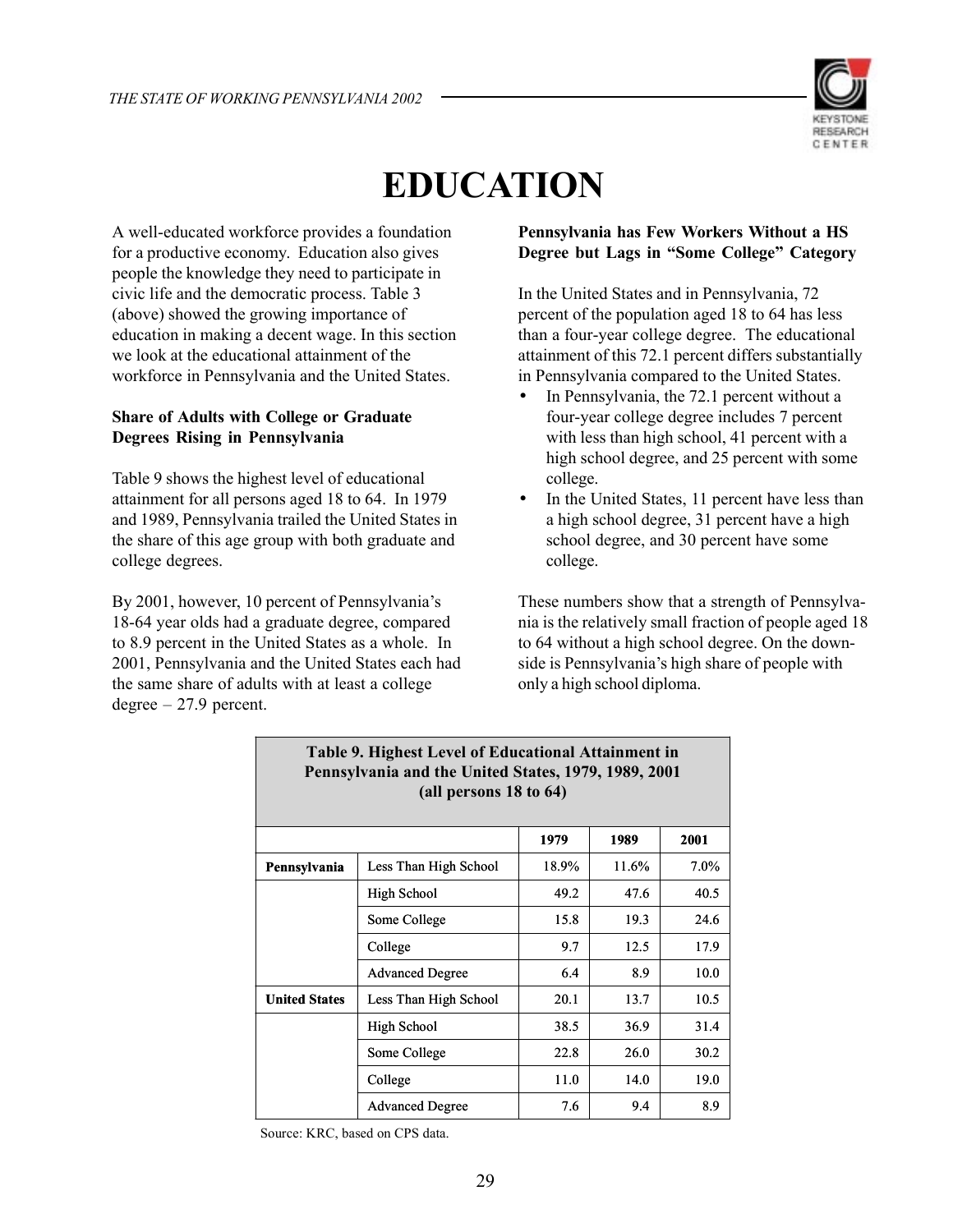

# **JOBS AND JOBLESSNESS**

This section reports trends in job growth, unemployment, and manufacturing and government employment. Pennsylvania's job growth performance has been in the bottom dozen states for most periods in the past two decades. The state's job growth performance has been somewhat better in the past 18 months, despite heavy manufacturing job losses. Pennsylvania unemployment has been below the national level for the past year.

This section also looks behind the political backand-forth regarding Pennsylvania's job growth. To no great surprise, we find that by choosing different time periods, it is possible to make Pennsylvania job growth performance look worse or somewhat less poor relative to other states.

#### **Pennsylvania Job Growth Trails U.S.**

Job growth partly reflects the age composition of the population, which is independent of the health of the economy. For that reason, slow job growth may not be cause for alarm. Nonetheless, job growth is also an indicator of economic strength. With a strong economy, fewer workers leave the state in search of opportunity, more workers move into the state, and more workers who are already in Pennsylvania enter (or stay in) the labor force.

Pennsylvania job growth over the 1979 to 2001 period was about 40 percent of the U.S. level and ranked 48<sup>th</sup> in the country (Table 10). In three sub-periods – 1979 to 1989, 1989 to 1995, and

1995-2001 – job growth in Pennsylvania never reached more than 67 percent of the U.S. level (Figure 13).

#### **The Job Growth Debate in Pennsylvania**

In a politicized debate about the success or failure of Ridge/Schweiker economic policies, widelydivergent claims have been made recently about Pennsylvanias job-growth rankings:

- "Under Democrat and Republican administrations in the 1990's, job growth in Pennsylvania was  $46<sup>th</sup>$  in the nation." – Green Party Gubernatorial candidate Michael Morrill4
- "When Ridge took office, Pennsylvania ranked 45th among states in job growth; by 1998 Pennsylvania ranked 16." – *Salon.com*<sup>5</sup>
- "The *Salon* article repeated the fiction that Pennsylvania had climbed from 45<sup>th</sup> under the previous administration to  $16<sup>th</sup>$  in 1998. If we are talking about net creation of new jobs, that is simply untrue. From U.S. Bureau of Labor Statistics data, here is Pennsylvania's annual standing in job creation, comparing year-end numbers from one December to the next, since the first year of the current administration:  $1995 - 43$ <sup>rd</sup>
	- $1996 35$ <sup>th</sup>
	- $1997 43$ <sup>rd</sup>
	- $1998 42<sup>nd</sup>$
	- $1999 47$ <sup>th</sup>" State Senator Vincent J. Fumo<sup>6</sup>

| Table 10. Employment Performance in Pennsylvania, 1979-2001 |             |             |               |             |               |               |               |                  |                   |  |  |
|-------------------------------------------------------------|-------------|-------------|---------------|-------------|---------------|---------------|---------------|------------------|-------------------|--|--|
|                                                             | 1979-<br>89 | 1979-<br>95 | 1979-<br>2001 | 1989-<br>95 | 1989-<br>2001 | 1995-<br>2000 | 1995-<br>2001 | $2000 -$<br>2001 | $2001 -$<br>2002* |  |  |
| Percent Change in Non-<br>farm Payroll<br>Employment        | 6.9         | 9.3         | 18.6          | 2.2         | 10.9          | 8.3           | 8.5           | 0.2              | $-1.1$            |  |  |
| PA's Job-Growth Rank<br>out of 50 States                    | 43          | 48          | 48            | 40          | 43            | 40            | 36            | 26               | 27                |  |  |

\* Figure is for seasonally adjusted change in non-farm payroll employment from January 2001 to July 2002. Source: KRC, based BLS data.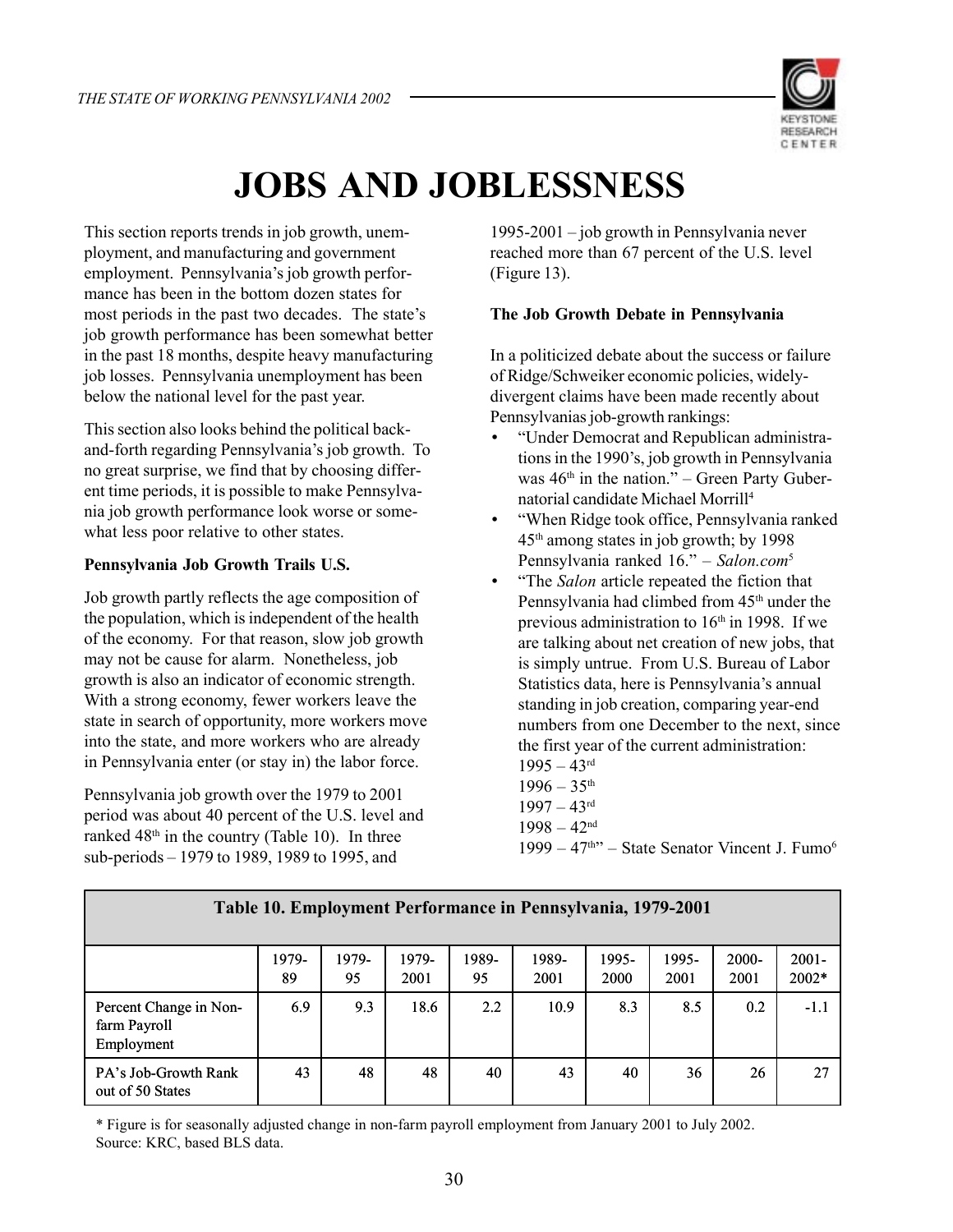

# **Figure 13. Change in Nonfarm Employment in Pennsylvania and Neighboring States in Three Periods (percent)**



Source: KRC analysis of EPI analysis of BLS data.

With the exception of the *Salon.com* claim, most estimates place Pennsylvania's job-creation rank somewhere in the 40s. As pointed out by Senator Fumo, conflicting rankings for Pennsylvania's job growth rate are usually due to different choices of time period: "Much has been discussed lately on conflicting job creation rankings. Because the statistic analyzes growth (or decline) over a period of time, the beginning and ending points selected for analysis help determine the ranking."7

Table 10 presents data on change in non-farm payroll employment in Pennsylvania in different time periods from 1979 to 2001. The table also contains Pennsylvania's ranking among all states.

As the data show, Pennsylvania's job creation record looks worst over the 1979-2001 and 1979- 95 periods; the Pennsylvania job record looks best in the past 18 months. Of the periods shown, only in those periods that include 2001 and/or 2002 does Pennsylvania's job-growth rank climb above  $40<sup>th</sup>$ place.

While Pennsylvania's job-growth rank climbed to 26th or 27th in the last 18 months, Pennsylvania had 48,000 fewer jobs in June of 2002 than 12 months earlier. Only 13 states had positive job growth in the past 18 months.

#### **Job Growth Varies Across State**

Figure 14 shows employment growth in the two halves of the 1990s, and from 2000 to 2001 in each of Pennsylvania's 14 metropolitan areas and in Philadelphia and Allegheny counties. (Figure 13 and 14 are based on different data sets. While over the entire 1979 to 2001 period both data sets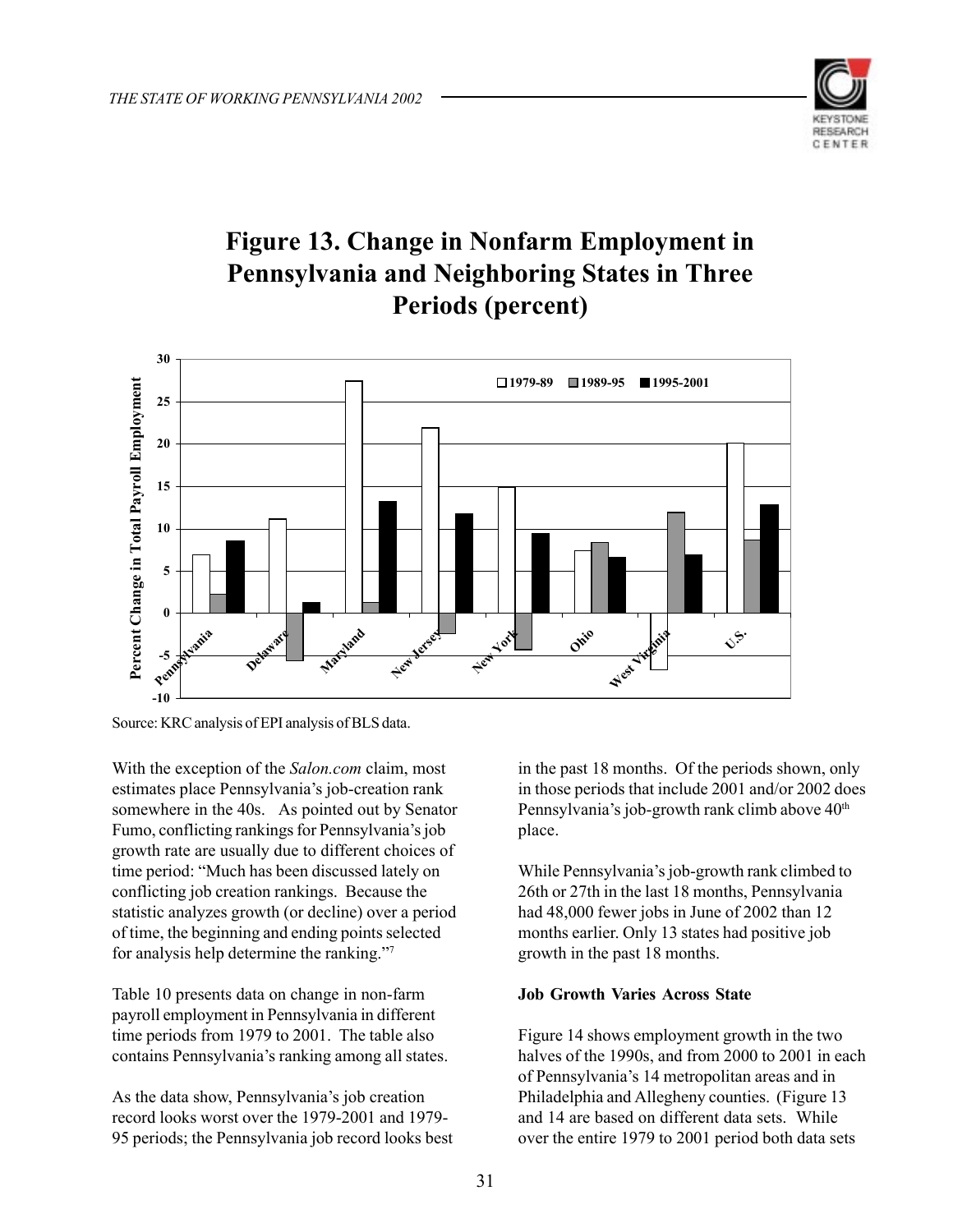

show a similar change in Pennsylvania employment, the changes in sub-periods differ somewhat. Since our primary interest is in how job growth rates differ by region, the discrepancies between the two data sets are not a major concern).

From 1989 to 1995, job growth was negative in the metropolitan areas of Allentown and Williamsport, Philadelphia County, and in Pennsylvania as a whole. Other than the metropolitan areas of Harrisburg, Erie, State College, and Scranton, the remaining metropolitan areas had job growth of less than 5 percent in this period.

The 1995 to 2000 period saw more evenly distributed employment growth in Pennsylvania's regions. Only metropolitan Johnstown and Philadelphia county experienced a decline in employment. In other areas, employment growth ranged from 1.5 percent (metropolitan Scranton) to 7.7 percent (metropolitan Allentown).

From 2000 to 2001, all metropolitan areas except Erie experienced job growth. Metropolitan Allentown and State College each saw employment growth of more than 2 percent from 2000 to 2001.

#### **Unemployment Rising in Pennsylvania**

When the Pennsylvania unemployment rate reached 4 percent in March 2000, it was the lowest rate since January 1973. Since March of 2000, the unemployment rate in Pennsylvania has risen to 5.4 percent (Figure 15). U.S. unemployment was at its lowest point, 3.9 percent, in October 2000, and climbed to 5.9 percent by July 2002.

Figure 15 makes clear that the Pennsylvania unemployment rate has been below the U.S. rate for most of the past 12 months. Pennsylvania's unemployment advantage compared to the United States opened up in August of 2001 and has been maintained in the wake of the terrorist attack of September 11 last year.



### **Figure 14. Change in Total Employment in 16 Pennsylvania Areas in Three Periods (percent)**

Source: KRC, based on Pennsylvania Department of Labor and Industry data.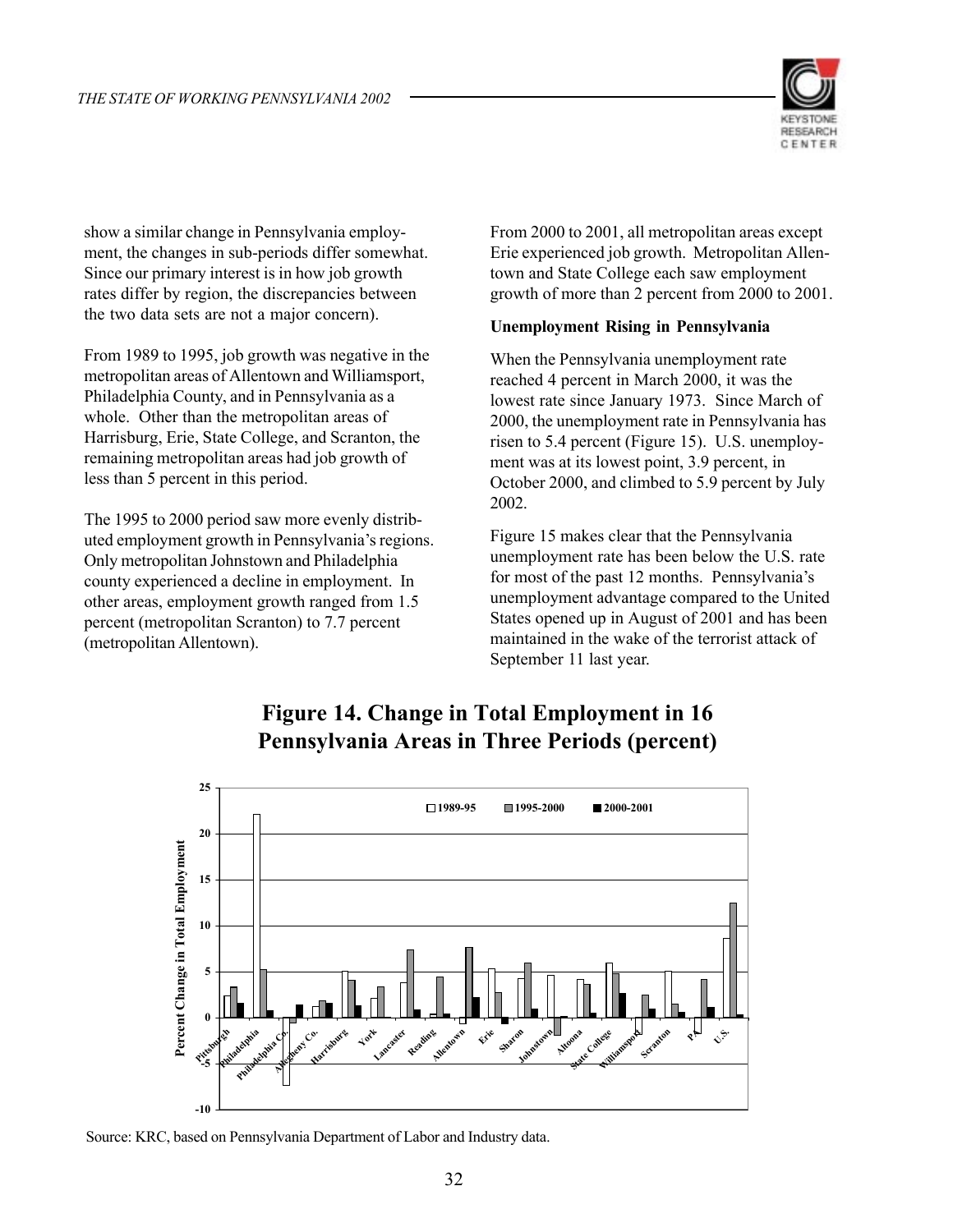

#### **PA Unemployment Rate Low Compared to 1970s and 1980s**

The recent rise in the unemployment rate in Pennsylvania is put into historical context in Figure 16. By the year 2000, the steady fall in the Pennsylvania unemployment rate from 7.6 percent in 1992 brought unemployment below the levels of the 1970s and 1980s. The recent recession has brought unemployment back above the rates common in the 1950s and 1960s.

#### **Manufacturing Employment Continues to Fall**

In 1979, manufacturing employment accounted for nearly 29 percent of total employment in Pennsylvania (Table 11), placing the state  $12<sup>th</sup>$  highest in the United States. By 1989, manufacturing

employment as a share of total employment had declined to just over 20 percent, placing Pennsylvania 14th overall. In 2001, with manufacturing employment at 15.7 percent of total employment, Pennsylvania slipped to 16<sup>th</sup> in the country.

In the 1980s (1979 to 1989), Pennsylvania's decline of 8.5 percentage points in the manufacturing employment share was the 5<sup>th</sup> largest in the United States. In the entire 1979 to 2001 period, Pennsylvania's drop of 13.2 percentage points in the manufacturing employment share was the  $8<sup>th</sup>$ largest in the United States.

In absolute numbers, Pennsylvania's loss of nearly half a million manufacturing jobs from 1979 to 2001 made it second only to New York in total manufacturing job losses.

# **Figure 15. From a Low of 4 Percent in March 2000, PA Unemployment Rate Has Risen**



Source: KRC analysis of Pennsylvania Department of Labor and Industry and BLS data.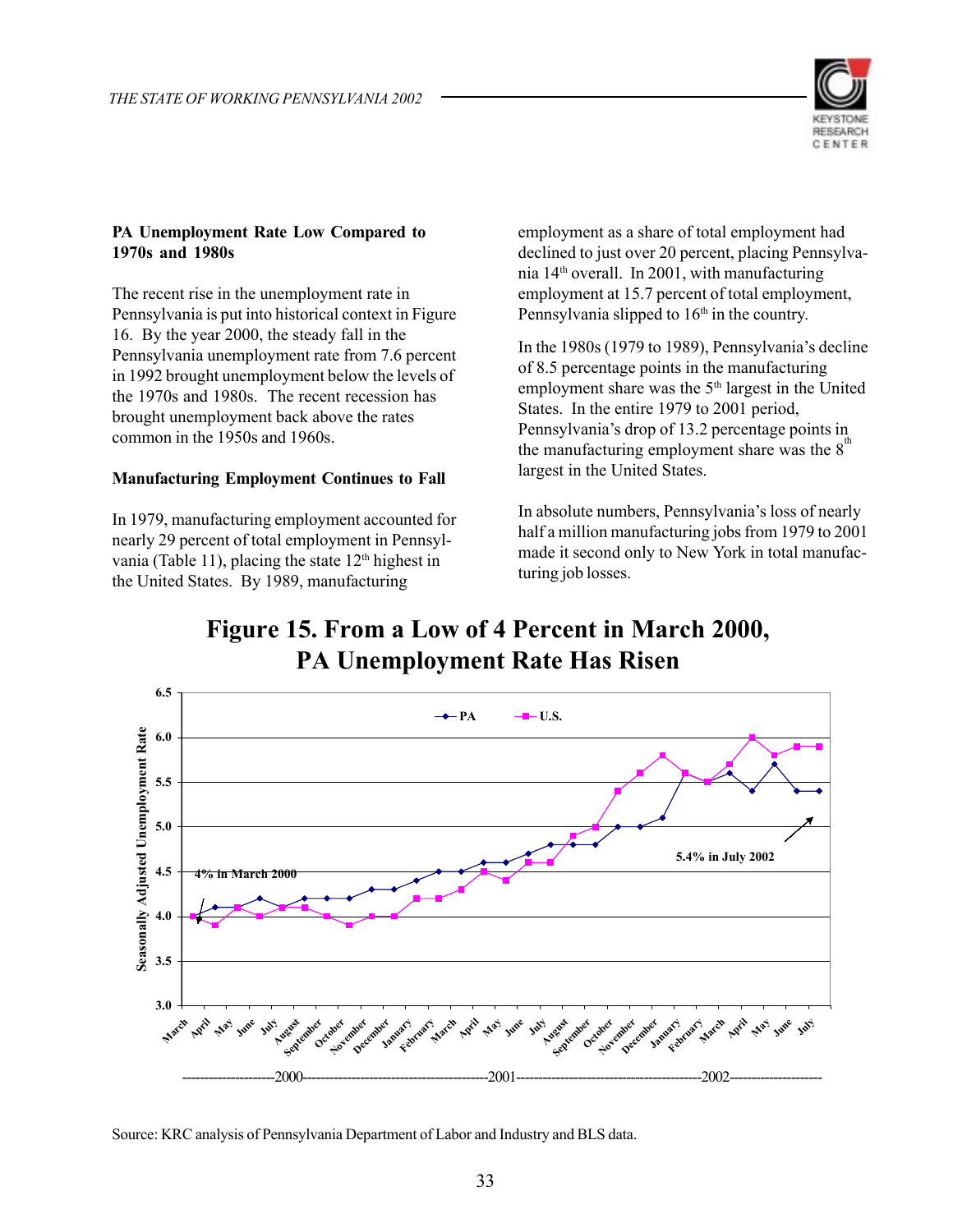

# **Figure 16. PA Unemployment Rate Low Compared to Past Three Decades but Above Levels in 1950s and 1960s**



\* Seasonally adjusted unemployment rate for July 2002. Source: KRC, based on Pennsylvania Department of Labor and Industry data.

#### **Manufacturing Employment Takes Sharp Drop in Pennsylvania Since Start of Recession**

Measured by numbers of jobs (not share of employment), manufacturing employment in Pennsylvania declined by nearly 40 percent since 1979 (Figure 17). After falling by 21 percent from 1979 to 1983, Pennsylvania manufacturing employment rebounded in 1984 before falling again in the next two years by 6.5 percent from its 1984 level.

Following job loss from 1989 to 1991, the 1990s were a period of relative stability for manufacturing in Pennsylvania. Employment between 1991 and 2000 hovered between 67 to 70 percent of the 1979 level. From June 2000 through June 2002,

Pennsylvania manufacturing employment fell by 80,000 jobs.

For the United States as a whole, manufacturing employment loss has been steady but not as sharp as in Pennsylvania except in the last 18 months. In June 2002, U.S. manufacturing employment stood at 16,758,000, or 80 percent of its 1979 level.

#### **Metropolitan Areas Experience Varying Degrees of Manufacturing Job Loss**

Pennsylvania metropolitan areas have experienced manufacturing job declines of varying magnitudes (Figure 18). The metropolitan areas of Allentown, Johnstown, Pittsburgh, and Scranton had manufac-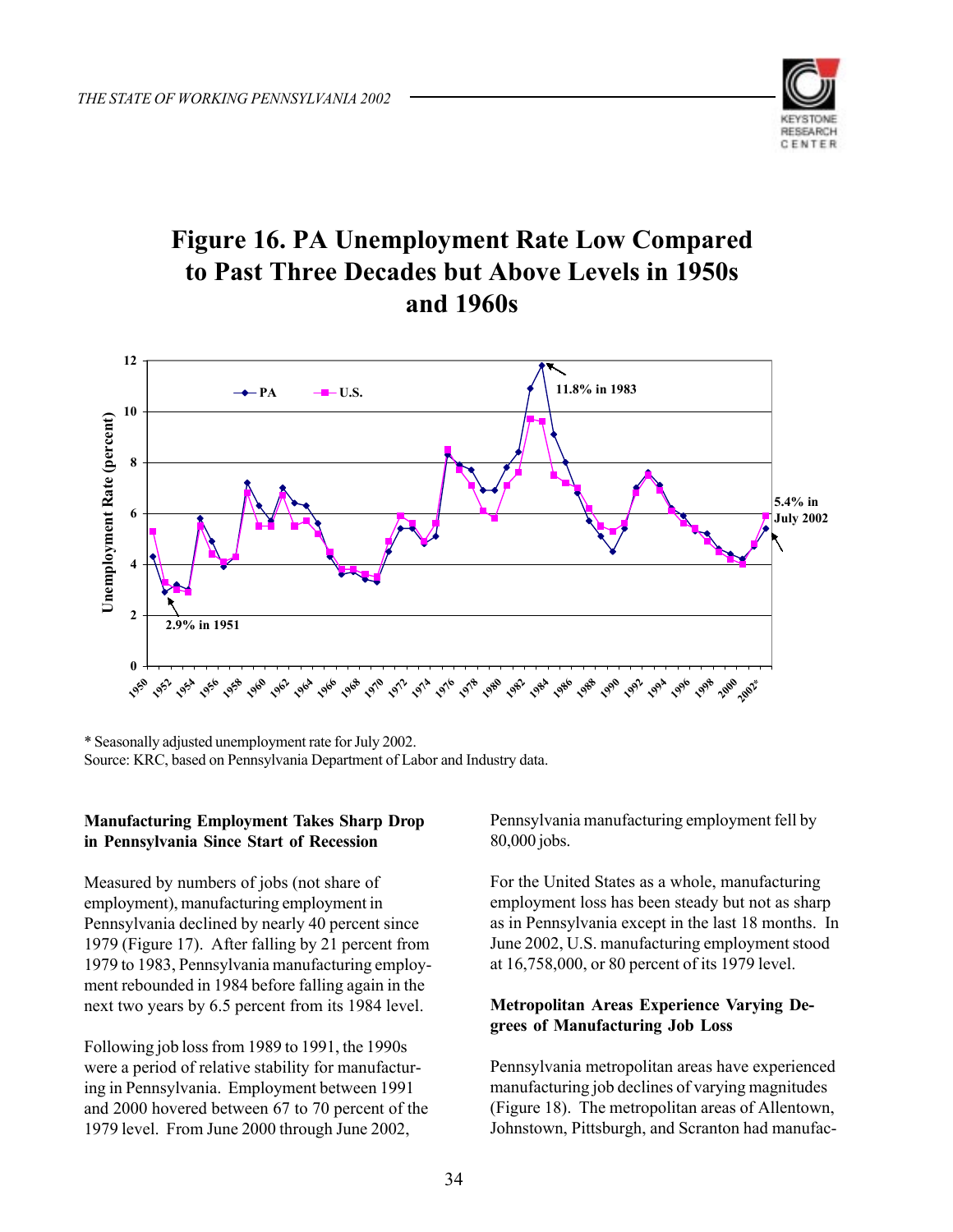

|               | Table 11. Manufacturing Employment as a Share of Total Employment in Pennsylvania,<br>Nearby States, and the U.S., 1979-2001 |       |       |                                |           |           |  |  |  |  |  |  |  |  |
|---------------|------------------------------------------------------------------------------------------------------------------------------|-------|-------|--------------------------------|-----------|-----------|--|--|--|--|--|--|--|--|
|               |                                                                                                                              |       |       | <b>Percentage Point Change</b> |           |           |  |  |  |  |  |  |  |  |
|               | 1979                                                                                                                         | 1989  | 2001  | 1979-89                        | 1989-2001 | 1979-2001 |  |  |  |  |  |  |  |  |
| Pennsylvania  | 28.9%                                                                                                                        | 20.4% | 15.7% | $-8.5$                         | $-4.7$    | $-13.2$   |  |  |  |  |  |  |  |  |
| Delaware      | 11.5                                                                                                                         | 10.7  | 8.6   | $-0.7$                         | $-2.2$    | $-2.9$    |  |  |  |  |  |  |  |  |
| Maryland      | 14.6                                                                                                                         | 9.7   | 7.2   | $-4.9$                         | $-2.5$    | $-7.4$    |  |  |  |  |  |  |  |  |
| New Jersey    | 26.4                                                                                                                         | 17.3  | 11.2  | $-9.1$                         | $-6.1$    | $-15.2$   |  |  |  |  |  |  |  |  |
| New York      | 20.8                                                                                                                         | 14.4  | 9.8   | $-6.4$                         | $-4.7$    | $-11.0$   |  |  |  |  |  |  |  |  |
| <b>Ohio</b>   | 30.8                                                                                                                         | 23.3  | 18.5  | $-7.5$                         | $-4.8$    | $-12.4$   |  |  |  |  |  |  |  |  |
| West Virginia | 19.1                                                                                                                         | 14.3  | 10.5  | $-4.9$                         | $-3.8$    | $-8.6$    |  |  |  |  |  |  |  |  |
| U.S.          | 23.4                                                                                                                         | 18.0  | 13.4  | $-5.4$                         | -4.6      | $-10.0$   |  |  |  |  |  |  |  |  |

Source: KRC, based on EPI tabulations of BLS data.





\*Seasonally adjusted manufacturing employment for June 2002. Source: KRC, based on BLS data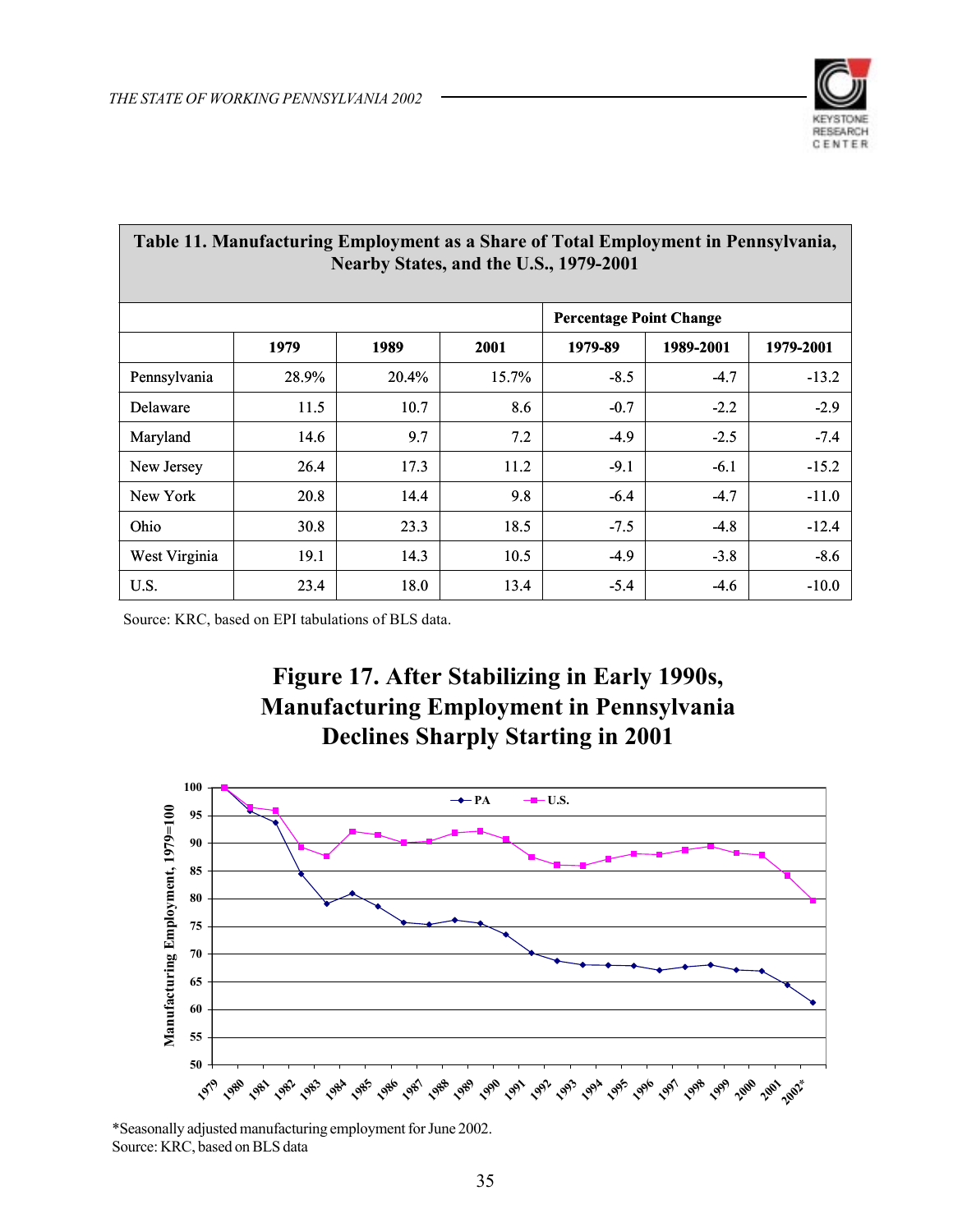

turing employment in June 2002 less than 60 percent of 1979 levels. Only the metropolitan areas of Lancaster and State College, with manufacturing employment in June 2002 at around 90 percent of 1979 levels, cut against the trend of massive manufacturing job losses in the past two decades.

#### **Pennsylvania Now Has Smallest Government**

Conservatives in Pennsylvania, as elsewhere, strongly favor shrinking government. Data in Figure 19 show that Pennsylvania already has a small government. Pennsylvania has the lowest government employment share in the United States.<sup>8</sup> With 12 percent of employment in government, Pennsylvania falls far below neighboring states New York (16.7 percent), New Jersey (14.4 percent), Maryland (15.9 percent), as well as the United States (15.8 percent).

The government share of total employment has declined over time in Pennsylvania. In 1979, government employment in Pennsylvania as a share of total employment was 15 percent. This figure declined to 13.6 percent in 1989 and then to the current 12 percent.

# **Figure 18. Manufacturing Employment in Pennsylvania Metropolitan Areas, 1979-2002**



Source: KRC, based on BLS data.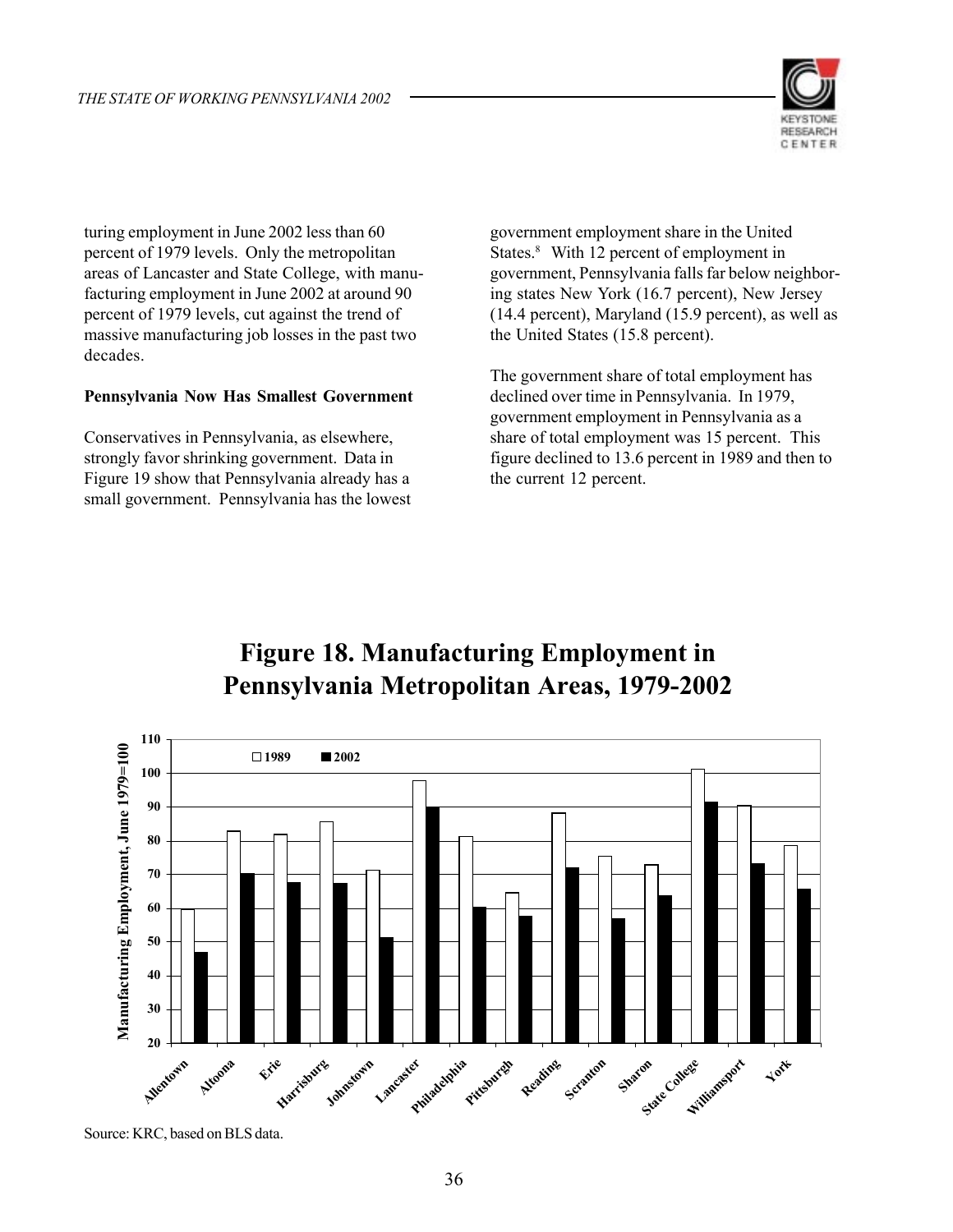



# **Figure 19. Pennsylvania Has the Lowest Share of Government Employment in the U.S.**

Source: KRC, based on EPI tabulations of BLS data.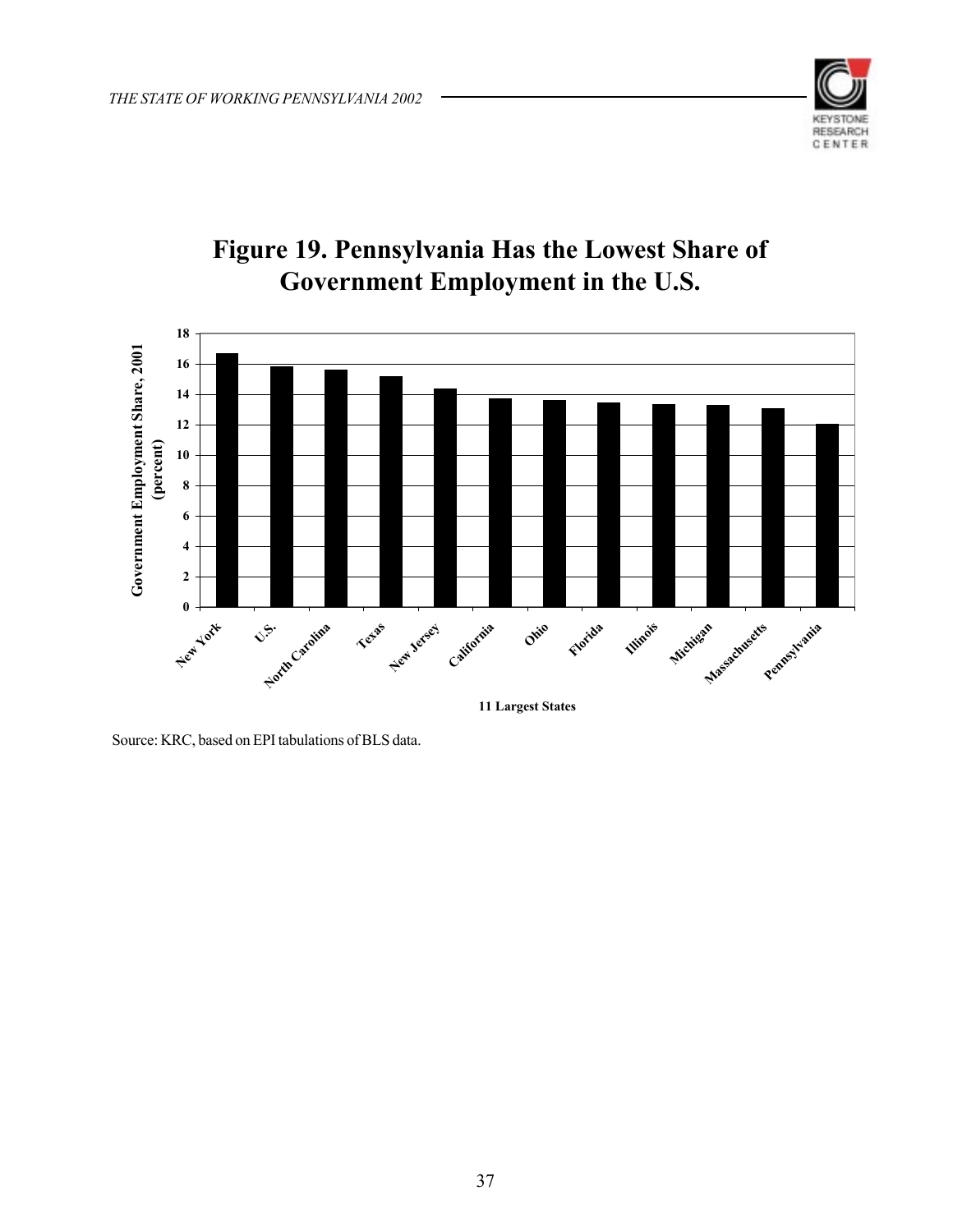

# **THE STATE OF PENNSYLVANIA'S CITIES**

Data from the 2000 Census provide the first opportunity to look closely at the economic experience of Pennsylvania cities in the 1990s. The 22 largest communities labeled cities in new Census data account for 22 percent of the state's population, down from 24 percent a decade ago (Figures C1 and C2). These cities range from Philadelphia, with a population of 1.52 million, to Pottsville with 15,549 people. A dozen Pennsylvania cities have 40,000 or more people according to the 2000 Census, the smallest of them York.

Tables C1 and C2 compare each city's performance with that of the state as a whole. Figures C3 to C21 tell the story of Pennsylvania cities in charts -- each city is on 10 of these 19 charts.

The story told by our data is not a pretty one. Pennsylvania's cities are struggling.

• In every single one of the 22 cities we profile, three economic variables — median household income, median family income, and median earnings for male full-time workers – are

| Table C1: Index of Key Indicators, Pennsylvania Cities |                  |                                                                                 |                            |                                                                        |                                                                          |  |  |
|--------------------------------------------------------|------------------|---------------------------------------------------------------------------------|----------------------------|------------------------------------------------------------------------|--------------------------------------------------------------------------|--|--|
| Area Name                                              | Population, 2000 | Median<br>Household<br>Income                                                   | Median<br>Family<br>Income | Median<br>earnings of<br>male full-<br>time, year-<br>round<br>workers | Median<br>earnings of<br>female full-<br>time, year-<br>round<br>workers |  |  |
| Pennsylvania (PA)                                      | 12,281,054       | Economic Indicators Indexed to PA = 100, 1999 data.<br>100<br>100<br>100<br>100 |                            |                                                                        |                                                                          |  |  |
| Allentown (ALL)                                        | 106,632          | 80                                                                              | 76                         | 82                                                                     | 89                                                                       |  |  |
| Altoona (ALT)                                          | 49,523           | 70                                                                              | 75                         | 78                                                                     | 80                                                                       |  |  |
| Bethlehem (BTH)                                        | 71,329           | 89                                                                              | 92                         | 95                                                                     | 97                                                                       |  |  |
| Chester (CHS)                                          | 36,854           | 64                                                                              | 62                         | 80                                                                     | 89                                                                       |  |  |
| Easton (EST)                                           | 26,263           | 83                                                                              | 79                         | 87                                                                     | 88                                                                       |  |  |
| Erie                                                   | 103,717          | 71                                                                              | 74                         | 83                                                                     | 82                                                                       |  |  |
| Harrisburg (HB)                                        | 48,950           | 67                                                                              | 60                         | 75                                                                     | 91                                                                       |  |  |
| Hazleton (HAZ)                                         | 23,329           | 70                                                                              | 75                         | 84                                                                     | 78                                                                       |  |  |
| Johnstown (JTN)                                        | 23,906           | 51                                                                              | 57                         | 71                                                                     | 74                                                                       |  |  |
| Lancaster (LAN)                                        | 56,348           | 74                                                                              | 70                         | 75                                                                     | 82                                                                       |  |  |
| Lebanon (LEB)                                          | 24,461           | 68                                                                              | 69                         | 73                                                                     | 76                                                                       |  |  |
| McKeesport (McK)                                       | 24,040           | 59                                                                              | 64                         | 74                                                                     | 82                                                                       |  |  |
| New Castle (NC)                                        | 26,309           | 64                                                                              | 66                         | 81                                                                     | 78                                                                       |  |  |
| Philadelphia (PHI)                                     | 1,517,550        | 77                                                                              | 75                         | 92                                                                     | 107                                                                      |  |  |
| Pittsburgh (PIT)                                       | 334,563          | 71                                                                              | 79                         | 87                                                                     | 96                                                                       |  |  |
| Pottsville (PTS)                                       | 15,549           | 75                                                                              | 84                         | 85                                                                     | 80                                                                       |  |  |
| Reading (RD)                                           | 81,207           | 67                                                                              | 63                         | 76                                                                     | 82                                                                       |  |  |
| Scranton (SCR)                                         | 76,415           | 72                                                                              | 80                         | 83                                                                     | 82                                                                       |  |  |
| Sharon (SHR)                                           | 16,328           | 67                                                                              | 70                         | 81                                                                     | 79                                                                       |  |  |
| Wilkes-Barre (W-B)                                     | 43,123           | 67                                                                              | 74                         | 78                                                                     | 84                                                                       |  |  |
| Williamsport (WPT)                                     | 31,933           | 65                                                                              | 69                         | 72                                                                     | 76                                                                       |  |  |
| York                                                   | 40,862           | 66                                                                              | 63                         | 72                                                                     | 77                                                                       |  |  |

Source: KRC, based on U.S. Census data.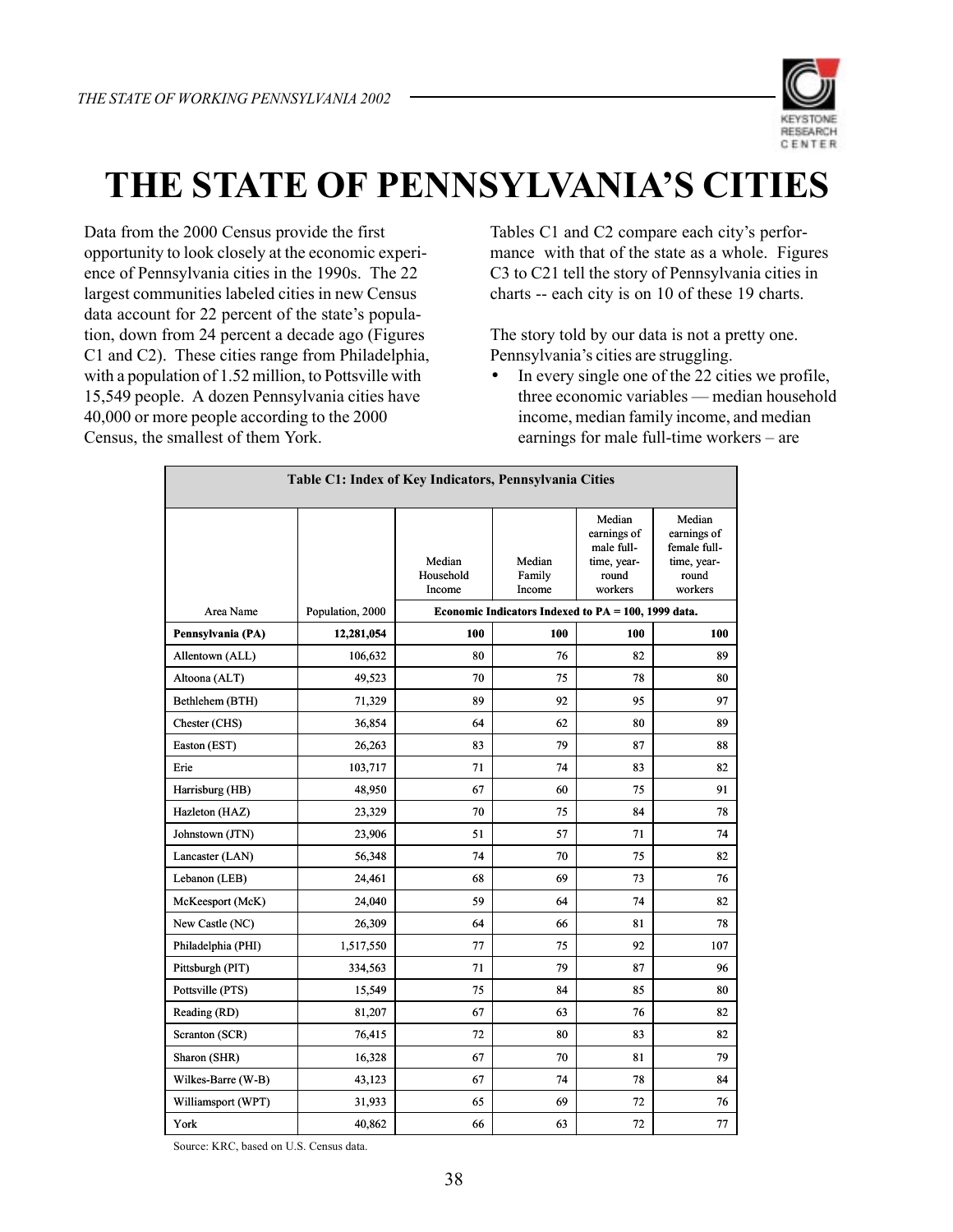

# **Figure C1: Cities' Share of Population in Pennsylvania, 1990**



## **Figure C2: Cities' Share of Population in Pennsylvania, 2000**



Source: KRC, based on U.S. Census data.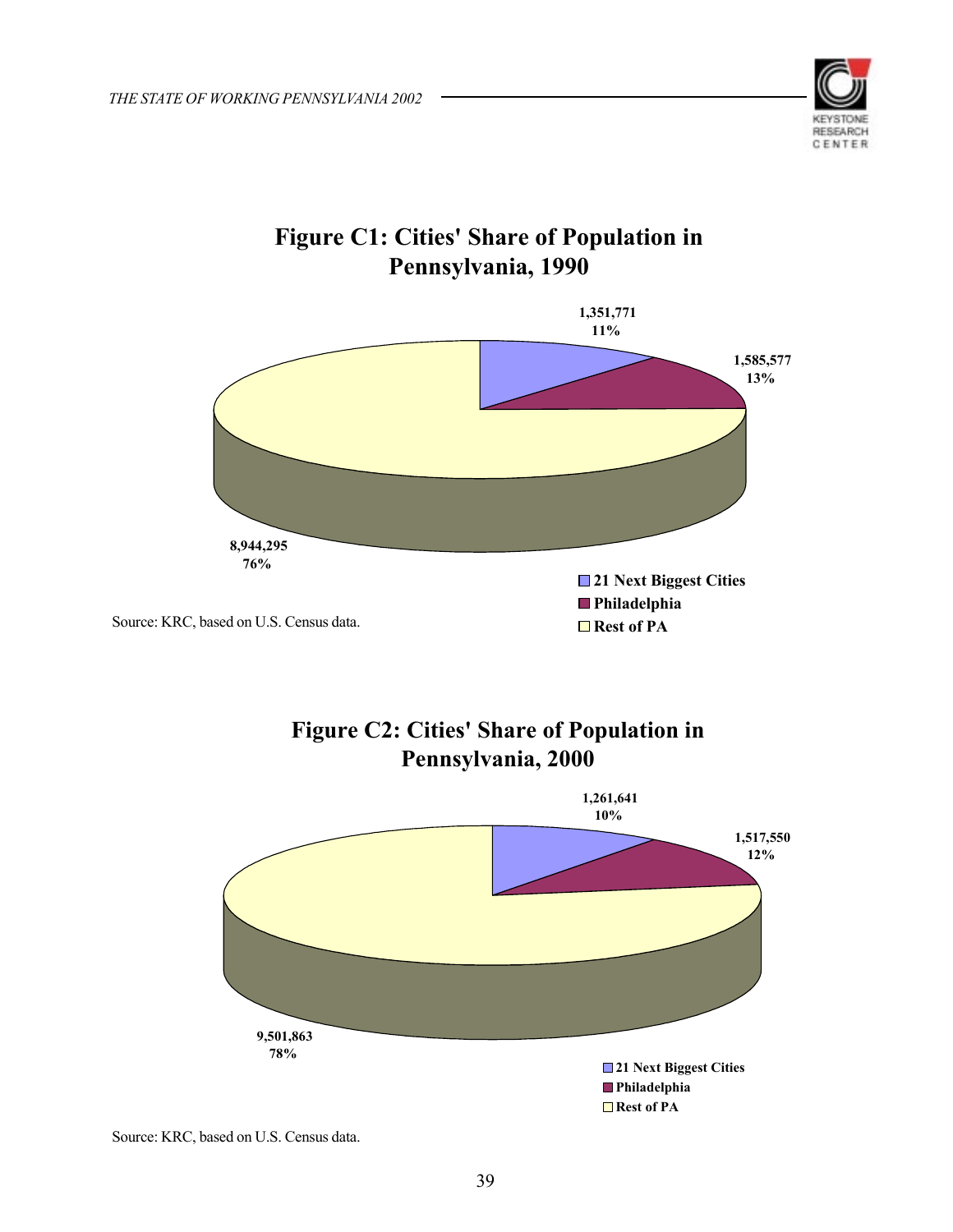

| Table C2: Change in Indicators, Pennsylvania Cities, 1990 Census to 2000 Census<br>(percent) |            |                               |                            |                                                                              |                                                                                |  |  |  |
|----------------------------------------------------------------------------------------------|------------|-------------------------------|----------------------------|------------------------------------------------------------------------------|--------------------------------------------------------------------------------|--|--|--|
|                                                                                              | Population | Median<br>Household<br>Income | Median<br>Family<br>Income | Median earnings<br>of male full-<br>time, year-round<br>workers <sup>*</sup> | Median earnings<br>of female full-<br>time, year-round<br>workers <sup>*</sup> |  |  |  |
| Pennsylvania                                                                                 | 3.4%       | 6.3%                          | 8.7%                       | 1.9%                                                                         | 13.5%                                                                          |  |  |  |
| Allentown                                                                                    | 1.5        | $-5.1$                        | $-10.0$                    | $-4.5$                                                                       | 7.6                                                                            |  |  |  |
| Altoona                                                                                      | $-4.5$     | 5.2                           | 6.4                        | $-1.0$                                                                       | 12.5                                                                           |  |  |  |
| <b>Bethlehem</b>                                                                             | $-0.1$     | $-2.7$                        | $-0.2%$                    | $-3.0$                                                                       | 17.5                                                                           |  |  |  |
| Chester                                                                                      | $-12.0$    | $-5.1$                        | $-6.1$                     | 3.8                                                                          | 5.8                                                                            |  |  |  |
| Easton                                                                                       | 0.0        | $-3.1$                        | $-5.4$                     | 0.1                                                                          | 12.1                                                                           |  |  |  |
| Erie                                                                                         | $-4.6$     | $-0.7$                        | 1.3                        | $-7.0$                                                                       | 4.9                                                                            |  |  |  |
| Harrisburg                                                                                   | $-6.5$     | 2.0                           | $-6.9$                     | $-2.6$                                                                       | 6.6                                                                            |  |  |  |
| Hazleton                                                                                     | $-5.7$     | 3.4                           | 6.6                        | 11.1                                                                         | 8.0                                                                            |  |  |  |
| Johnstown                                                                                    | $-15.0$    | 6.9                           | 7.5                        | $-3.3$                                                                       | 9.4                                                                            |  |  |  |
| Lancaster                                                                                    | 1.4        | 3.3                           | $-1.2$                     | $-1.1$                                                                       | 1.9                                                                            |  |  |  |
| Lebanon                                                                                      | $-1.4$     | $-2.8$                        | $-1.4$                     | 2.0                                                                          | 4.2                                                                            |  |  |  |
| McKeesport                                                                                   | $-7.6$     | 11.2                          | 4.2                        | $-4.1$                                                                       | 8.4                                                                            |  |  |  |
| New Castle                                                                                   | $-7.1$     | 15.3                          | 8.0                        | 1.2                                                                          | 10.9                                                                           |  |  |  |
| Philadelphia                                                                                 | $-4.3$     | $-3.7$                        | $-5.3$                     | 0.1                                                                          | 11.5                                                                           |  |  |  |
| Pittsburgh                                                                                   | $-14.2$    | 6.2                           | 8.8                        | $-1.7$                                                                       | 6.9                                                                            |  |  |  |
| Pottsville                                                                                   | $-6.3$     | 9.9                           | 9.6                        | 4.3                                                                          | 19.0                                                                           |  |  |  |
| Reading                                                                                      | 3.6        | $-7.0$                        | $-12.2$                    | 0.4                                                                          | 5.1                                                                            |  |  |  |
| Scranton                                                                                     | $-6.6$     | 5.4                           | 6.3                        | 5.5                                                                          | 8.1                                                                            |  |  |  |
| Sharon                                                                                       | $-6.7$     | 0.2                           | 3.7                        | $-7.2$                                                                       | 13.3                                                                           |  |  |  |
| Wilkes-Barre                                                                                 | $-12.9$    | 5.4                           | 2.8                        | 3.5                                                                          | 15.7                                                                           |  |  |  |
| Williamsport                                                                                 | 4.0        | $-1.5$                        | 3.1                        | $-2.0$                                                                       | 8.3                                                                            |  |  |  |
| York                                                                                         | $-3.2$     | $-6.5$                        | $-6.1$                     | $-4.8$                                                                       | 0.8                                                                            |  |  |  |

# **Table C2: Change in Indicators, Pennsylvania Cities, 1990 Census to 2000 Census**

\* The 1990 census asked for 1989 income, while the 2000 census asked for 1999 earnings. Based on the CPS for 1999, median income for males was 3 percent higher than earnings; median income for females was 4 percent higher than earnings. In calculating changes in the median income of full-time workers, the 1990 data for males was divided by 1.03 and the 1990 data for females was divided by 1.04. Source: KRC, based on U.S. Census data.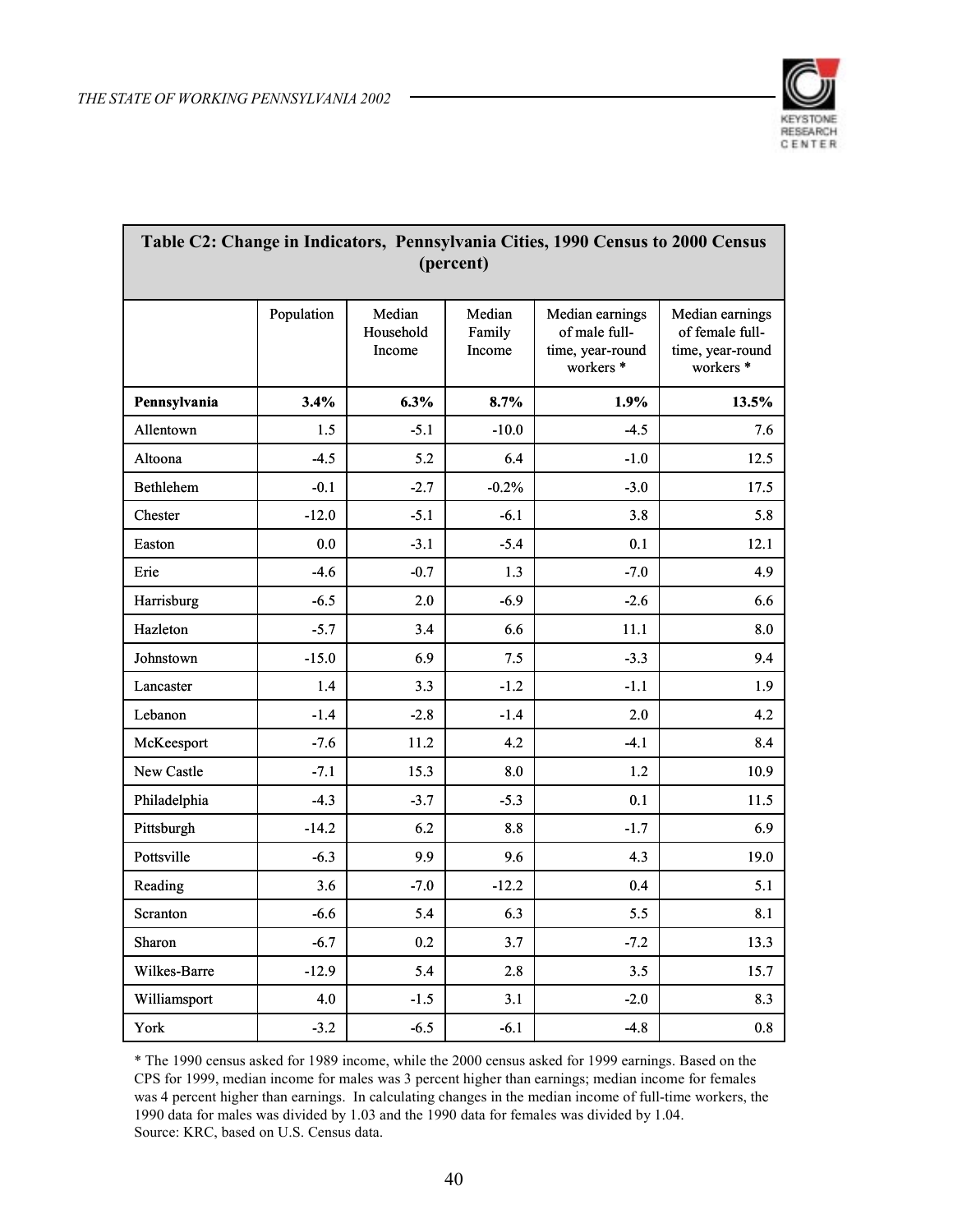

below the statewide average (Figures C3-C8). The fourth economic variable we examine – median earnings for female full-time workers – is above the state average in only one city (Philadelphia) (Figure C9 and C10).

- All but two of the 22 cities gained population at a slower rate than the state as a whole from 1990 to 2000 (Figures C11 and C12). Eighteen of the 22 cities lost population.
- Only in Pittsburgh (by the smallest of margins) and in Pottsville did the change in median family income since the 1990 Census exceed that in Pennsylvania as a whole (Figure C13 and C14). While median family income in Pennsylvania rose by 8.7 percent, median family income fell in 10 of Pennsylvania's 22 cities, including seven of the largest 12 cities. In seven cities, median family income dropped by more than 5 percent.
- Trends for median household income were similar to those for median household income, especially in the 12 largest Pennsylvania cities (Figures C15 and C16).
- While median earnings for male full-time workers climbed about 2 percent in Pennsylvania in the 1990s, it declined in 12 of 22 Pennsylvania cities, including two-thirds of the largest dozen (Figures C17 and C18).
- Median earnings for female full-time earners rose by nearly 14 percent in Pennsylvania but by less than 10 percent in 14 of 22 Pennsylvania cities (Figures C19 and C20).

While all Pennsylvania cities experienced difficulties in the 1990s, some had a more traumatic decade than others. Table C3 ranks all 22 cities from highest-performing (rank  $= 1$ ) to the poorestperforming (rank = 22) based on the change in population and the change in our four economic variables between the 1990 and 2000 Census.

Table C3 also rates each city's relative performance using a "Middle-Class Prosperity" (MCP) Index that takes into account the change in the

1990s in population and in our four economic variables. We scale this index so that the best possible score, attained if a city ranked first on all five measures of 1990s performance, is 100. The worst possible MCP score, achieved if a city ranked 22nd on all five variables, is zero. Actual MCP ratings range from 85 (Pottsville) to 20 (York) (as shown in Figure C21).

- York has the lowest MCP because its rank based on the change in each of our four economic variables since the 1990 Census was in the bottom four cities.
- Chester had the second lowest MCP (30) as a result of the third biggest drop in population and a low ranking based on percent change since the 1990 Census in three of the four economic variables.
- Harrisburg, Erie, and Allentown tied for the third-lowest MCP (33). Allentown did (relatively) well based on change in population but badly based on change in the last decade on all four economic variables. Harrisburg and Erie were near the middle based on change in population but near the bottom based on changes in two or three of our four economic variables.
- Reading had the fifth lowest MCP Index (36), including last place measured by change since the 1990 Census in both median household income and median family income. Reading's index was improved by the second-fastest rate of population growth.
- After Reading, 10 cities scored in the middle of our 0-100 range. Four cities had an MCP of between 44 and 48 — Lebanon, Sharon, Lancaster, and Philadelphia. Another six cities had an MCP of 52 to 57 — Pittsburgh, McKeesport, Johnstown, Easton, and Bethlehem, and Williamsport.
- Six cities had an MCP of 59 or higher, with Pottsville's 81 followed by New Castle at 67 and Altoona, Hazleton, Scranton, and Wilkes-Barre at 64 to 59.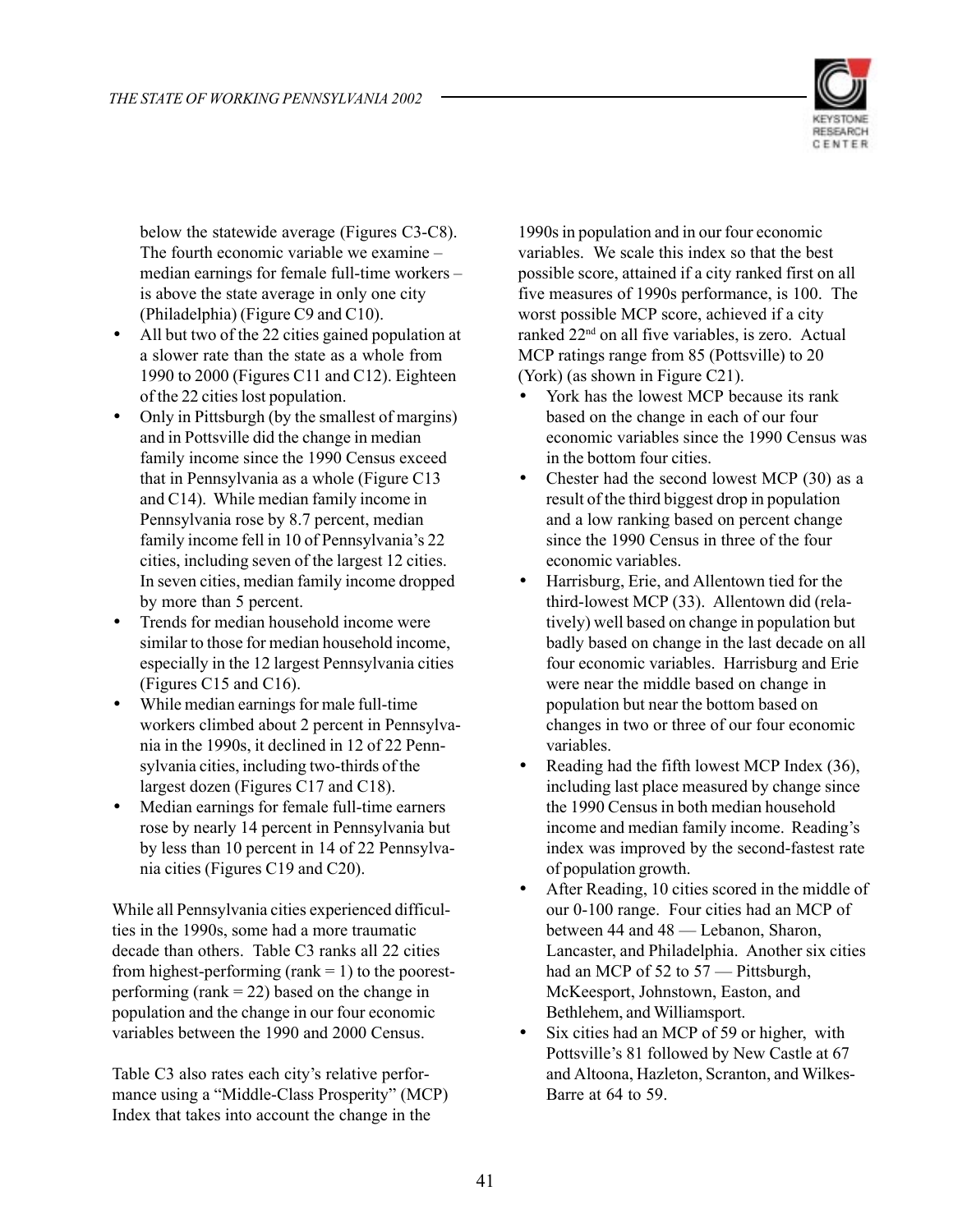

| Table C3: Ranking of Percent Change, Pennsylvania Cities 1990 to 2000 (out of 22) |                         |                               |                            |                                                                 |                                                                   |                                                    |  |
|-----------------------------------------------------------------------------------|-------------------------|-------------------------------|----------------------------|-----------------------------------------------------------------|-------------------------------------------------------------------|----------------------------------------------------|--|
|                                                                                   | Population              | Median<br>Household<br>Income | Median<br>Family<br>Income | Median earnings<br>of male full-<br>time, year-round<br>workers | Median earnings<br>of female full-<br>time, year-round<br>workers | Middle-<br>Class<br>Prosperity<br>(MCP)<br>Index * |  |
| Allentown                                                                         | 3                       | 19                            | 21                         | 19                                                              | 14                                                                | 33                                                 |  |
| Altoona                                                                           | 10                      | 8                             | 6                          | 11                                                              | 5                                                                 | 67                                                 |  |
| <b>Bethlehem</b>                                                                  | 6                       | 15                            | 13                         | 16                                                              | $\overline{c}$                                                    | 56                                                 |  |
| Chester                                                                           | 19                      | 20                            | 19                         | 4                                                               | 17                                                                | 30                                                 |  |
| Easton                                                                            | 5                       | 17                            | 17                         | 9                                                               | 6                                                                 | 54                                                 |  |
| Erie                                                                              | 11                      | 13                            | 12                         | 21                                                              | 19                                                                | 33                                                 |  |
| Harrisburg                                                                        | 14                      | 11                            | 20                         | 15                                                              | 16                                                                | 33                                                 |  |
| Hazleton                                                                          | 12                      | 9                             | 5                          | $\mathbf{1}$                                                    | 13                                                                | 67                                                 |  |
| Johnstown                                                                         | 22                      | $\overline{\mathbf{4}}$       | $\overline{\mathbf{4}}$    | 17                                                              | 9                                                                 | 52                                                 |  |
| Lancaster                                                                         | $\overline{\mathbf{4}}$ | 10                            | 14                         | 12                                                              | 21                                                                | 47                                                 |  |
| Lebanon                                                                           | $\overline{7}$          | 16                            | 15                         | 6                                                               | 20                                                                | 44                                                 |  |
| McKeesport                                                                        | 18                      | $\overline{c}$                | 8                          | 18                                                              | 10                                                                | 52                                                 |  |
| New Castle                                                                        | 17                      | $\mathbf{1}$                  | 3                          | $\overline{7}$                                                  | 8                                                                 | 71                                                 |  |
| Philadelphia                                                                      | 9                       | 18                            | 16                         | 10                                                              | 7                                                                 | 48                                                 |  |
| Pittsburgh                                                                        | 21                      | 5                             | $\overline{c}$             | 13                                                              | 15                                                                | 52                                                 |  |
| Pottsville                                                                        | 13                      | 3                             | $\mathbf{1}$               | 3                                                               | $\mathbf{1}$                                                      | 85                                                 |  |
| Reading                                                                           | $\overline{c}$          | 22                            | 22                         | 8                                                               | 18                                                                | 36                                                 |  |
| Scranton                                                                          | 15                      | 7                             | $\tau$                     | $\overline{2}$                                                  | 12                                                                | 64                                                 |  |
| Sharon                                                                            | 16                      | 12                            | 9                          | 22                                                              | 4                                                                 | 45                                                 |  |
| Wilkes-Barre                                                                      | 20                      | 6                             | 11                         | 5                                                               | 3                                                                 | 62                                                 |  |
| Williamsport                                                                      | $\mathbf{1}$            | 14                            | 10                         | 14                                                              | 11                                                                | 57                                                 |  |
| York                                                                              | 8                       | 21                            | 18                         | 20                                                              | 22                                                                | 20                                                 |  |

\* MCP Index is computed on a 0 (worst) to 100 (best) scale. To obtain the MCP for a city, sum its ranking on all five indicators individually, divide this sum by 1.1, subtract the result from 100, and multiply by 1.054. In this manner, a city that ranked 1 in all categories would have an MCP of 100, and a city that ranked 22 in all categories would have an MCP of 0. Source: KRC, based on U.S. Census data.

Despite some variation in rates of decay, what stands out from our review is that a common pathology afflicts all of Pennsylvania's cities. Some might say the same is true for all of America's cities. Analysis by David Rusk, however, indicates that Pennsylvania has more than its share of cities in serious trouble (Table C4).

In 1990, Rusk classified 24 U.S. cities as "beyond the point of no return" based on three variables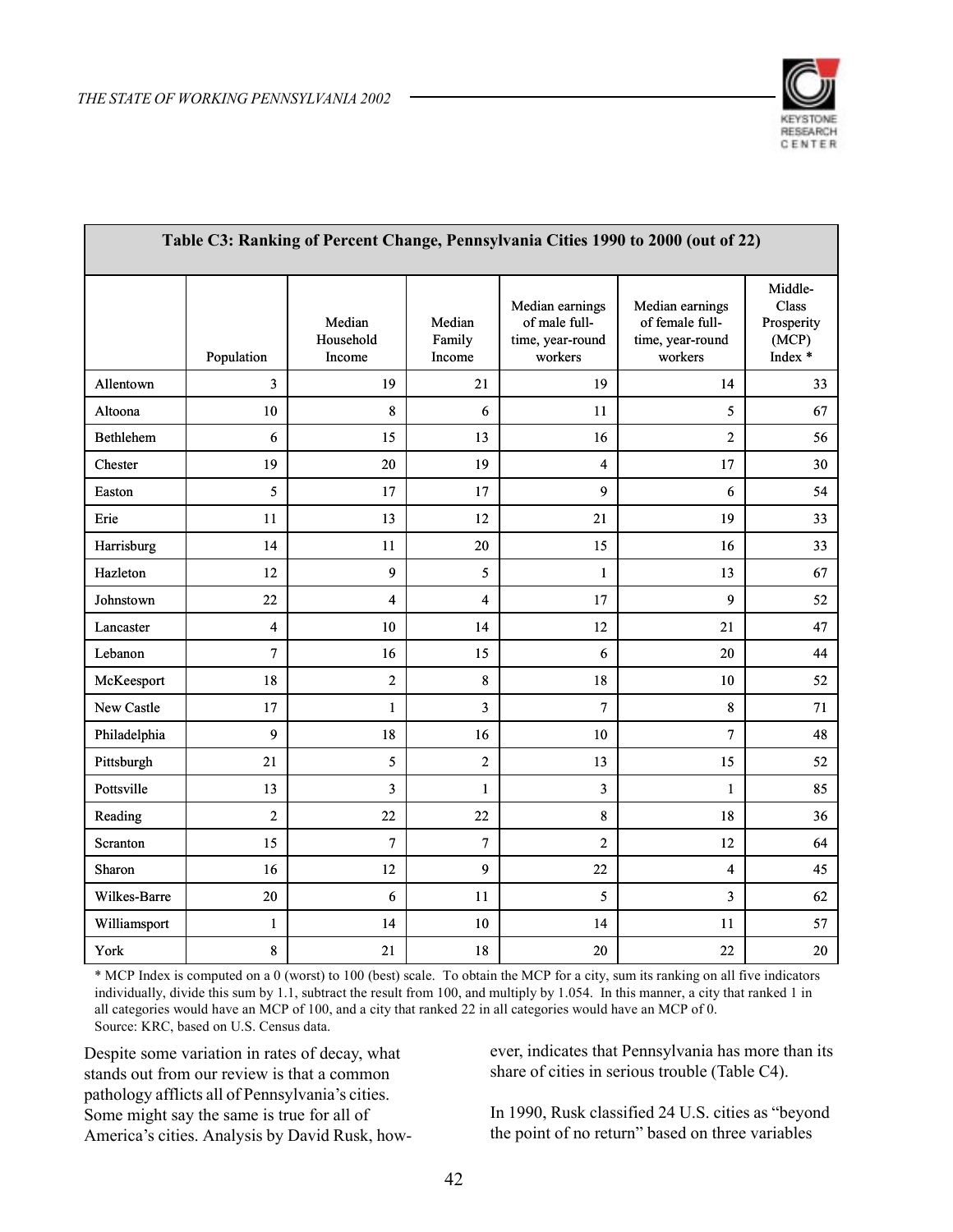

(the city having lost at least 20 percent in population since its peak, having a per capita income of 70 percent or less of the suburban average, and having a much higher minority (black and hispanic) population than the surrounding suburbs.) As of 1990, no city had ever climbed off this list once on it. Of Pennsylvania's cities, Philadelphia was the only one on Rusk's 1990 list.

Based on 2000 Census data, Rusk has added another 17 cities to his relabeled list of cities "beyond the point of (almost) no return." (The relabeling resulted from the fact that Chicago and Holyoke, Massachusetts climbed above the 70 percent of suburban income threshold by the 2000 Census; Chicago also gained population in the 1990s.) Remarkably, Rusk's additional 17 mosttroubled cities include five in Pennsylvania (counting Norristown borough as a city).

Another three Pennsylvania cities are on what Rusk calls his "watch list." In sum, nine Pennsylvania cities are now on a list of the 62 (or 64 if you still include Chicago and Holyoke as "watch" cities) U.S. cities in greatest trouble.

In our view, it is no accident that Pennsylvania's cities face severe distress – despite the creative efforts of many local policymakers and civic leaders to reverse decline. As pointed out in prior Keystone Research Center documents, state policies currently accelerate the decline of Pennsylvania cities and many older, inner suburbs and smaller towns as well.

State policies that feed a downward spiral in older communities include an over-reliance of Pennsylvania's system of school funding on local property taxes. State policy is also at fault because of the weakness of state legislation encouraging or requiring regional planning and because of a failure to strategically use state infrastructure and transportation dollars to combat urban and inner suburban decay. To restore the health of Pennsylvania's most vulnerable communities – urban, suburban, and rural—state policy must change.

| Table C4. Cities in Pennsylvania Which Have Lost Population, and Have Much Lower Per Capita<br><b>Incomes and Higher Minority Population Shares than Their Suburbs</b> |                                                                         |                                                                  |                                                                      |                                                               |                                                                                                  |                                                                            |                                                                                   |  |
|------------------------------------------------------------------------------------------------------------------------------------------------------------------------|-------------------------------------------------------------------------|------------------------------------------------------------------|----------------------------------------------------------------------|---------------------------------------------------------------|--------------------------------------------------------------------------------------------------|----------------------------------------------------------------------------|-----------------------------------------------------------------------------------|--|
| <b>City</b>                                                                                                                                                            | Population<br><b>Loss Since</b><br><b>Population</b><br>Peak<br>by 1990 | Population<br><b>Loss Since</b><br>Population<br>Peak<br>by 2000 | Black &<br><b>Hispanic</b><br>Pct of<br><b>Population</b><br>in 1990 | Black &<br><b>Hispanic</b><br>Pct of<br>Population<br>in 2000 | City-<br><b>Suburb</b><br>Ratio of<br>Black &<br><b>Hispanic</b><br><b>Population</b><br>in 2000 | <b>City</b><br>Income<br>as pct of<br><b>Suburban</b><br>Income<br>in 1989 | <b>City</b><br>Income<br>as pct of<br><b>Suburban</b><br><b>Income</b><br>in 1999 |  |
| On Rusk List of Cities Past the Point of No Return in 1990 *                                                                                                           |                                                                         |                                                                  |                                                                      |                                                               |                                                                                                  |                                                                            |                                                                                   |  |
| Philadelphia                                                                                                                                                           | $-23%$                                                                  | $-27%$                                                           | 45%                                                                  | 53%                                                           | 34                                                                                               | 64.2%                                                                      | 60.0%                                                                             |  |
| On Rusk List of Cities Past the Point of (Almost) No Return in 2000 *                                                                                                  |                                                                         |                                                                  |                                                                      |                                                               |                                                                                                  |                                                                            |                                                                                   |  |
| Harrisburg                                                                                                                                                             | $-42%$                                                                  | $-45%$                                                           | 57%                                                                  | 69%                                                           | 11.5                                                                                             | 72.4%                                                                      | 69.2%                                                                             |  |
| Norristown borough                                                                                                                                                     | $-21$                                                                   | $-20$                                                            | 29                                                                   | 47                                                            | 3.0                                                                                              | 71.9                                                                       | 65.0                                                                              |  |
| York                                                                                                                                                                   | $-30$                                                                   | $-32$                                                            | 28                                                                   | 45                                                            | 16.9                                                                                             | 71.4                                                                       | 61.1                                                                              |  |
| McKeesport                                                                                                                                                             | $-53$                                                                   | $-57$                                                            | 18                                                                   | 28                                                            | 4.6                                                                                              | 62.4                                                                       | 60.8                                                                              |  |
| Reading                                                                                                                                                                | $-29$                                                                   | $-26$                                                            | 27                                                                   | 51                                                            | 14.2                                                                                             | 70.4                                                                       | 55.7                                                                              |  |
| On Rusk Watch List *                                                                                                                                                   |                                                                         |                                                                  |                                                                      |                                                               |                                                                                                  |                                                                            |                                                                                   |  |
| Allentown                                                                                                                                                              | $-4%$                                                                   | $-3%$                                                            | 16%                                                                  | 34%                                                           | 8.8                                                                                              | 80.8%                                                                      | 68.9%                                                                             |  |
| Lebanon                                                                                                                                                                | $-17$                                                                   | $-19$                                                            | 8                                                                    | 20                                                            | 3.4                                                                                              | 73.5                                                                       | 68.3                                                                              |  |
| Lancaster                                                                                                                                                              | $-13$                                                                   | $-12$                                                            | 32<br>$\cdot$ $\cdot$ $\cdot$                                        | 47                                                            | 12.3                                                                                             | 72.4<br>$\sim$ 1                                                           | 65.6                                                                              |  |

\* Rusk defines cities Past the Point of No Return in terms of three variables. The city must have lost at least 20 percent of its peak population, it must be home to a disproportionate percent of minorities compared to its surrounding suburbs, and it must have a per capita income level 70 percent or less of its surrounding suburbs. In 2000, Rusk modified the name of his list of troubled cities because two cities, Chicago and Holyoke, managed to come back off the 1990s list of cities Past the Point of No Return. Cities on the Watch List fit his definition on two of the three variables.

Source: Data for "Cities Past the Point of No Return in 1990," "Cities Past the Point of (Almost) No Return in 2000," and "Watch List" provided to KRC by David Rusk, personal communication (e-mail) on August 19, 2002.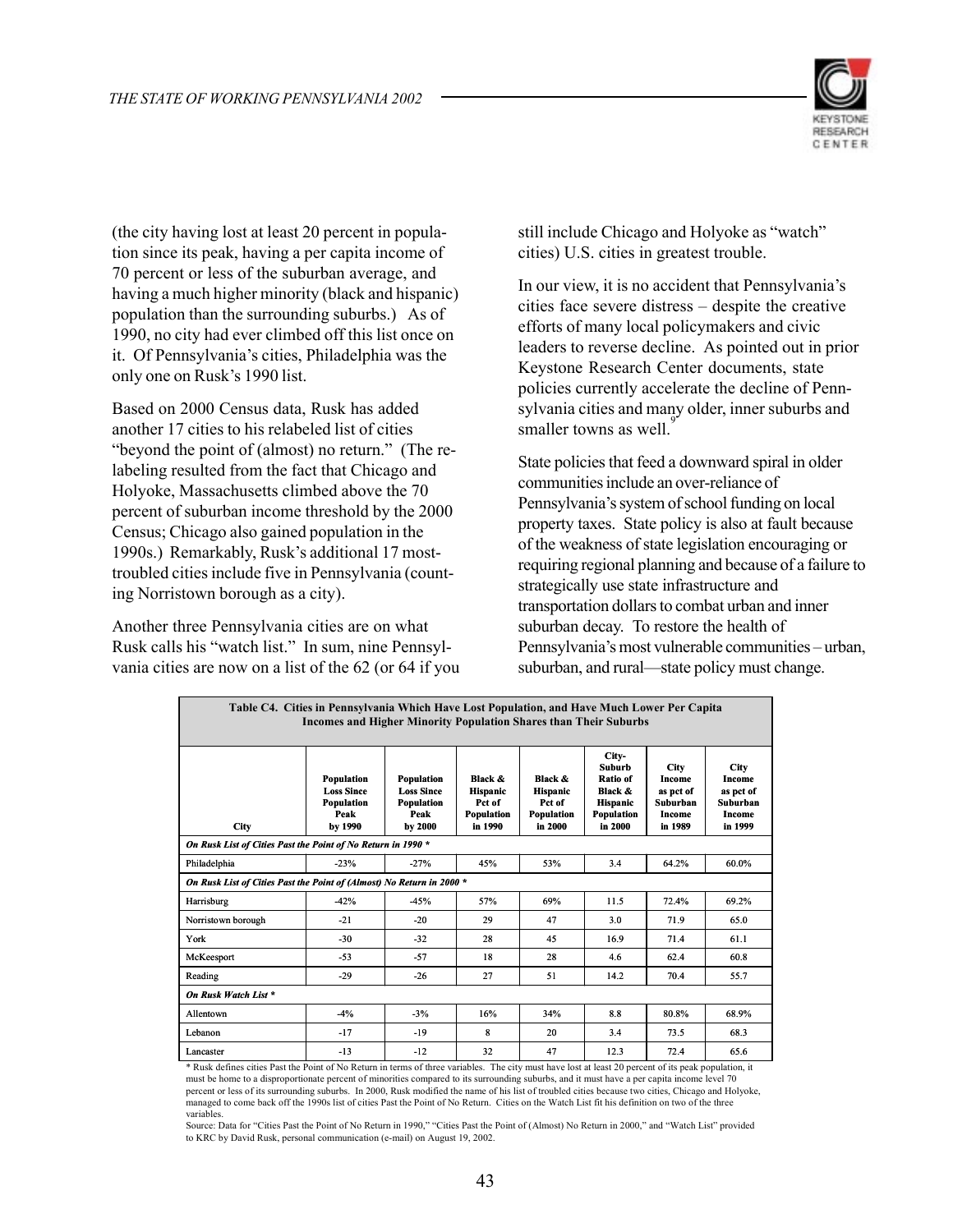



# Source: KRC, based on U.S. Census data.

### **Figure C4: Median Household Income in 10 Small Pennsylvania Cities, 1999**



**Abbreviation Key** Pennsylvania (PA) Allentown (ALL) Altoona (ALT) Bethlehem (BTH) Chester (CHS) Easton (EST) Harrisburg (HB) Hazleton (HAZ) Johnstown (JTN) Lancaster (LAN) Lebanon (LEB) McKeesport (McK) New Castle (NC) Philadelphia (PHI) Pittsburgh (PIT) Pottsville (PTS) Reading (RD) Scranton (SCR) Sharon (SHR) Wilkes-Barre (W-B) Williamsport (WPT)

Source: KRC, based on U.S. Census data.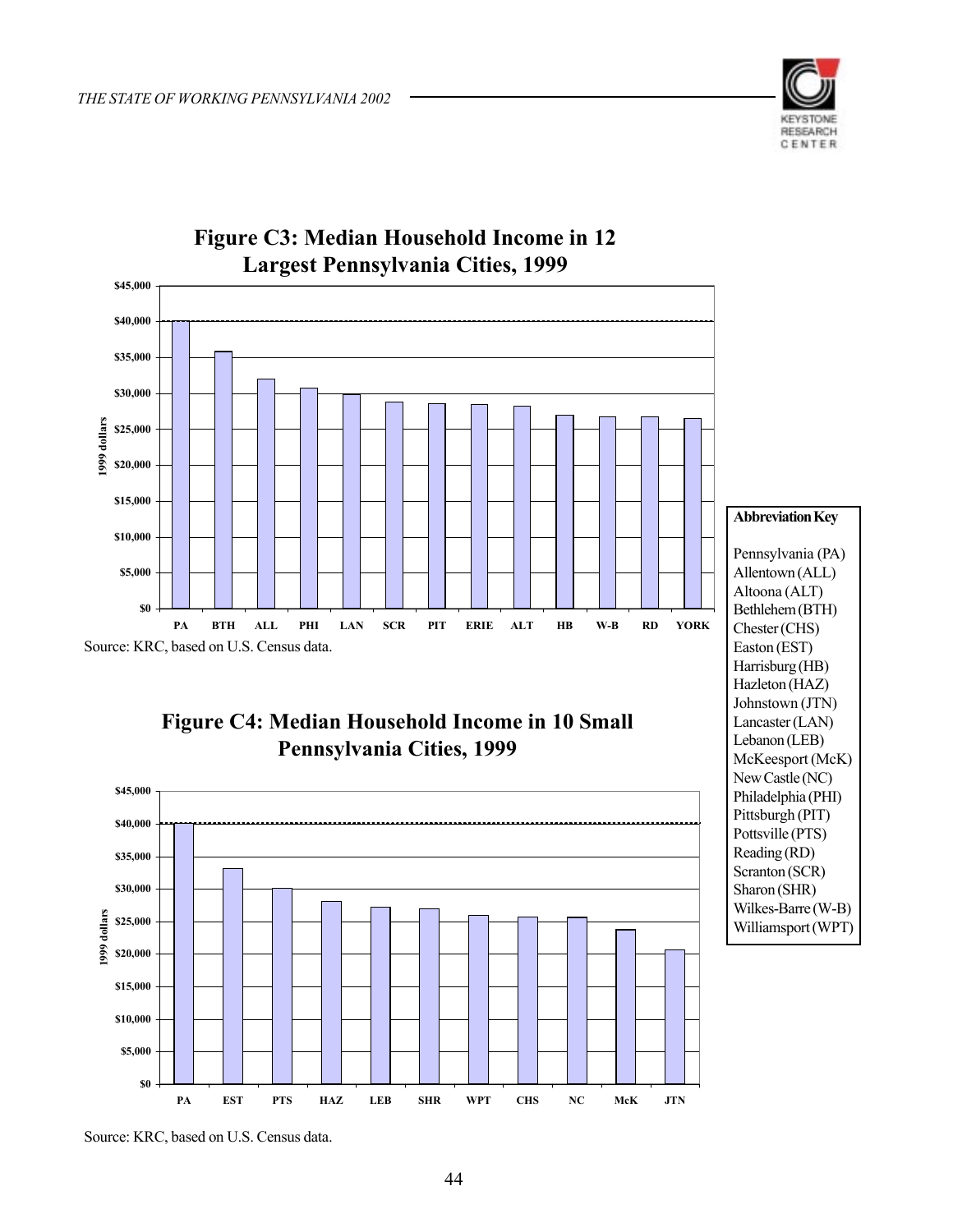



### **Figure C5: Median Family Income in 12 Largest Pennsylvania Cities, 1999**

Source: KRC, based on U.S. Census data.



### **Figure C6: Median Family Income in 10 Small Pennsylvania Cities, 1999**



Source: KRC, based on U.S. Census data.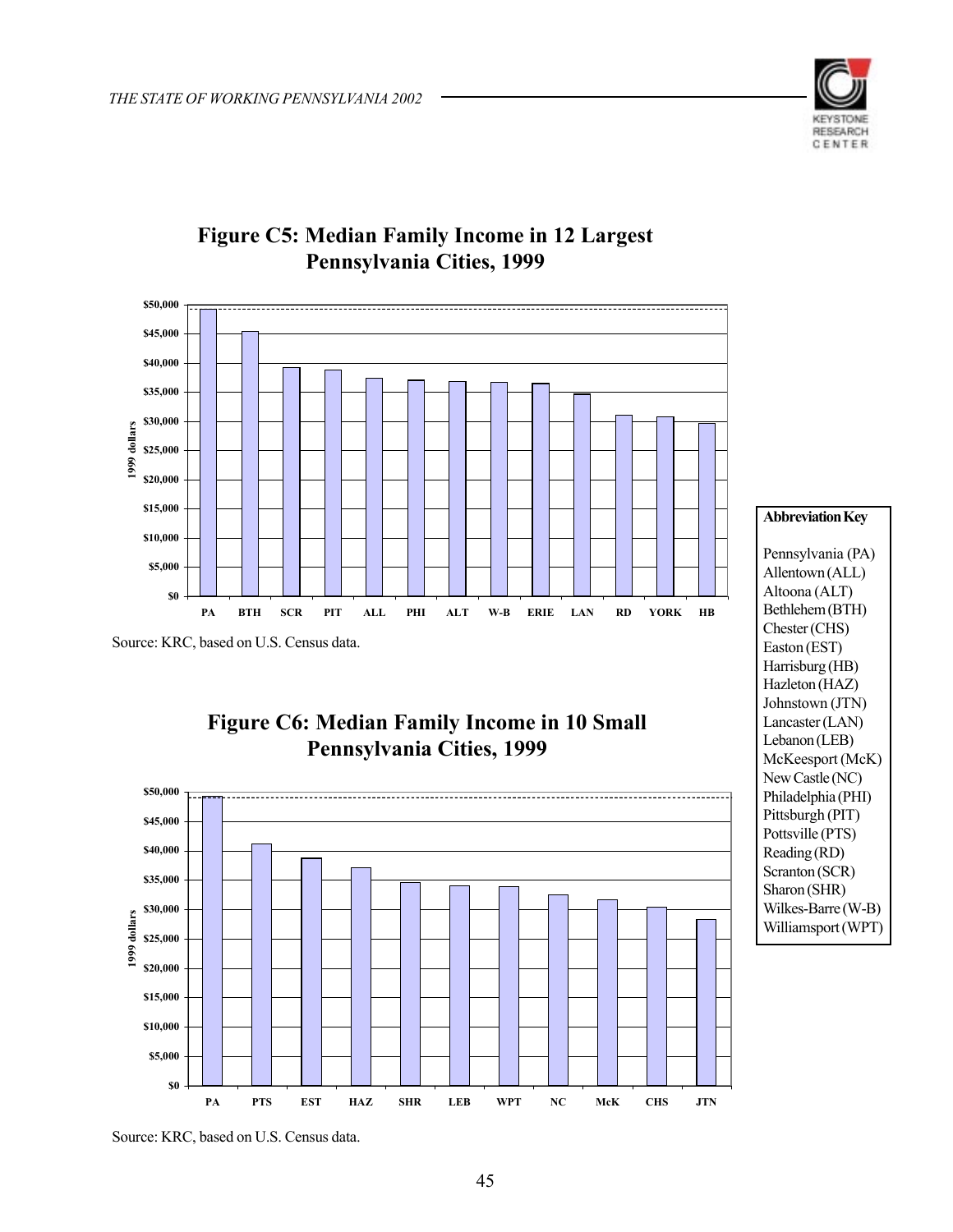

# **Figure C7: Median Earnings of Male, Full-Time, Year Round Workers in 12 Largest Pennsylvania Cities, 1999**









Pennsylvania (PA) Allentown (ALL) Altoona (ALT) Bethlehem (BTH) Chester (CHS) Easton (EST) Harrisburg (HB) Hazleton (HAZ) Johnstown (JTN) Lancaster (LAN) Lebanon (LEB) McKeesport (McK) New Castle (NC) Philadelphia (PHI) Pittsburgh (PIT) Pottsville (PTS) Reading (RD) Scranton (SCR) Sharon (SHR) Wilkes-Barre (W-B) Williamsport (WPT)

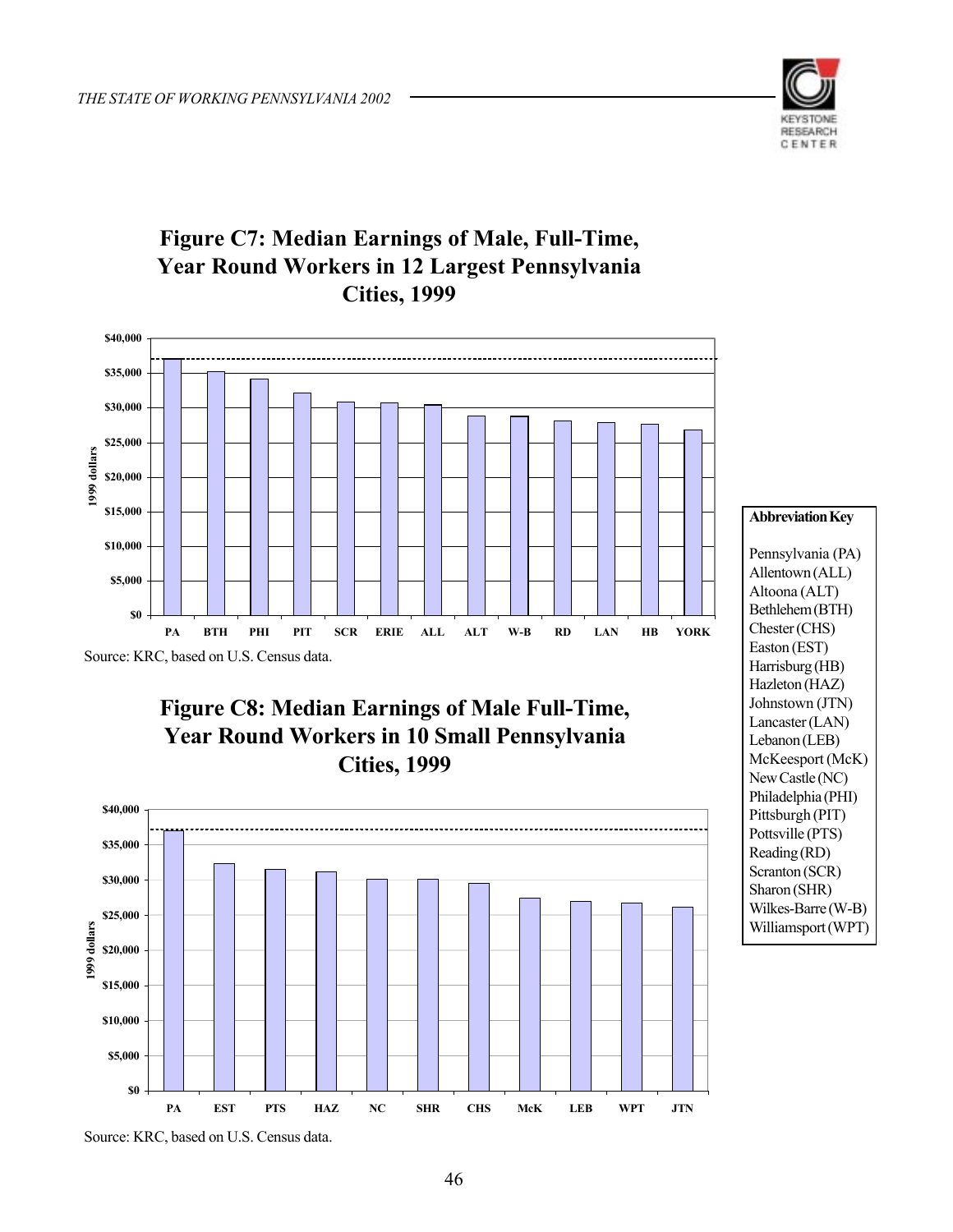

### **Figure C9: Median Earnings of Female Full-Time, Year Round Workers in 12 Largest Pennsylvania Cities, 1999**



Source: KRC, based on U.S. Census data.







Source: KRC, based on U.S. Census data.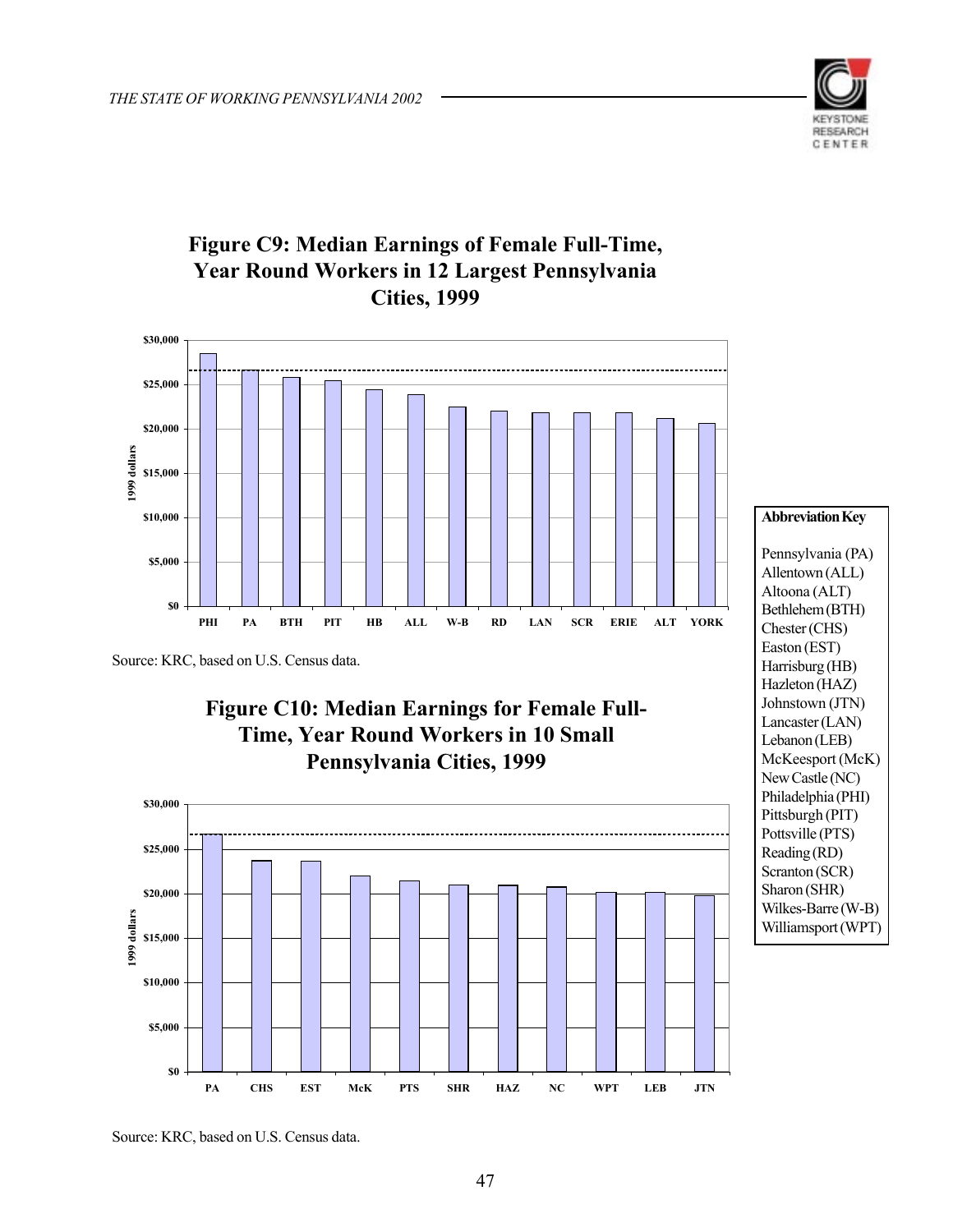

### **Figure C11: Population Change in 12 Largest Pennsylvania Cities, 1990 to 2000 (percent)**



#### Source: KRC, based on U.S. Census data.

### **Figure C12: Population Change in 10 Small Pennsylvania Cities, 1990 to 2000 (percent)**



#### **Abbreviation Key**

Pennsylvania (PA) Allentown (ALL) Altoona (ALT) Bethlehem (BTH) Chester (CHS) Easton (EST) Harrisburg (HB) Hazleton (HAZ) Johnstown (JTN) Lancaster (LAN) Lebanon (LEB) McKeesport (McK) New Castle (NC) Philadelphia (PHI) Pittsburgh (PIT) Pottsville (PTS) Reading (RD) Scranton (SCR) Sharon (SHR) Wilkes-Barre (W-B) Williamsport (WPT)

Source: KRC, based on U.S. Census data.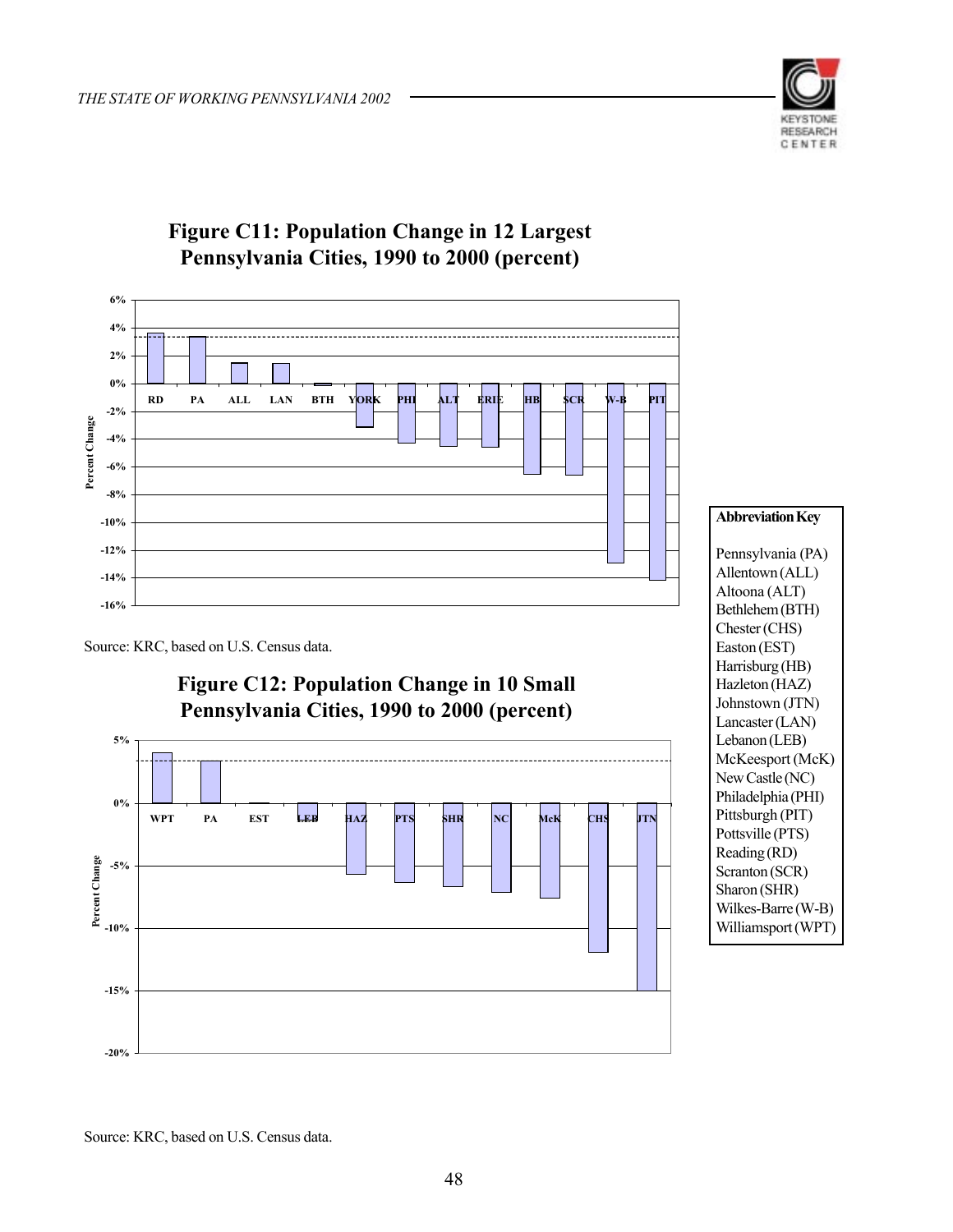

### **Figure C13: Change in Inflation-Adjusted Median Family Income for 12 Largest Pennsylvania Cities, 1989 to 1999**



Source: KRC, based on U.S. Census data.

**-8%**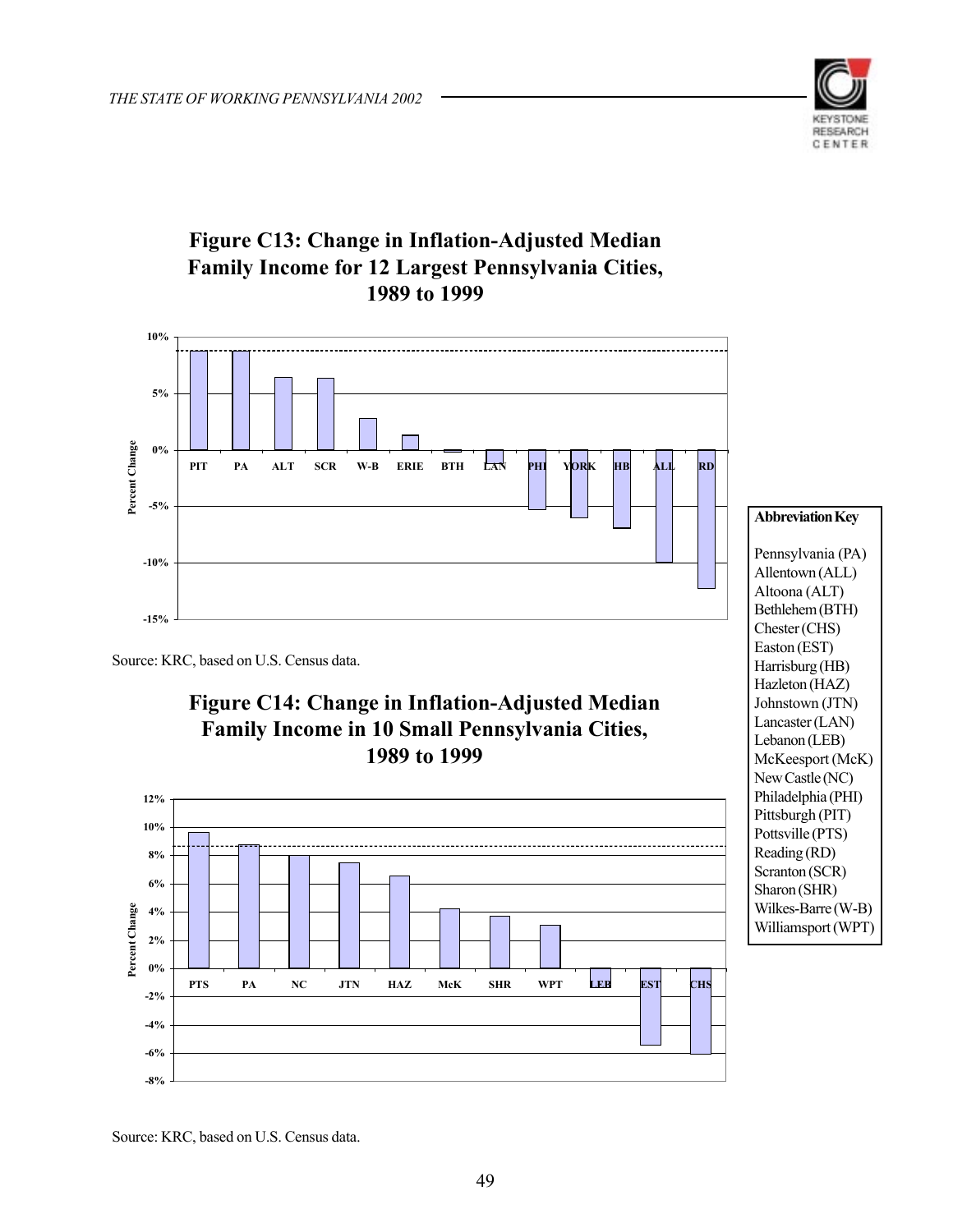

### **Figure C15: Change in Inflation-Adjusted Median Household Income, 12 Largest Pennsylvania Cities, 1989 to 1999**



#### **Abbreviation Key**

Source: KRC, based on U.S. Census data.

### **Figure C16: Change in Inflation-Adjusted Median Household Income in 10 Small Pennsylvania Cities, 1989 to 1999**



Pennsylvania (PA) Allentown (ALL) Altoona (ALT) Bethlehem (BTH) Chester (CHS) Easton (EST) Harrisburg (HB) Hazleton (HAZ) Johnstown (JTN) Lancaster (LAN) Lebanon (LEB) McKeesport (McK) New Castle (NC) Philadelphia (PHI) Pittsburgh (PIT) Pottsville (PTS) Reading (RD) Scranton (SCR) Sharon (SHR) Wilkes-Barre (W-B) Williamsport (WPT)

Source: KRC, based on U.S. Census data.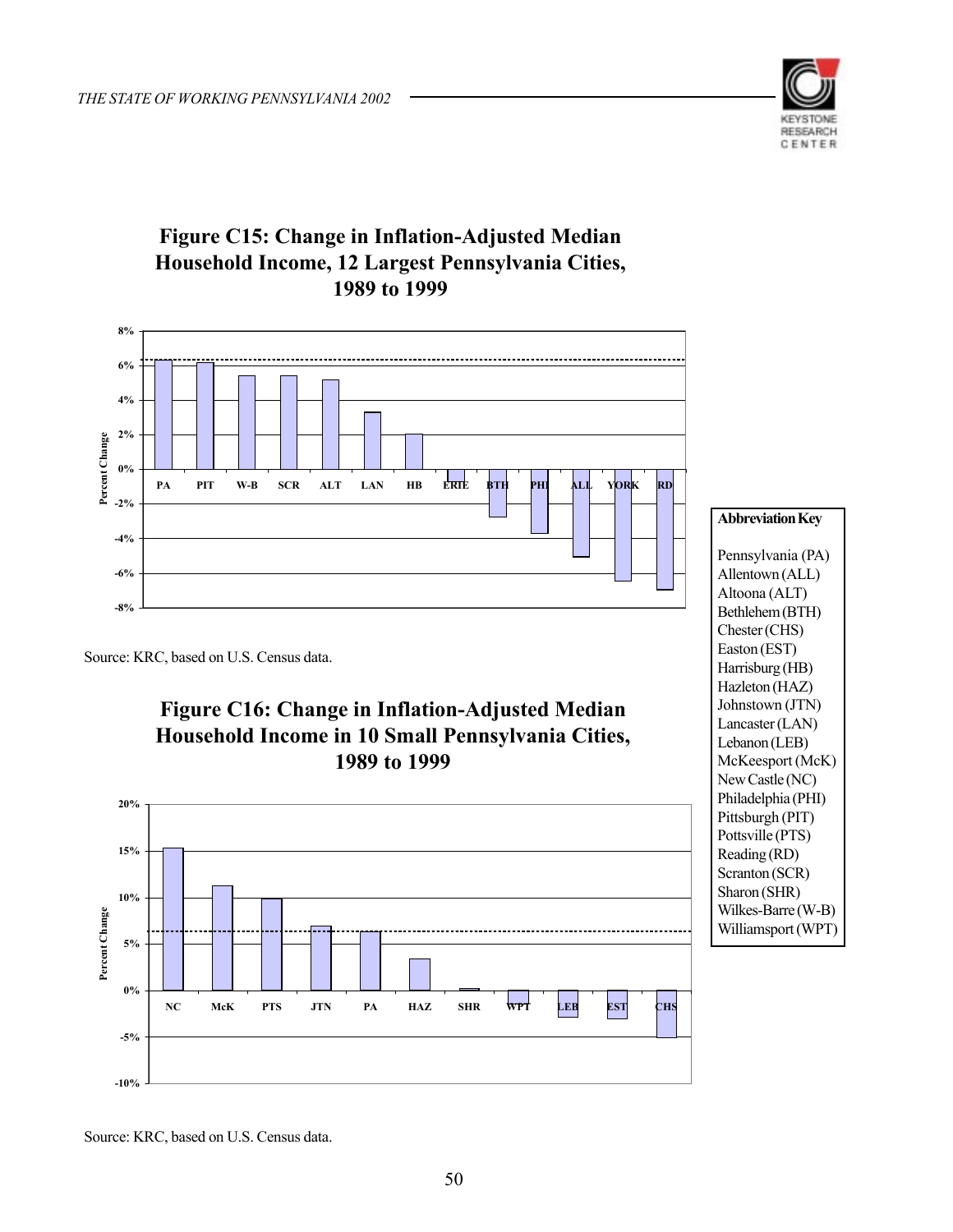

### **Figure C17: Change in Inflation-Adjusted Median Earnings of Male, Full-time, Year-Round Workers in 12 Largest Pennsylvania Cities, 1989 to 1999**



Source: KRC, based on U.S. Census data.

### **Figure C18: Change in Inflation-Adjusted Median Earnings of Male, Full-time, Year-Round Workers in 10 Small Pennsylvania Cities, 1989 to 1999**



**Abbreviation Key** Pennsylvania (PA) Allentown (ALL) Altoona (ALT) Bethlehem (BTH) Chester (CHS) Easton (EST) Harrisburg (HB) Hazleton (HAZ) Johnstown (JTN) Lancaster (LAN) Lebanon (LEB) McKeesport (McK) New Castle (NC) Philadelphia (PHI) Pittsburgh (PIT) Pottsville (PTS) Reading (RD) Scranton (SCR) Sharon (SHR) Wilkes-Barre (W-B) Williamsport (WPT)

Source: KRC, based on U.S. Census data.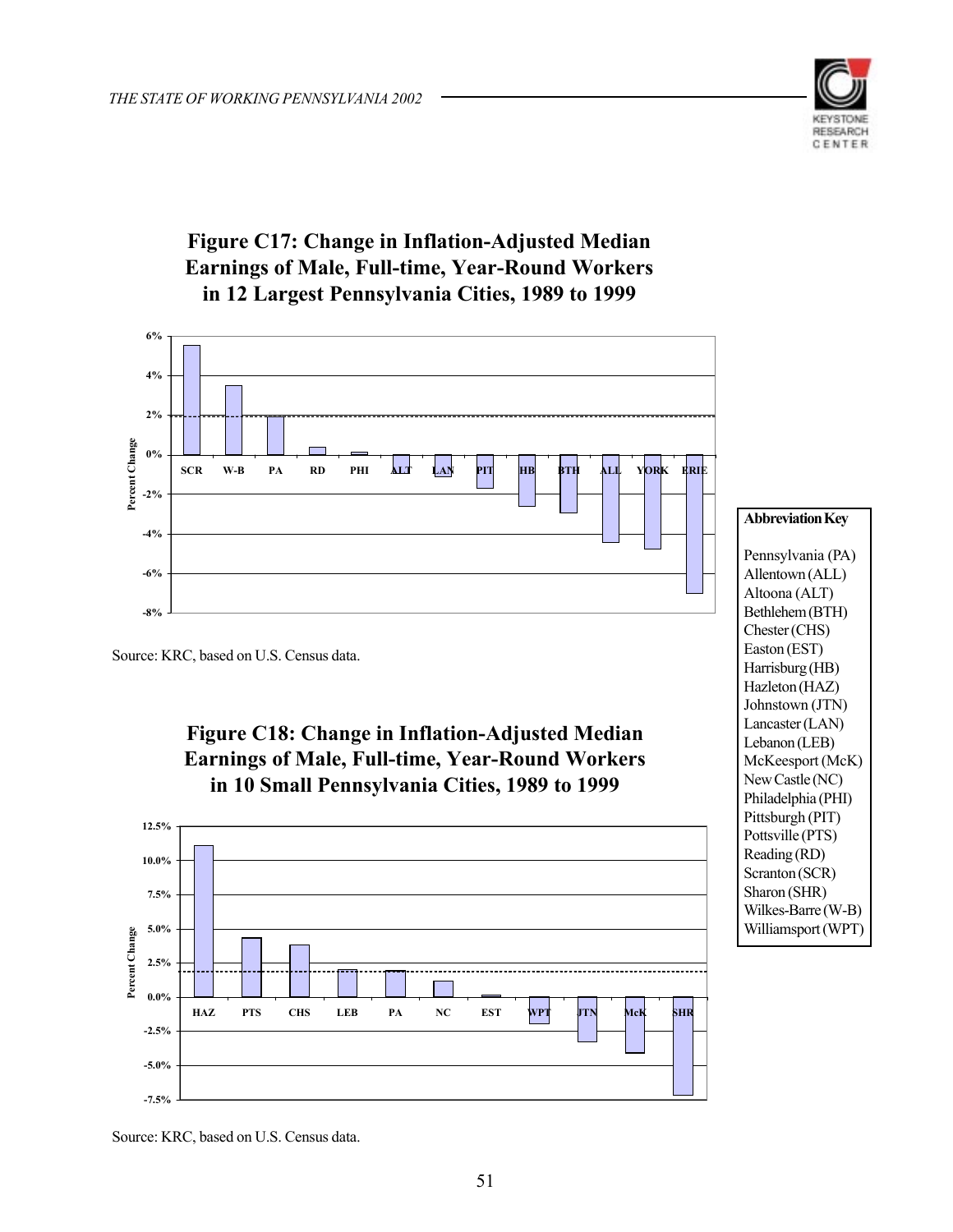

### **Figure C19: Change in Inflation-Adjusted Median Earnings of Female, Full-time, Year-Round Workers in 12 Largest Pennsylvania Cities, 1989 to 1999**



Source: KRC, based on U.S. Census data.

**Figure C20: Change in Inflation-Adjusted Median Earnings of Female, Full-time, Year-Round Workers in 10 Small Pennsylvania Cities, 1989 to 1999** 





Source: KRC, based on U.S. Census data.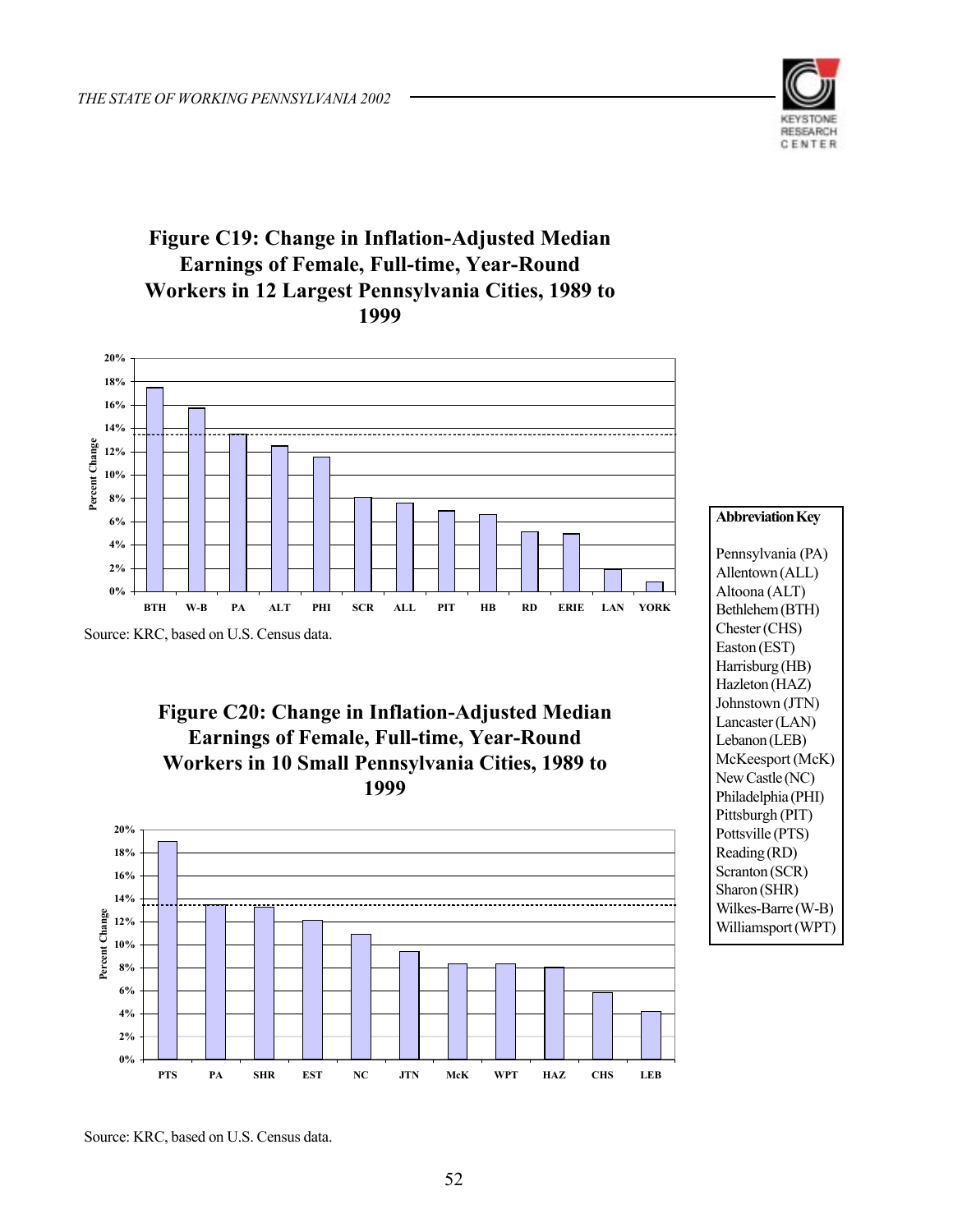



### **Figure C21: Middle-Class Prosperity (MCP) Index of 22 Pennsylvania Cities**

Source: Table C3 (the note at the bottom of Table C3 explains how the overall score was computed.

**Abbreviation Key**

Pennsylvania (PA) Allentown (ALL) Altoona (ALT) Bethlehem (BTH) Chester (CHS) Easton (EST) Harrisburg (HB) Hazleton (HAZ) Johnstown (JTN) Lancaster (LAN) Lebanon (LEB) McKeesport (McK) New Castle (NC) Philadelphia (PHI) Pittsburgh (PIT) Pottsville (PTS) Reading (RD) Scranton (SCR) Sharon (SHR) Wilkes-Barre (W-B) Williamsport (WPT)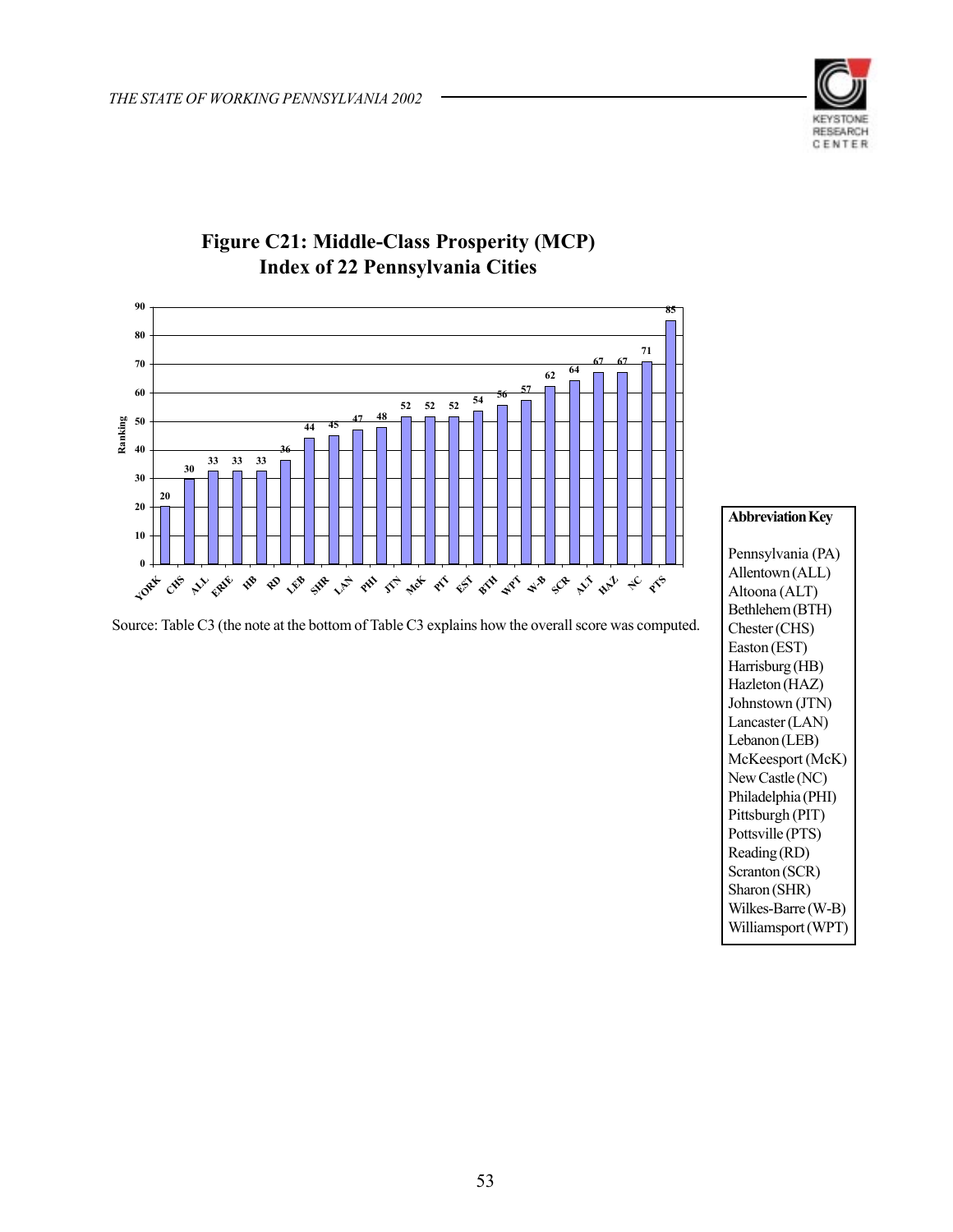

# **A BETTER WAY FOR PENNSYLVANIA**

Data summarized in this report document three longterm economic trends that continue to undercut quality of life for Pennsylvania families:

- the uncertain state of economic opportunity and security;
- work-family stress brought on by the enormous increase in hours worked by families with children; and
- the downward spiral of cities losing their middle class (a declining middle-class is also a problem in many inner suburbs and rural towns).

The available evidence (summarized in Box 1 near the start of this report) indicates that Americans and Pennsylvanians would welcome leadership that addresses these problems (just as they would welcome leadership on educational funding and environmental issues). In response to public sentiment and to the economic trends in this report, Pennsylvania's next Governor should implement a Pennsylvania Postindustrial Opportunity Initiative (PPOI).

The Initiative we propose embodies four general principles.

Pennsylvania's economic development policy must move into the 21<sup>st</sup> century. Too much of Pennsylvania economic development policy remains captive of approaches and ways of thinking adopted in the industrial era. It focuses too heavily on individual firms, underplays the strategic role of government in building a learning and technological infrastructure that cuts across many firms, and fails to recognize the pivotal importance of government in shaping *how* companies compete.

Policy must strengthen industry clusters and networks, not individual firms. Economists from Carnegie Mellon's Richard Florida to Harvard's Michael Porter – the latter in recent research for Governor Schweiker — have recognized that regional economic advantage today builds on concentrations of workers and firms whose knowledge feeds off one another.<sup>10</sup> Even in non-tradable, nonmobile service industries, which account for a clear majority of jobs, regional workforce and modernization partnerships are a key means to improving performance and job quality. Scarce public funds should be used to leverage private workforce, bestpractice, and technology investments that bolster industry-specific regional networks.

Pennsylvania must pave the high road and block the low road. Since the late 1970s, wide gaps have opened up between best-practice and "worst practice" firms. Best practice or "high road" firms use new technology and organizational practices, and well-trained and compensated workers, to raise service, productivity, and quality. Examples can be found in virtually every industry – first-tier auto suppliers, inspiring "break-the-mold" nursing homes, trucking firms that combine efficiency with reliable on-time delivery, distribution companies, "magnet" hospitals.

Low-road companies survive by paying poorly and, in some cases, by despoiling the environment. Again, sadly, examples can be found in most industries.<sup>11</sup> A guiding principle of public policy must be to provide high-road companies with the skills and modernization supports they need to expand and grow. At the same time, policy should discourage low-road companies, including by establishing and enforcing high environmental and labor standards.

Pennsylvania must establish a more enlightened government relationship with business. In recent years, Pennsylvania policy has catered to the business community by implementing business tax cuts and modifications to workers' compensation laws. The business community has not been asked to lift its sights to the question of how profitability and community well-being can be compatible. The next Governor should bring the business community into a two-way dialogue. He must listen to how government can be responsive to business, but he should also ask Pennsylvania business leaders to "own" the need to reinvigorate in our Commonwealth the American Dream of widespread opportunity. We think Pennsylvania's many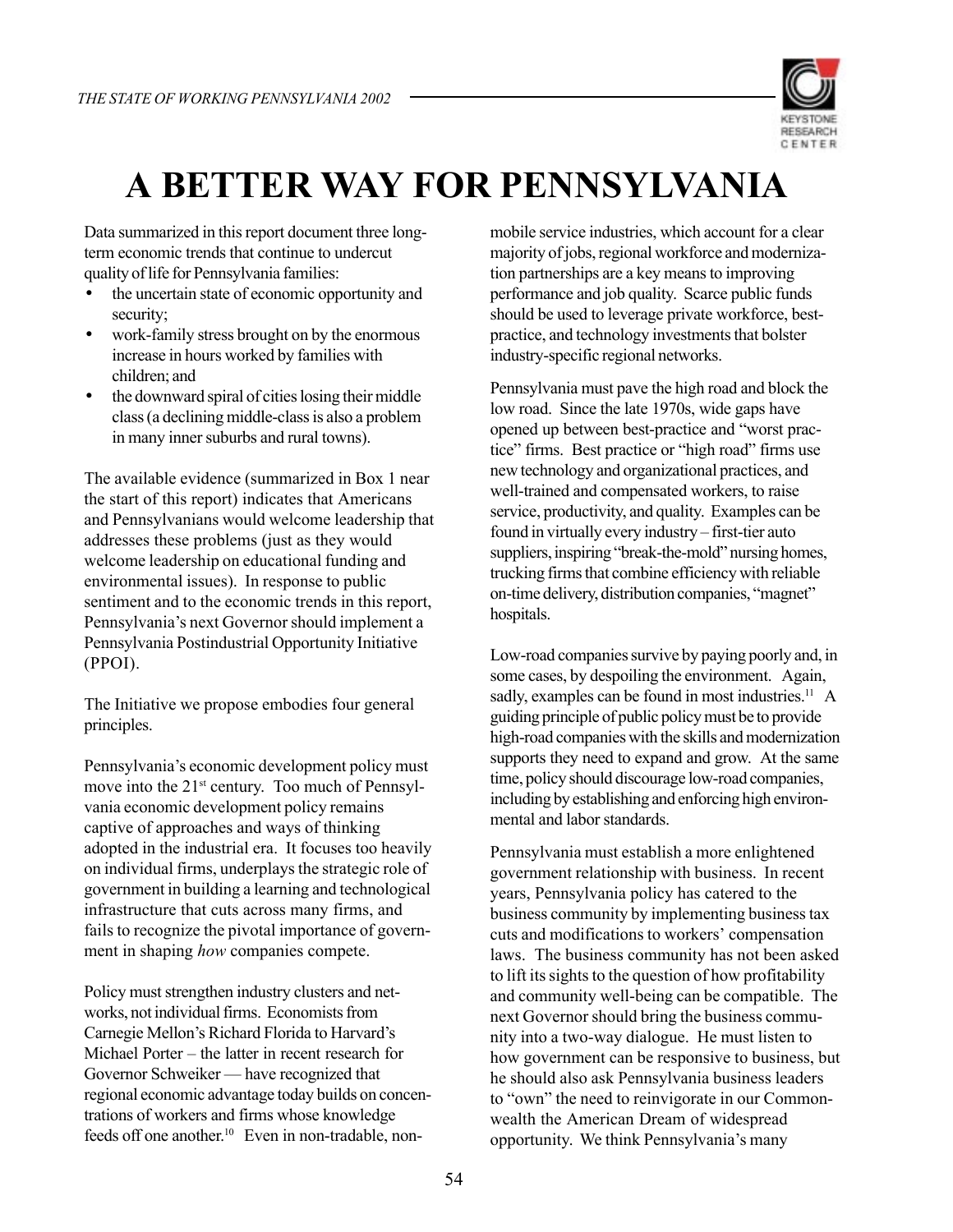

community-minded business leaders would warm quickly to this challenge.

Our proposed PPOI includes 12 specific proposals that would expand economic opportunity in Pennsylvania.

 1. *Provide state grants so that regions can plan high-road regional economic development strategies* that benefit all segments of society. Detailed strategies for promoting higher performance and expanding opportunity cannot be developed at the state level. They must be made within more tight-knit economic regions and then within meaningful product and labor markets in those regions.

To help operationalize a  $21<sup>st</sup>$  century economic development strategy, the next Governor should provide grants for community-level planning to identify strategic opportunities for stakeholder action to promote economic development and expand opportunity. Such grants could use a bynow standard tool-kit to identify specialty industries in regional economies, to inventory training and education capacity, and to identify promising industry collaborations that would benefit employers, workers, and communities.

These planning grants would build on sectoral workforce summits launched last year by County Executive Jim Roddey in Southwestern Pennsylvania. They would also build on recent industry cluster analysis conducted for Workforce Investment Boards (WIB) across the state with assistance from the Lancaster WIB and the state Department of Labor and Industry.

2. *Build training partnerships and career ladders linked with groups of firms*. In today's labor market, many workers must frequently change employers. Other workers may have a stable low-wage job but need to change employers to advance. Firms, for their part, are reluctant to train workers who may soon leave them, leading to chronic underinvestment in skills, the life blood of a high-performing modern economy.

Nationwide, industry skill alliances and training partnerships have begun to address the needs of firms for critical skills and the need of workers for better lateral and upward mobility opportunities.

In manufacturing, hotels, construction, health care, printing, indeed virtually every sector, training partnerships have begun to create the infrastructure of a more mobile labor market. They have pioneered upgrading programs for entry-level and mid-career workers, developed curricula and credentials that serve multiple employers, achieved economies of scale in the delivery of training, negotiated to ensure that community colleges and other providers actually deliver what industry and workers need, and promoted the spread of best organizational practices.

By bringing together managers and other workers across firm boundaries, partnerships can accelerate the dissemination of good ideas and the development of new ones. Such partnerships are an essential component of a 21st century learning infrastructure.

Building on the experience of the best examples nationwide, Pennsylvania's next Governor should seed fund industry training partnerships that can show that they will expand opportunity, increase private investment in training, and help spread better organizational practice. (For additional details, and references, see *A Blueprint for a Better Pennsylvania*, on line at www.keystoneresearch.org; see also the workforce development section of the on-line KRC publications list.)

3. *Reduce business subsidies for individual companies and improve accountability from companies that receive any remaining subsidies*. Pennsylvania hands out several hundred million dollars annually in grants, low-interest loans, and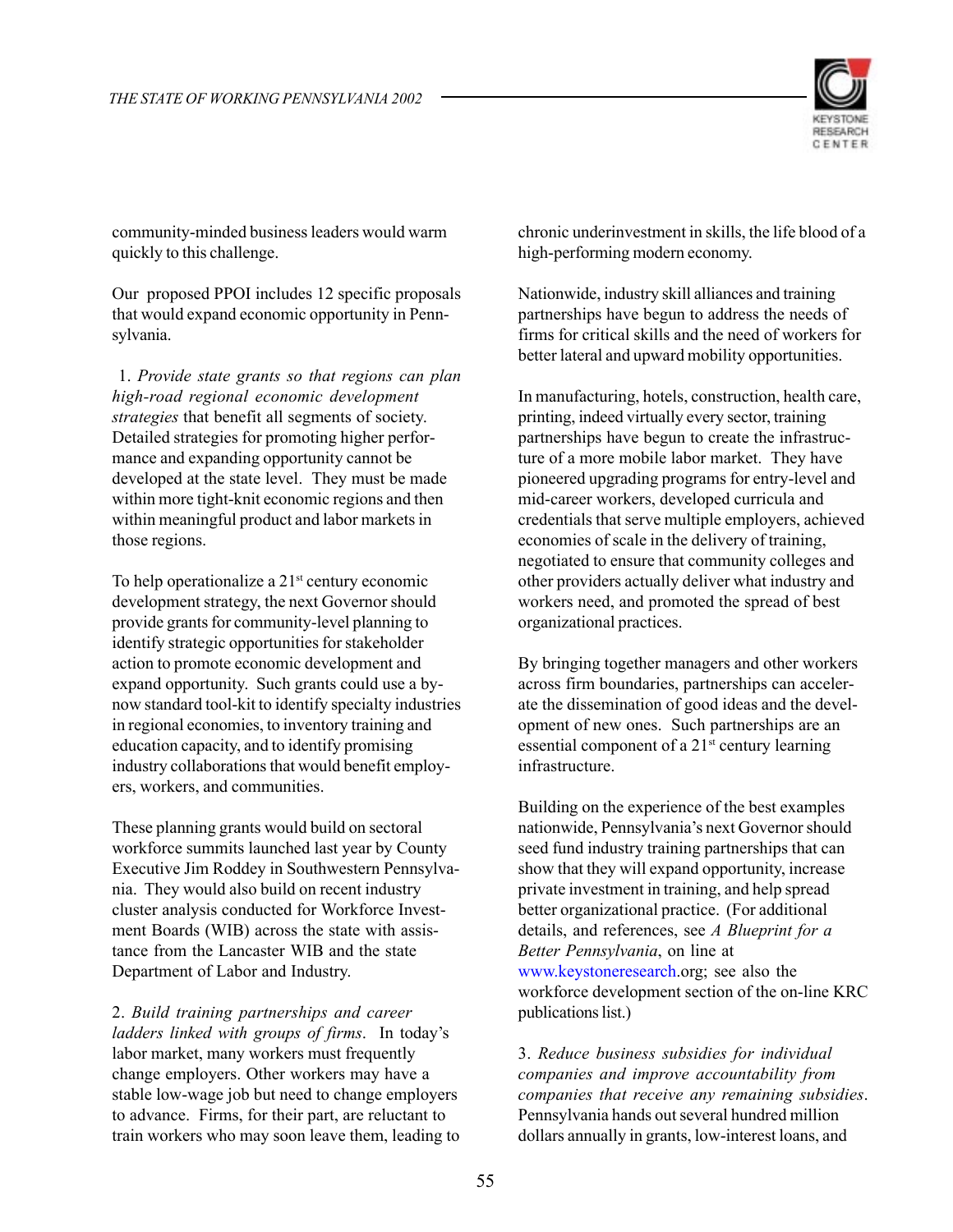

tax breaks to individual businesses. Such subsidies unavoidably distort the market. There is no compelling evidence that they create jobs beyond those that would have resulted without subsidies. Many subsidized jobs pay low wages (as documented in KRC's recent *Many PIDA Loans Create Low-Quality Jobs*, on line at www.keystoneresearch.org).

Recognizing the expendability of business subsidy programs, the 2002-03 budget cut them sharply. This trend should continue, with resources shifted to initiatives that help groups of firms become more productive – "public goods" — rather than the private goods represented by individual subsidies.

Pennsylvania should ensure that all remaining subsidies have accountability provisions, including improved disclosure requirements, wage standards, limits on public assistance per job, "clawback" provisions that allow the state to recover subsidies when companies fail to deliver on job and wage promises, and sprawl impact assessments.

4. *Fund the development of industry "high road" indices*, which benchmark their performance using industry-specific measures of productivity, quality, innovation rates, investment in human capital, etc. Such indices could be a powerful tool for planning industry initiatives that could further improve performance.

5. *Allow employees at private employers to participate in the state-managed deferred compensation plan*. As we have seen, nearly half of all Pennsylvania workers have no employer-sponsored retirement plan, not even a  $401(k)$ . One reason is the administrative barriers and overhead costs that limit coverage for small companies and lower-income workers. Modeled on a Washington state proposal, Pennsylvania Voluntary Accounts (PVA) would provide all workers and small business owners the opportunity to save for retirement.<sup>12</sup> (The same idea has also been proposed by the Pennsylvania House Demo-

#### crats; see www.pahouse.com/blueprint/ ECONDEVEL/titlepage.htm.)

PVAs could be administered by the state government, cutting overhead costs, reducing administrative obstacles to providing pensions, and giving workers access to a pre-selected list of investment options. Defined contributions could be deducted automatically, with options for employer contributions and state subsidies for low-income workers. These savings would be portable across employers, particularly important for lower-income workers in high turnover jobs. While Social Security would continue to provide a base of retirement income, PVAs could give more workers the additional savings they need for true security and comfort in old age.

6. *Raise the minimum wage*. The new economy is not just a matter of the internet and information technology, white-collars and "knowledge workers." It is also a matter of working parents and child care, an aging population and nursing homes, telemarketers and office temps. Only with unemployment very low has the private market bid up the wages of low-end service workers.

If we want people who work hard and play by the rules to make enough to live on a sustained basis we must raise the minimum wage above the federal minimum wage. By making it hard to profit simply by paying very low wages, a higher minimum wage would encourage managers to explore higher performance approaches.

We can raise the Pennsylvania minimum wage without creating joblessness. Recent studies demonstrate that modest increases in the minimum wage do not raise unemployment. Nor will a higher minimum disadvantage the state in attracting investment. Virtually all manufacturing jobs (and most other tradable industry jobs) already pay above \$6.65 per hour and would not be impacted by an increase.<sup>13</sup>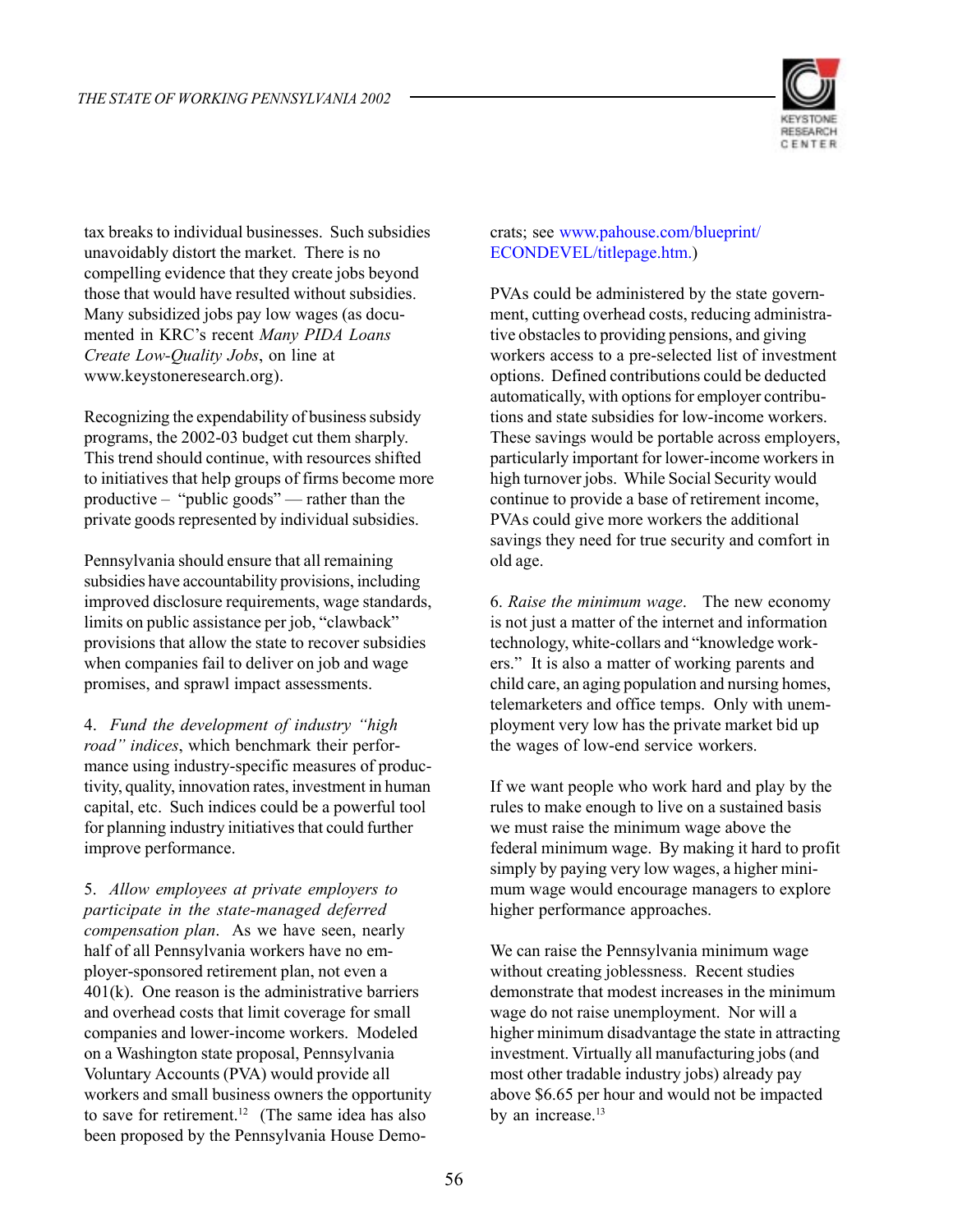

7. *Establish quality care-quality job initiatives in child care, long-term care and mental healthmental retardation services*. Child care, long-term care, and MH/MR provide special opportunities for improving jobs and industry performance (defined to include quality) in Pennsylvania. In all three industries, the current reality consists largely of low-quality jobs, high turnover, and mediocre service – or worse. At the same time, best-practice providers make clear that there is a better way.

Pennsylvania's next Governor should work with stakeholders in these industries to make quality jobquality care models the rule instead of the exception. This requires raising compensation so that caregivers can afford to remain in a job that they love; and strengthening regional partnerships that improve training and managerial practices, while expanding career ladder opportunities.

In all three industries, but especially child care, statesubsidized health insurance is also needed. Money invested in higher compensation in these industries has a double benefit – improving job quality and elevating service quality for the vulnerable individuals who workers support. (*A Blueprint for a Better Pennsylvania*, and references therein, provide additional information on long-term care and child care; *Keeping the Promise*, on the KRC web page, provides additional information on MH-MR.)

8. *Establish paid family leave*. Hard work should not destroy family life and parents' relationships with their children. We have to give workers more time to parent, instead of the other way around. Other states have begun to create paid family leave for parents of newborns (or adopted children) through unemployment or temporary disability insurance systems. Pennsylvania should do the same.

9. *Develop a Pennsylvania pro-jobs, proenvironment, sustainable development plan* that maps how Pennsylvania can achieve a cleaner, healthier environment *and* create more family sustaining jobs.

For too long, environmentalists and workers have been played off against each other based on the false assumption that environmental progress and job creation are in tension. Pennsylvania's next Governor should launch an environment and jobs initiative in Pennsylvania that would make working families and our air, water, and land the winners.

In dialogue with environmentalists, consumer representatives, labor organizations, and energyintensive industries, the next Governor should develop a consensus environment and jobs plan that includes elements such as a 'polluter-pays' approach, reduced taxes on working people, and promoting new clean technologies. By leading the implementation of such clean technologies, Pennsylvania could gain substantial exports as other parts of the country and globe inevitably raise their own environmental standards.

While no one can wish away all the transitional challenges to implementing a truly sustainable development path for Pennsylvania, a new consensus report by a "Blue (as in blue-collar)-Green Working Group" underscores that the way forward is constructive dialogue and creative problemsolving.14

10. *Encourage the flow of capital to companies that create family-sustaining Pennsylvania jobs*, which is critical to stemming the hemorrhaging of high-paying manufacturing jobs.

At present, the pension funds of the Commonwealth, its corporations and its local communities sometimes invest in speculative transactions (such as derivatives), restructuring corporations, and "low road" companies without regard to the harm these cause to Pennsylvania and Pennsylvanians – including the very beneficiaries of these retirement trusts. Like California's Public Employees Retirement System (CALPERS), the Pennsylvania retirement system should bar investments to nondemocratic emerging markets and sweatshops, withdraw investments from totalitarian regimes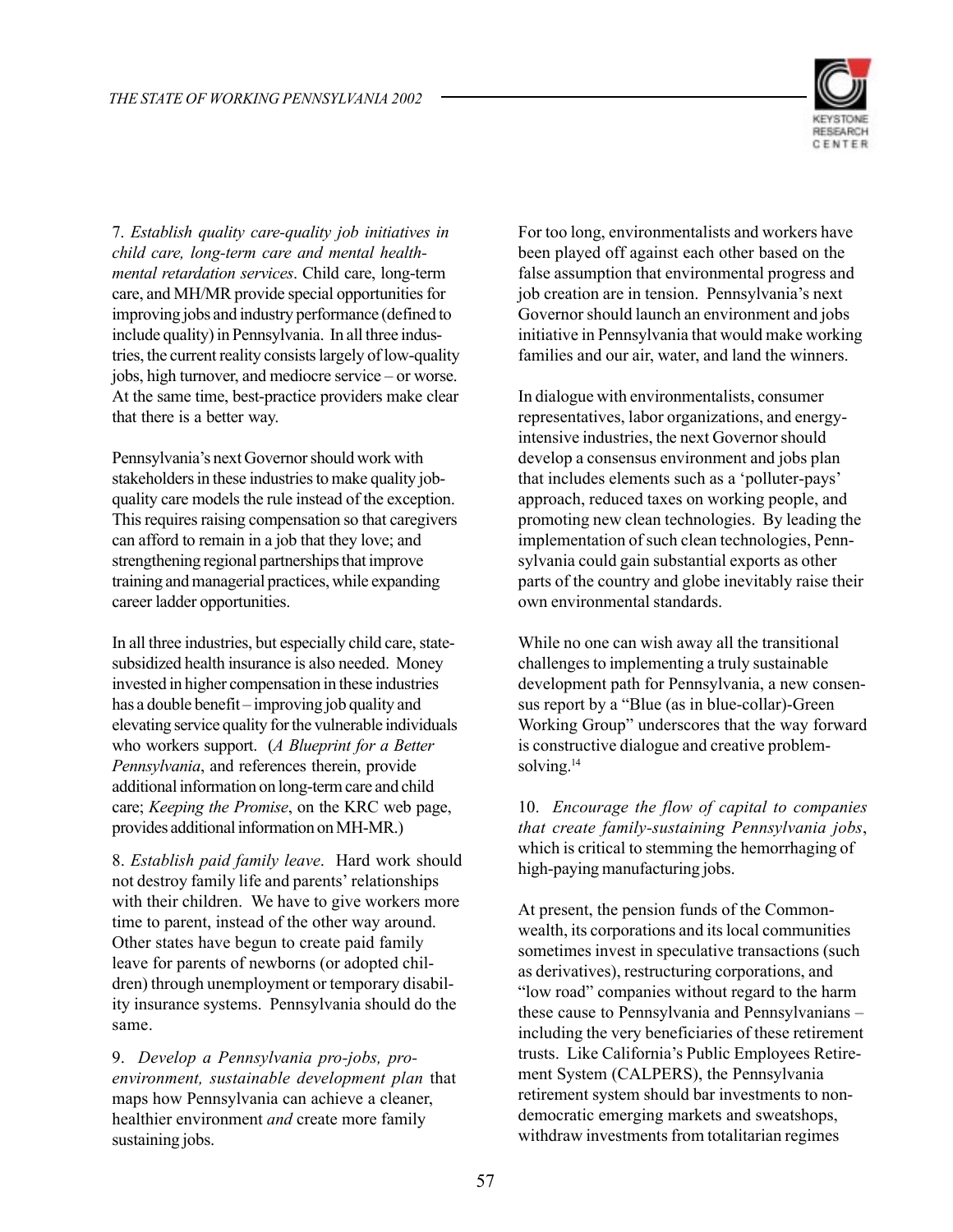

that are anti-union and that oppose freedom of speech, assembly and press, and apply International Labor Organization standards and Sullivan principles to its overseas investments.

The Commonwealth should also explore the establishment of financial incentives for Pennsylvania workers, residents, and communities to invest in economically targeted savings vehicles that create family-sustaining jobs and healthy communities in Pennsylvania.

11. *Revitalize cities, inner suburbs, and towns by shifting from today's dumb growth policies to tomorrow's smart-growth policies*. This can be done by strengthening regional planning, implementing regional tax-base sharing, and using state infrastructure and transportation dollars to combat urban and inner suburban decay. (Increasing state educational funding is another pivotal step in stemming middle-class flight from overtaxed communities with underfunded schools.)

12. *Develop a Pennsylvania new economy higher education plan*. This plan should develop proposals that would reduce the share of Pennsylvanians who have only a high school education. It should also expand the supply of technical and occupational skills critical to employers offering good careers.

For most of the last century, American practice has been to encourage business development first and then worry about economic opportunity afterwards. Today, however, business in many industries can develop in starkly different ways – by following the high road or the low road. The high road is compatible with a new era of broadly shared prosperity. The low road is not.

In their gut, Americans and Pennsylvanians have a sense of the contrast between high and low road. Their economic unease reveals an awareness that economic growth could take place in a way that leaves them behind.

In today's Pennsylvania, expanding opportunity must be built into the way Pennsylvania does business. Accomplishing that goal is the overarching purpose of our Pennsylvania Postindustrial Opportunity Initiative.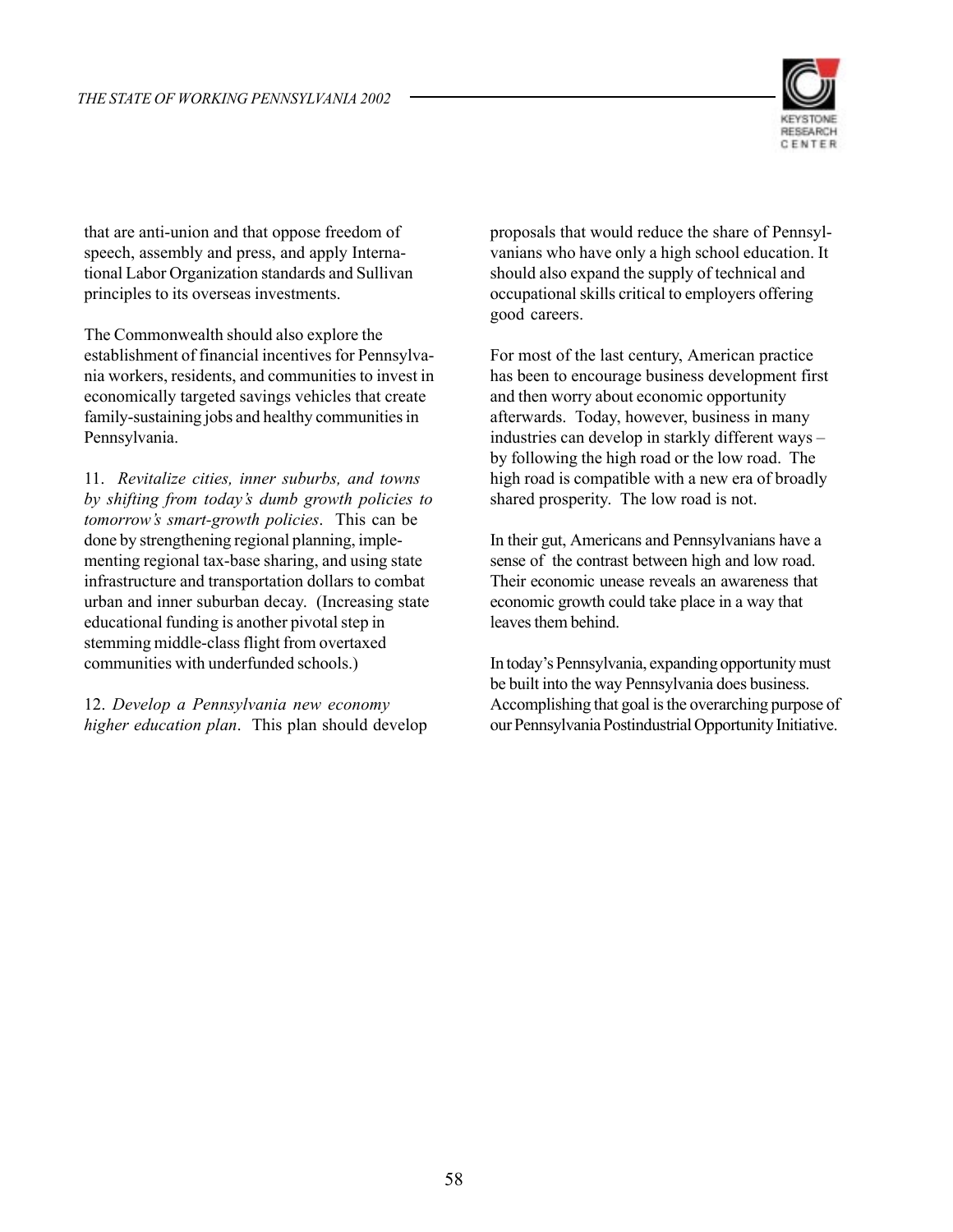

# **FOOTNOTES**

1 In "Consumer Price Index Research Series Using Current Methods – Questions and Answers," online at http://www.bls.gov/ cpi/cpirsqa.pdf

2 Edward N. Wolff, *Retirement Insecurity: The Income Shortfalls Awaiting the Soon-to-Retire* (Washington D.C.: Economic Policy Institute, 2002).

<sup>3</sup> Poverty thresholds available at the U.S. Census Bureau's website at http://www.census.gov/hhes/poverty/threshld/ thresh01.html

<sup>4</sup> Cited on IssuesPA, online at http://www.isssuespa.net/candidates/answers?question=1

5 Jake Tapper, "Bland ambition," *Salon.com*, online at http://www.salon.com/politics2000/feature/2000/05/15/ridge

6 Online at http://www.fumo.com/Press\_Releases/2000-Press\_Releases/06-05-00.htm

<sup>7</sup> Cited in "Pennsylvania Lost Jobs in 2001, Ranked 26<sup>th</sup> Nationally," State Senator Vincent J. Fumo, online at http:// www.fumo.com/Press\_Releases/jobrank2001-2-4-02.htm

8 Data in this section are based on U.S. Bureau of Labor Statistics, CES data. The government employment numbers cover all federal, state, and local government employees.

9 Stephen A. Herzenberg and Howard Wial, *Steal This Agenda: A Blueprint for a Better Pennsylvania* (Harrisburg: Keystone Research Center, 2000), especially pp. 21-22.

10 Michael E. Porter, *Pennsylvania: Profile of the State Economy*, paper prepared for Governor Mark Schweiker and presented to the National Governors' Association winter meeting, February 24, 2002.

<sup>11</sup> Keystone writings that contain industry-specific examples of high road and low road firms (not always labeled as such) include *New Rules for a New Economy*, *Keeping the Promise*, *Pennsylvania's Nursing Homes*, and "Toward a Learning Economy." Full citations and in some cases PDF copies of these publications can be found on the KRC web page.

<sup>12</sup> For more on the Washington state model from which we adapt the idea PVAs, see www.eoionline.org/WVA-PolicyBrief2001.pdf, and

www.eoionline.org/WVA-CreatingUniversalAccessToRetirementSecurity.HTM. For state legislation based on this model, see www.leg.wa.gov/pub/billinfo/2001-02/House/2625-2649/2627.pdf.

<sup>13</sup> Based on the 2001 Current Population Survey, only 2 percent of manufacturing jobs in Pennsylvania pay less than \$6 per hour. Only 3 percent pay less than \$6.65 per hour. For more on the minimum wage, see the minimum wage publications on line at www.keystoneresearch.org and at www.epinet.org.

14 For this report, see James Barrett and J. Andrew Hoerner, *Clean Energy and Jobs: a Comprehensive Approach to Climate Change and Energy Policy* (Washington, D.C.: Economic Policy Institute and the Center for a Sustainable Economy, 2002). For a full copy of the report, go to www.SustainableEconomy.org/press/cleanenergy.htm and type in "press2" as the username and "climate" as the password.